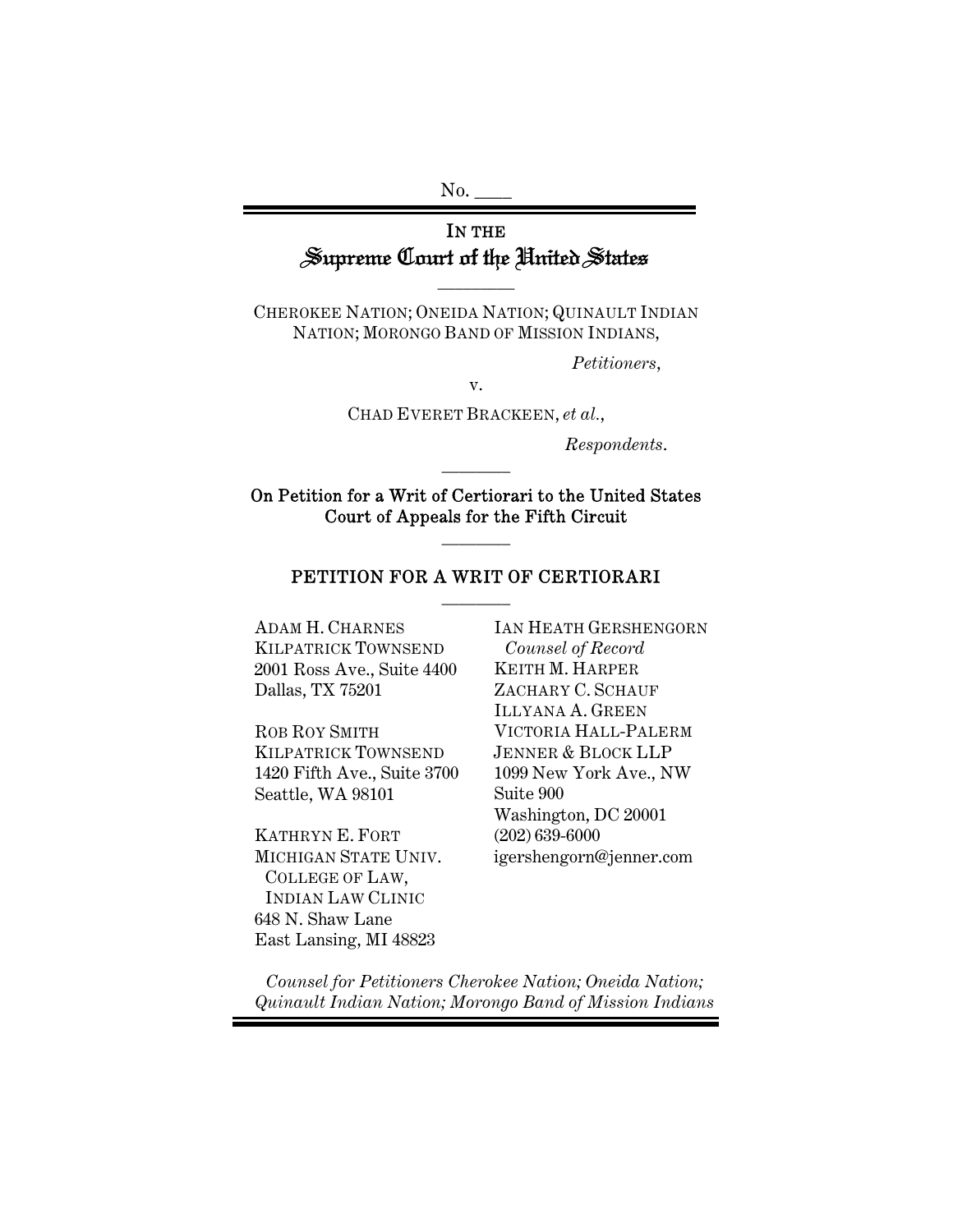#### QUESTIONS PRESENTED

In 1978, Congress enacted the Indian Child Welfare Act ("ICWA") to remedy the "alarmingly high percentage of Indian families [being] broken up by the removal, often unwarranted, of their children by nontribal public and private agencies." 25 U.S.C. §1901(4). Over the ensuing four decades, state courts have repeatedly sustained ICWA as constitutional, and child-welfare professionals now regard ICWA's procedural and substantive requirements as the gold standard for child welfare. Below, however, the district court struck down much of ICWA. And while the *en banc* Fifth Circuit rejected most of the district court's reasoning, a sharply divided court invalidated several ICWA provisions. The *en banc* court also affirmed, by an equally divided court, the district court's judgment invalidating several additional provisions. The questions presented are:

1. Did the *en banc* Fifth Circuit err by invalidating six sets of ICWA provisions—25 U.S.C. §§1912(a), (d), (e)-(f), 1915(a)-(b), (e), and 1951(a)—as impermissibly commandeering States (including via its equally divided affirmance)?

2. Did the *en banc* Fifth Circuit err by reaching the merits of the plaintiffs' claims that ICWA's placement preferences violate equal protection?

3. Did the *en banc* Fifth Circuit err by affirming (via an equally divided court) the district court's judgment invalidating two of ICWA's placement preferences, 25 U.S.C.  $$1915(a)(3)$ , (b)(iii), as failing to satisfy the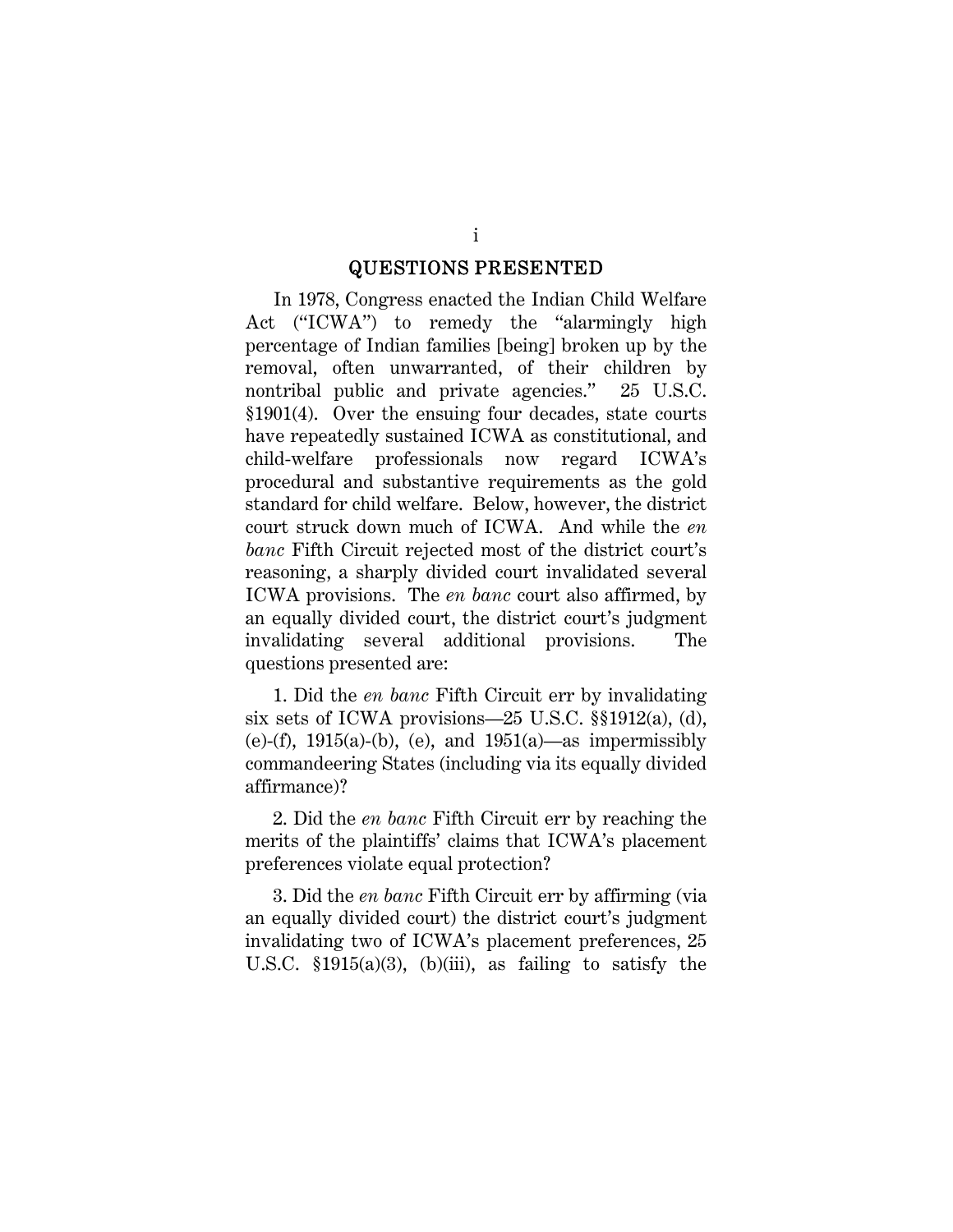rational-basis standard of *Morton v. Mancari*, 417 U.S. 535 (1974)?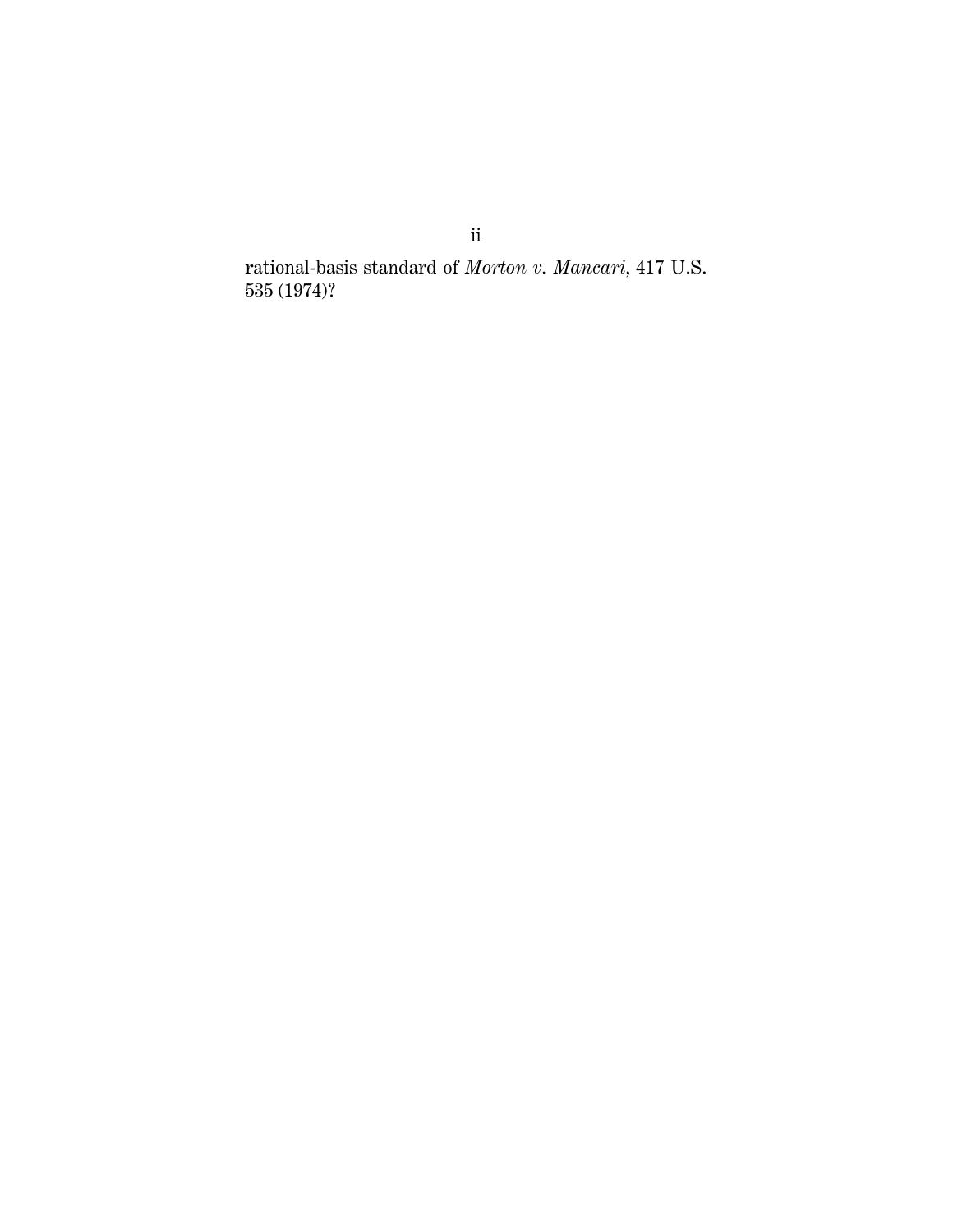#### PARTIES TO THE PROCEEDING

Petitioners in this Court are four federally recognized Indian Tribes: the Cherokee Nation, the Oneida Nation, the Quinault Indian Nation, and the Morongo Band of Mission Indians. These parties were intervenor-defendants in the district court and appellants in the court of appeals.

Deb Haaland, in her official capacity as Secretary of the Interior; Bryan Newland, in his official capacity as Assistant Secretary-Indian Affairs;<sup>1</sup> Bureau of Indian Affairs; United States Department of the Interior; United States of America; Xavier Becerra, in his official capacity as Secretary of Health and Human Services; and United States Department of Health and Human Services were defendants in the district court and appellants in the court of appeals. Navajo Nation also intervened as a defendant on appeal.

Respondents in this Court are the States of Texas, Louisiana, and Indiana, and seven individuals—Chad Everet Brackeen, Jennifer Kay Brackeen, Altagracia Socorro Hernandez, Danielle Clifford, Jason Clifford, Frank Nicholas Libretti, and Heather Lynn Libretti. These States and individuals were the plaintiffs in the district court and appellees in the court of appeals.

<sup>1</sup> Bryan Newland is substituted for Darryl LaCounte, former Acting Assistant Secretary-Indian Affairs. *See* Sup. Ct. R. 35.3.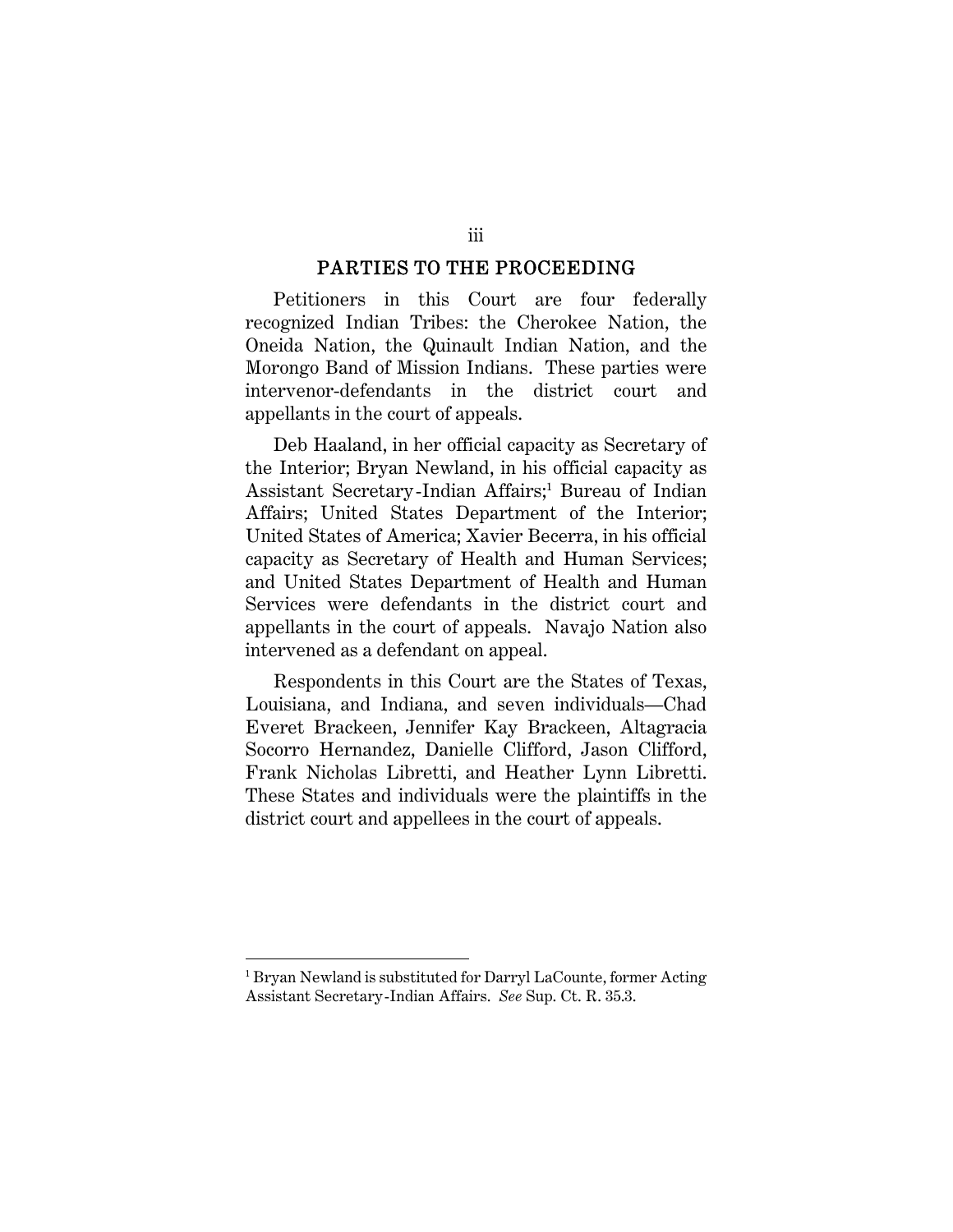## iv

## RELATED PROCEEDINGS

United States District Court (N.D. Tex.):

*Brackeen v. Zinke*, No. 4:17-cv-868 (Oct. 4, 2018)

United States Court of Appeals (Fifth Circuit):

*Brackeen v. Bernhardt*, No. 18-11479 (Aug. 16, 2019)

*Brackeen v. Haaland*, No. 18-11479 (Apr. 6, 2021) (*en banc*)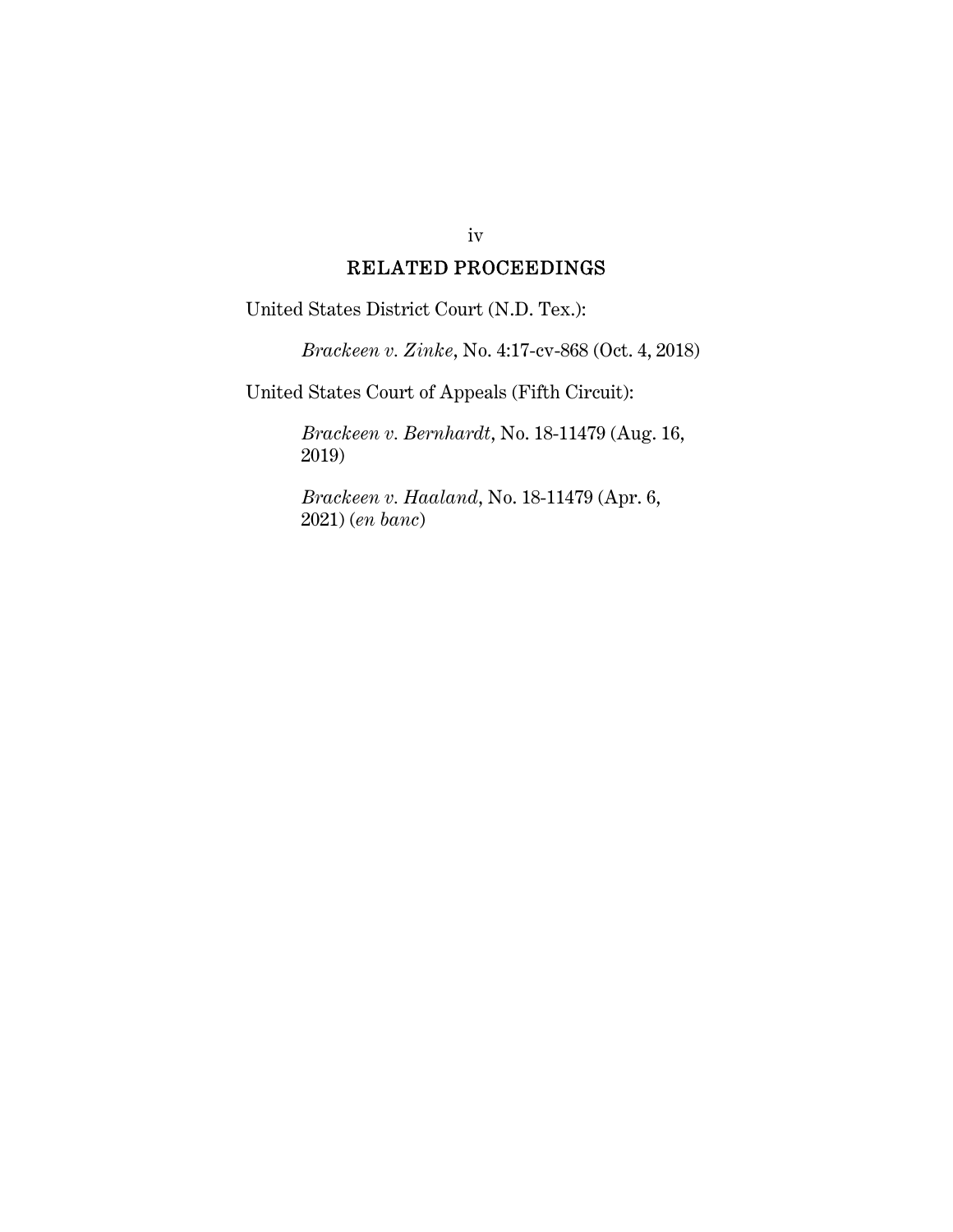## TABLE OF CONTENTS

| CONSTITUTIONAL AND STATUTORY                                                                   |
|------------------------------------------------------------------------------------------------|
|                                                                                                |
|                                                                                                |
|                                                                                                |
| Unwarranted Removals Of Indian<br>$\mathbf{1}_{-}$                                             |
| 2.                                                                                             |
| Factual And Procedural Background  10<br>B.                                                    |
| 1.                                                                                             |
| The District Court's Decision  11<br>2.                                                        |
| 3.                                                                                             |
| 4.                                                                                             |
| REASONS FOR GRANTING THE WRIT 16                                                               |
| The Court Should Follow Its Normal Practice<br>I.<br>And Review The Lower Courts' Invalidation |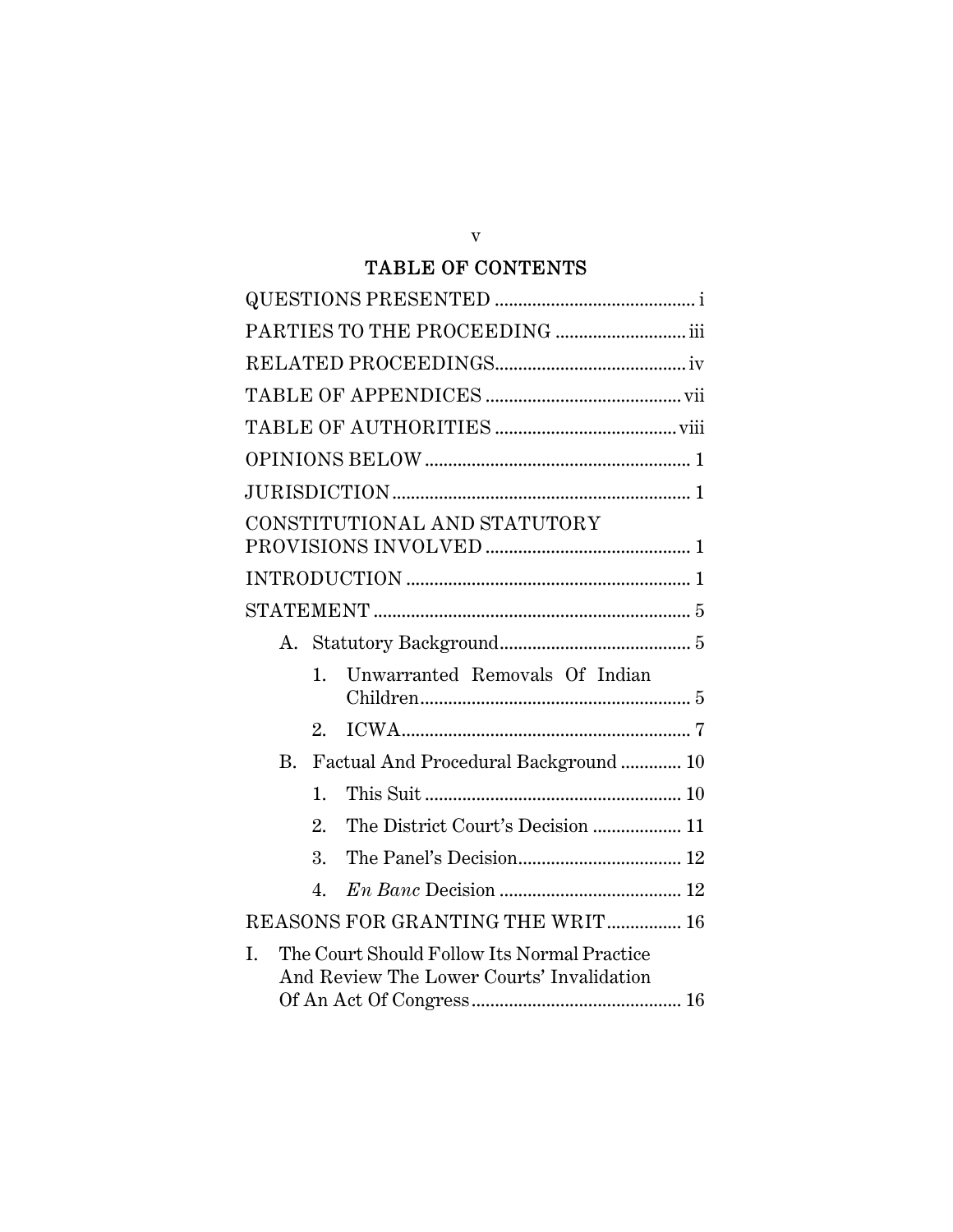| II. The Decisions Below Erred By Invalidating<br>Provisions Of ICWA As Violating The Anti- |  |  |
|--------------------------------------------------------------------------------------------|--|--|
| A. ICWA's Substantive Provisions Do Not                                                    |  |  |
| B. ICWA's Procedural And Records<br>Provisions Do Not Violate The Tenth                    |  |  |
| C. Alternatively, ICWA's Requirements<br>Are Lawful Spending Clause                        |  |  |
| III. The Decisions Below Erred By Invalidating<br>Parts Of ICWA As Violating Equal         |  |  |
| A. The Decisions Below Should Not Have                                                     |  |  |
| B. The Decisions Below Should Have<br>Upheld The Two Placement Preferences                 |  |  |
|                                                                                            |  |  |

vi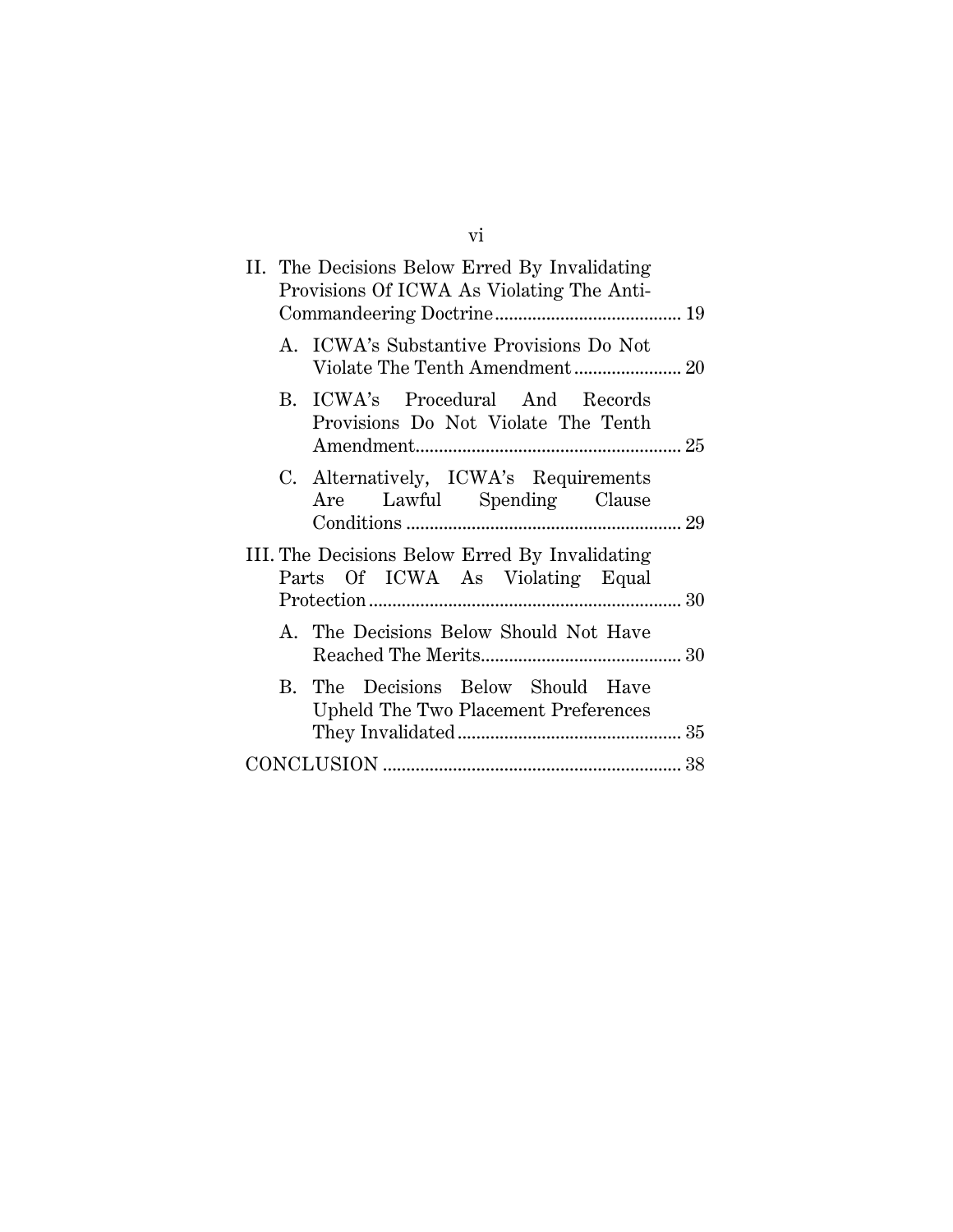# TABLE OF APPENDICES

| Appendix A<br>Brackeen v. Haaland, 994 F.3d 249 (5th Cir.   |  |
|-------------------------------------------------------------|--|
| Appendix B<br>Brackeen v. Bernhardt, 937 F.3d 406 (5th Cir. |  |
| Appendix C<br>Brackeen v. Zinke, 338 F. Supp. 3d 514 (N.D.  |  |
| Appendix D<br>Constitutional, Statutory, And Regulatory     |  |

## vii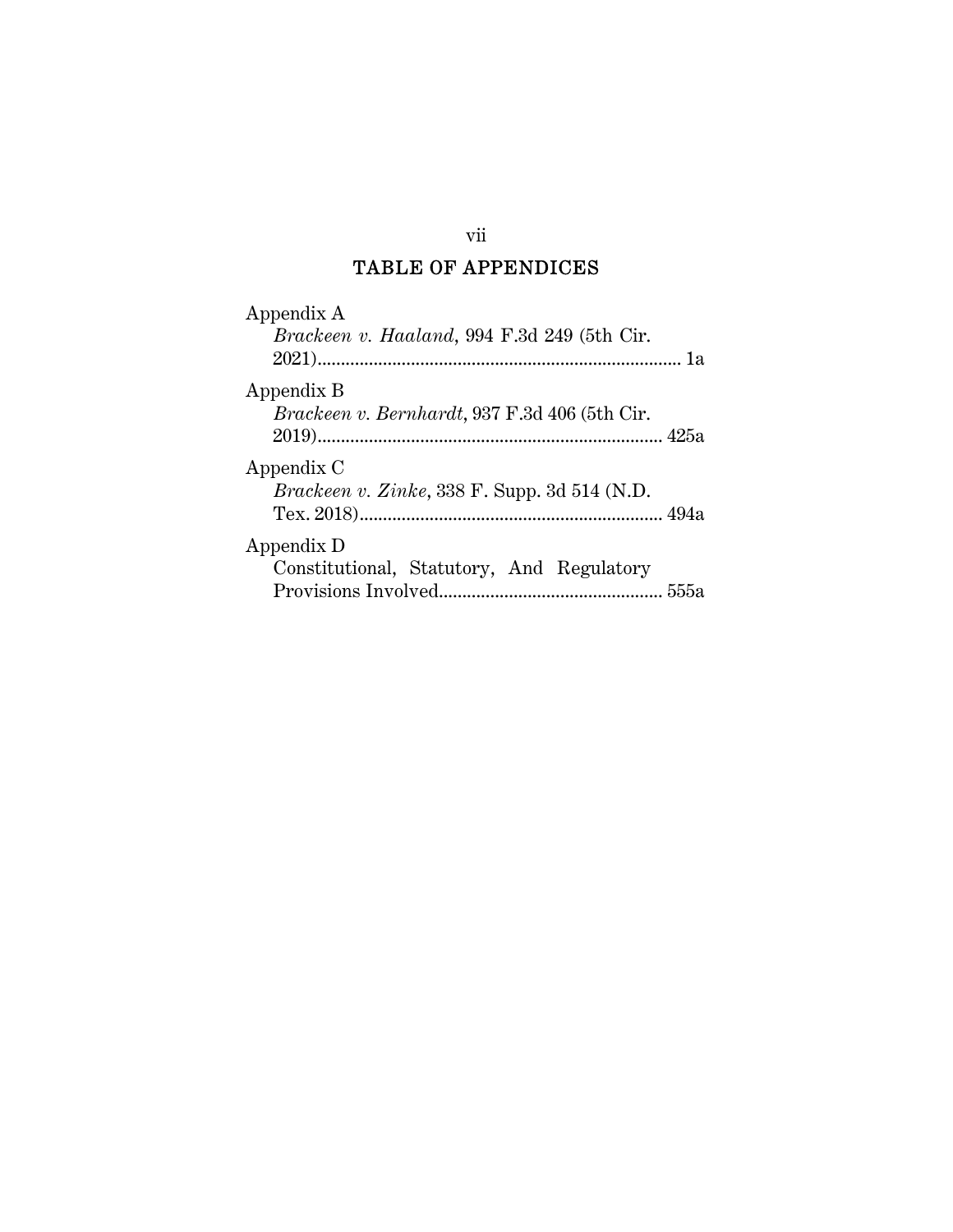# viii TABLE OF AUTHORITIES

## CASES

| Allis-Chalmers Corp. v. Lueck, 471 U.S. 202                                       |
|-----------------------------------------------------------------------------------|
| <i>In re Angus</i> , 655 P.2d 208 (Or. Ct. App.                                   |
| In re Appeal in Pima County Juvenile<br>Action No. S-903, 635 P.2d 187 (Ariz. Ct. |
| <i>In re Armell</i> , 550 N.E.2d 1061 (Ill. App. Ct.                              |
| In re Baby Boy L., 103 P.3d 1099 (Okla.                                           |
| Bowsher v. Synar, 478 U.S. 714 (1986) 27                                          |
| City of Los Angeles v. Lyons, 461 U.S. 95                                         |
| Clapper v. Amnesty International USA,                                             |
| Connick v. Thompson, 563 U.S. 51 (2011)17                                         |
| Cotton Petroleum Corp. v. New Mexico, 490                                         |
| In re Custody of A.K.H., 502 N.W.2d 790                                           |
| Davis v. Federal Election Commission, 554                                         |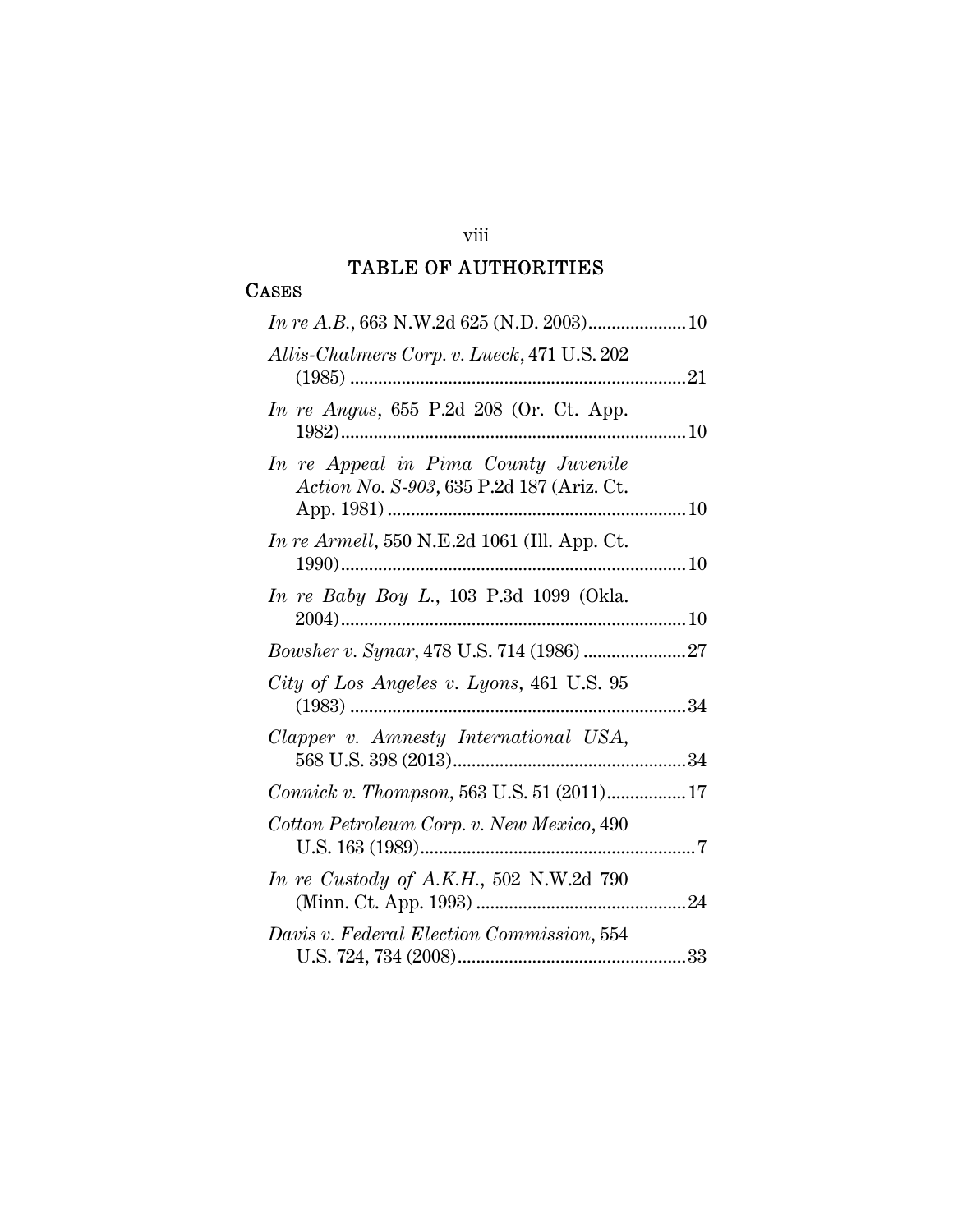| Department of Transportation v. Ass'n of<br>American Railroads, 575 U.S. 43 (2015) 17 |  |
|---------------------------------------------------------------------------------------|--|
| In re Dependency of Z.J.G., 471 P.3d 853                                              |  |
| Empson-Laviolette v. Crago, 760 N.W.2d                                                |  |
| Franklin v. Massachusetts, 505 U.S. 788                                               |  |
| Genesis Healthcare Corp. v. Symczyk, 569                                              |  |
| In re Guardianship of D.L.L., 291 N.W.2d                                              |  |
| In re Guardianship of Eliza W., 938 N.W.2d                                            |  |
| In re Guardianship of J.C.D., 686 N.W.2d                                              |  |
| Hodel v. Virginia Surface Mining &<br>Reclamation Ass'n, 452 U.S. 264 (1981)28        |  |
|                                                                                       |  |
| Jacobson v. Florida Secretary of State, 974                                           |  |
| Jennings v. Rodriguez, 138 S. Ct. 830                                                 |  |
| Lewis v. Governor of Alabama, 944 F.3d                                                |  |
|                                                                                       |  |

ix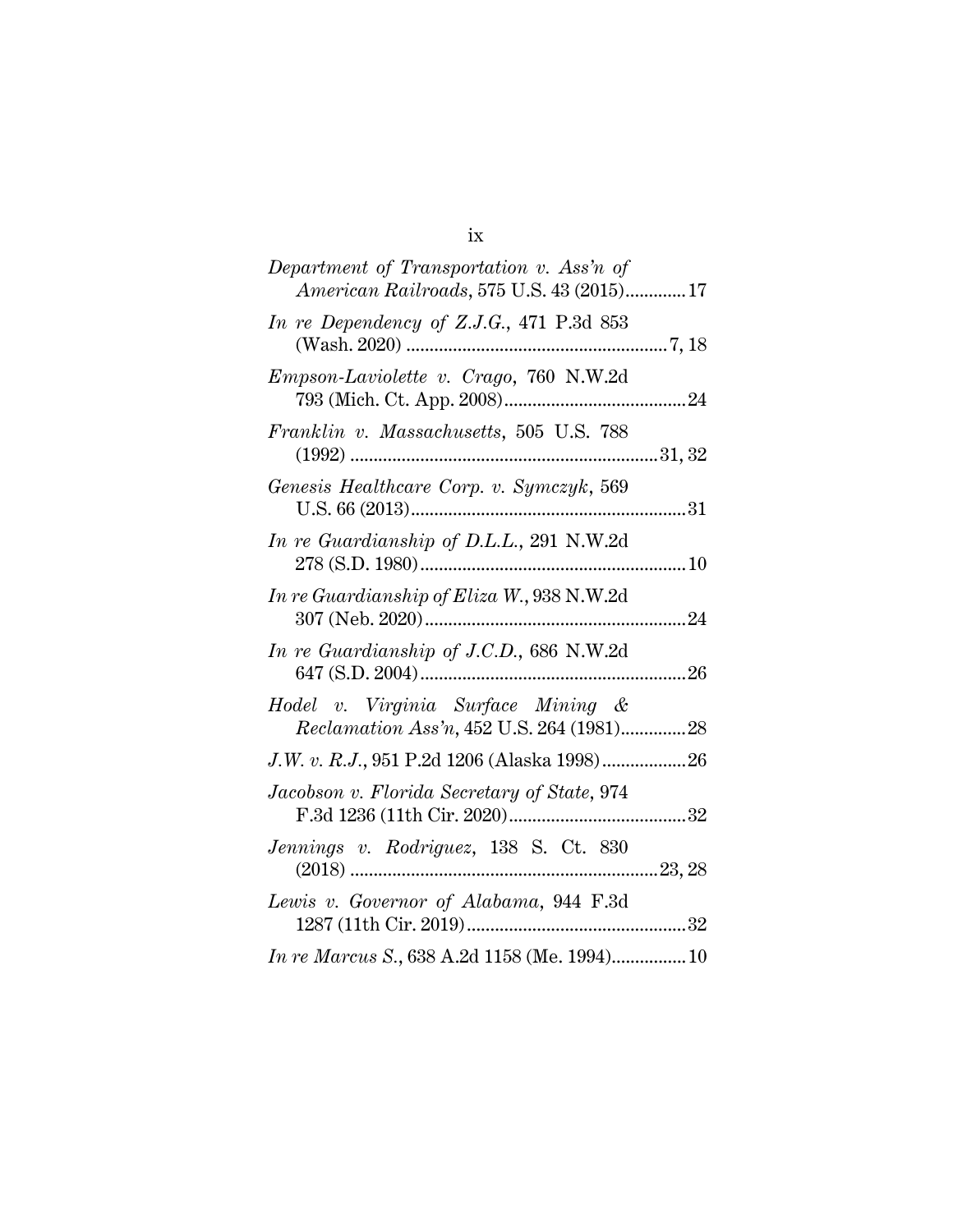| Maricopa County v. Lopez-Valenzuela, 574                                                   |
|--------------------------------------------------------------------------------------------|
|                                                                                            |
| Matal v. Tam, 137 S. Ct. 1744 (2017)  16                                                   |
| Mississippi Band of Choctaw Indians v.<br>Holyfield, 490 U.S. 30 (1989)5, 6, 7, 17, 27, 37 |
| Morton v. Mancari, 417 U.S. 535 (1974)4, 14, 35                                            |
| Murphy v. NCAA, 138 S. Ct. 1461                                                            |
| National Council for Adoption v. Jewell,<br>No. 15-cv-675, 2015 WL 12765872 (E.D.          |
| National Federation of Independent<br>Business v. Sebelius, 567 U.S. 519                   |
| New York v. Hendrickson Brothers, Inc.,                                                    |
| New York v. United States, 505 U.S. 144                                                    |
| Nova Health Systems v. Gandy, 416 F.3d                                                     |
| In re Phoenix L., 708 N.W.2d 786 (Neb.                                                     |
| Printz v. United States, 521 U.S. 898                                                      |
| Reno v. Condon, 528 U.S. 141 (2000) 23, 24, 25                                             |
| $Rice$ v. $Cayetano$ , 528 U.S. 495 (2000) 38                                              |
| Rostker v. Goldberg, 453 U.S. 57 (1981) 16                                                 |

## x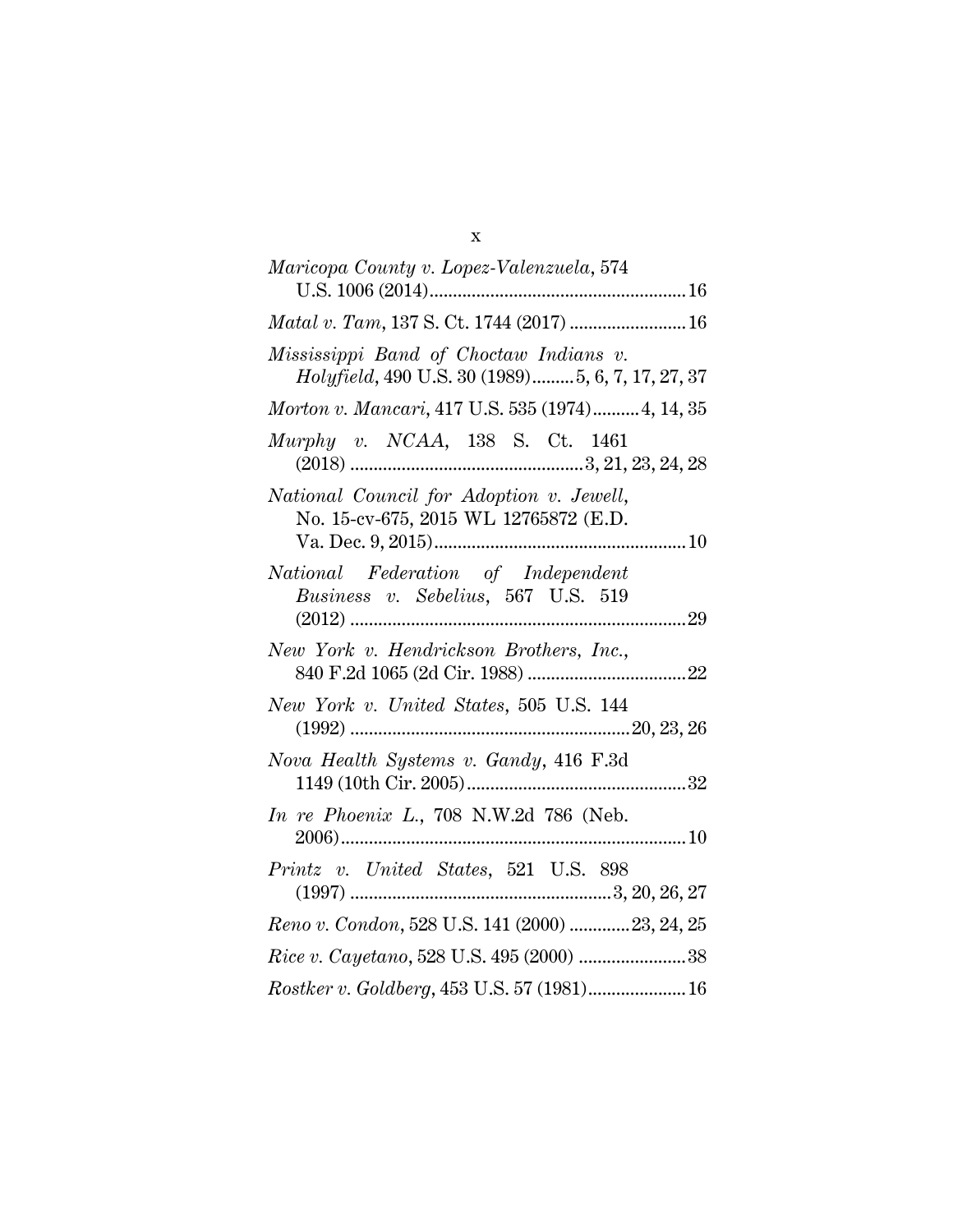| South Carolina v. Baker, 485 U.S. 505                                              |  |
|------------------------------------------------------------------------------------|--|
|                                                                                    |  |
| In re Termination of Parental Rights to<br>K.M.O., 280 P.3d 1203 (Wyo. 2012) 10    |  |
| Town of Chester v. Laroe Estates, Inc., 137                                        |  |
| TransUnion LLC v. Ramirez, 141 S. Ct.                                              |  |
| United States v. Bajakajian, 524 U.S. 321                                          |  |
| United States v. Jicarilla Apache Nation,                                          |  |
| United States v. Kebodeaux, 570 U.S. 387                                           |  |
| United States v. Salerno, 481 U.S. 739                                             |  |
| United States v. Sineneng-Smith, 140 S.Ct.                                         |  |
| Wisconsin Right to Life, Inc. v. Paradise,<br>138 F.3d 1183 (7th Cir. 1998)32-33   |  |
| In re Y.J., No. 02-19-00235-CV, 2019 WL<br>6904728 (Tex. App. Dec. 19, 2019) 33-34 |  |
| Zivotofsky ex rel. Zivotofsky v. Kerry, 576                                        |  |
| Zuni Public School District No. 89 v.<br>Department of Education, 550 U.S. 81      |  |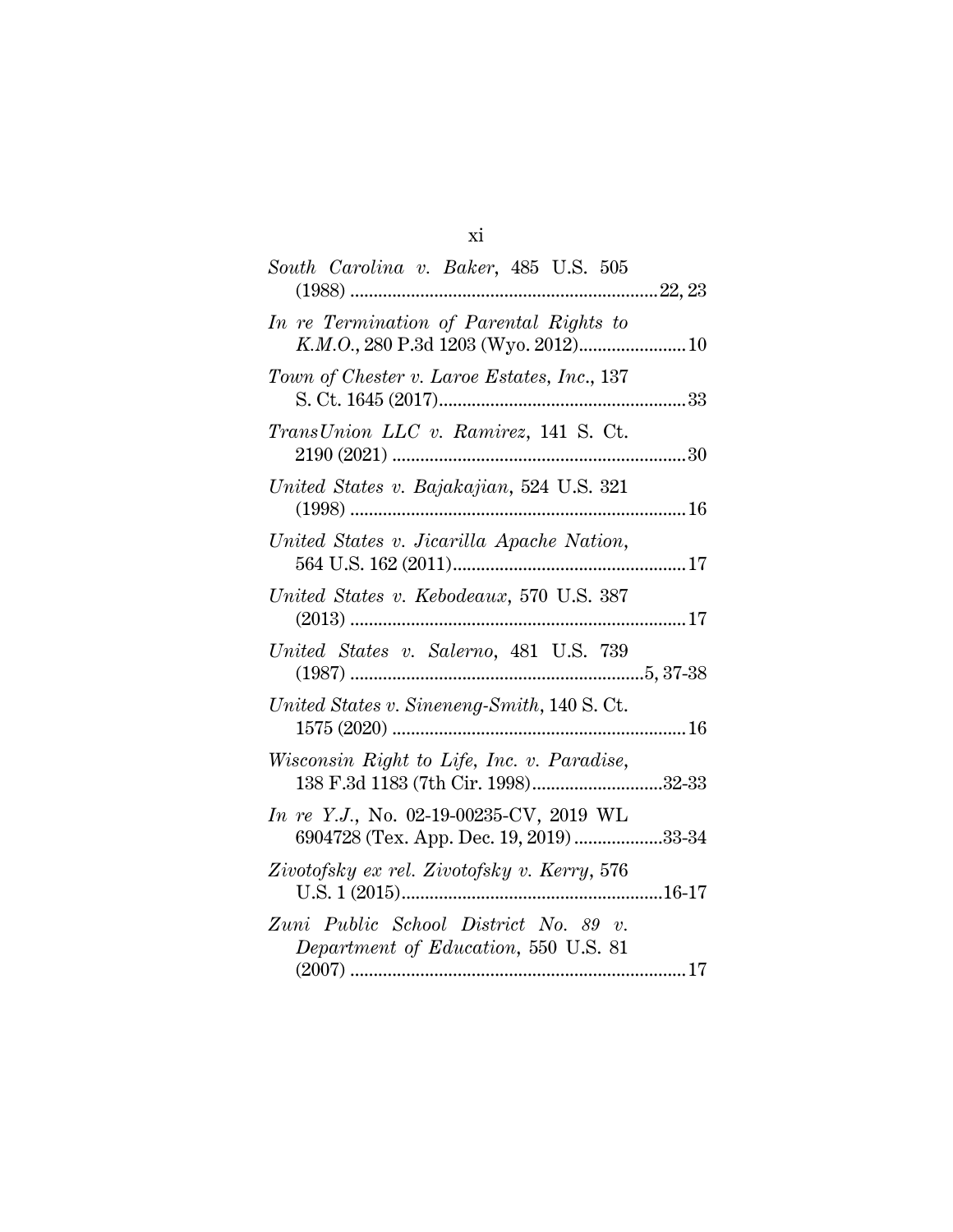# 25 U.S.C. §1915(a)............3, 12, 13, 18, 20, 21, 24, 30, 37 25 U.S.C. §1915(a)(3) ................................ 15, 30, 33, 34, 35 25 U.S.C. §1915(b)............... 12, 13, 18, 20, 21, 24, 27, 37

#### **CONSTITUTIONAL PROVISIONS AND STATUTES**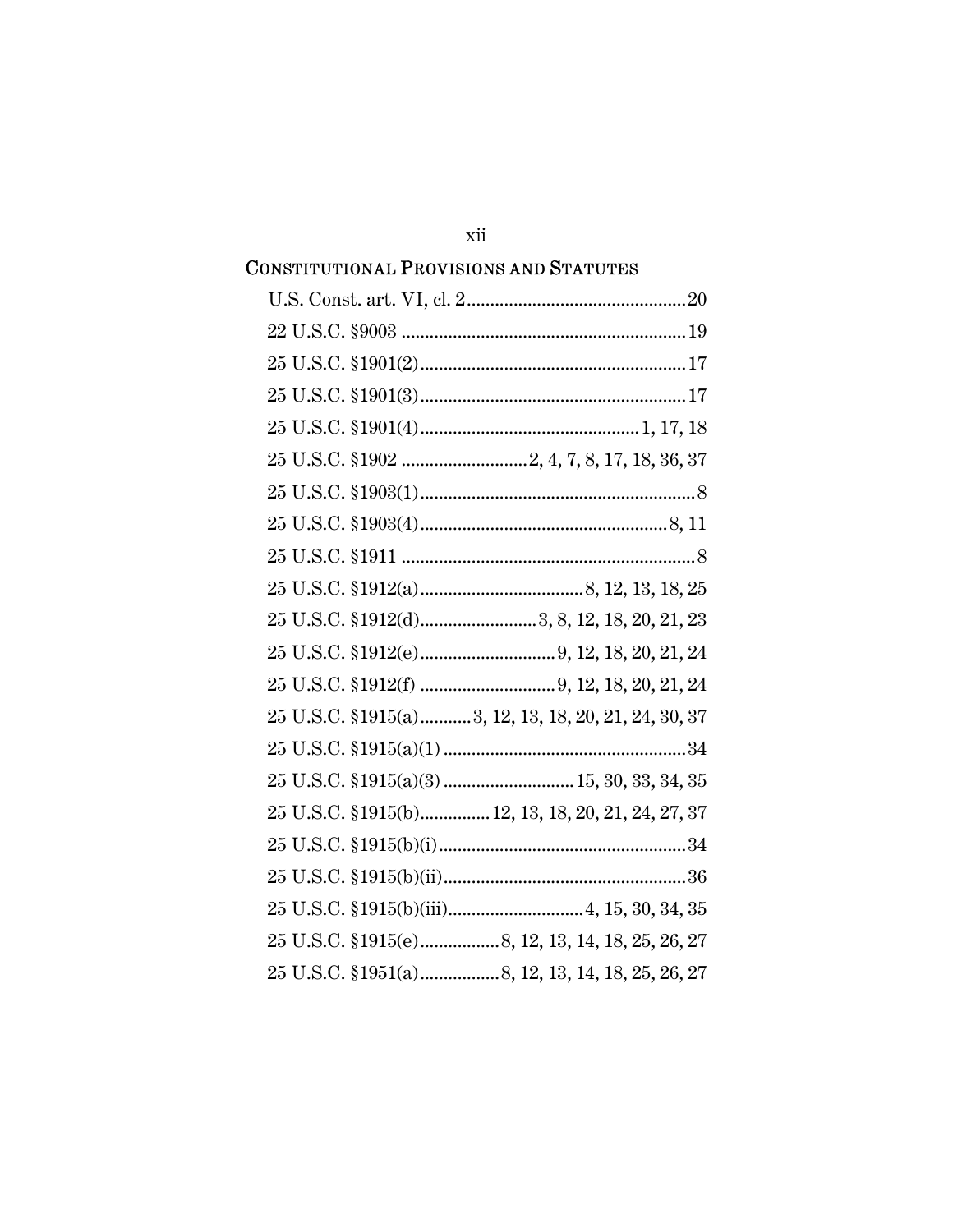| I |  |
|---|--|
|   |  |
|   |  |
|   |  |
|   |  |
|   |  |

| Act of July 20, 1790, ch. 29, § 3, 1 Stat. 132 26-27 |
|------------------------------------------------------|
|                                                      |
|                                                      |

# LEGISLATIVE MATERIALS

| H.R. Rep. No. 95-1386 (1978), as reprinted                                                                                 |  |
|----------------------------------------------------------------------------------------------------------------------------|--|
| Indian Child Welfare Act of 1977: Hearing<br>on S. 1214 Before the S. Select Comm. on                                      |  |
| Indian Child Welfare Program: Hearings<br>before the Subcomm. on Indian Affairs<br>of the S. Comm. on Interior and Insular |  |
| <b>OTHER AUTHORITIES</b>                                                                                                   |  |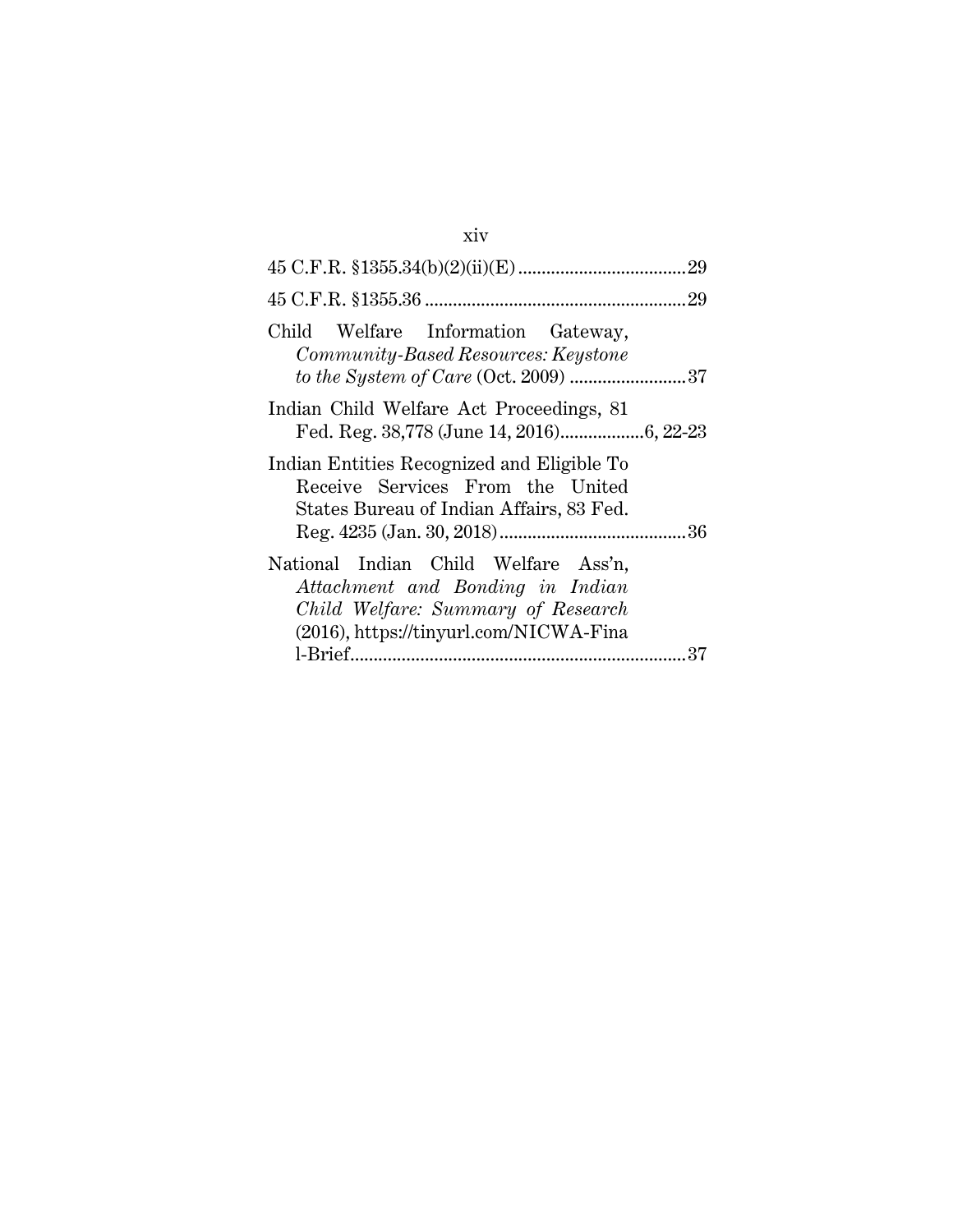#### OPINIONS BELOW

The *en banc* opinion is reported at 994 F.3d 249. Pet. App. 1a. The vacated panel opinion is reported at 937 F.3d 406. Pet. App. 425a. The district court opinion is reported at 338 F. Supp. 3d 514. Pet. App. 494a.

#### JURISDICTION

The Fifth Circuit issued its *en banc* opinion on April 6, 2021. Pet. App. 1a. On March 19, 2020, this Court extended the deadline to file petitions for writs of certiorari due after that date to 150 days from the date of the lower court judgment or order denying rehearing.

## CONSTITUTIONAL AND STATUTORY PROVISIONS INVOLVED

The relevant provisions of the U.S. Constitution and the Indian Child Welfare Act, 25 U.S.C. §1901 *et seq.*, are reproduced in an appendix to this petition. Pet. App. 555a.

#### INTRODUCTION

In 1978, Indian children, families, and Tribes faced a crisis. An "alarmingly high percentage of Indian families" were "broken up by the removal, often unwarranted, of their children," with an "alarmingly high percentage ... placed in non-Indian" homes. 25 U.S.C. §1901(4). More than *a quarter* of Indian children found themselves sundered from family and Tribe, often due to the ignorance and contempt of case workers who believed Indian children were better off raised by non-Indian families. Survival itself—for families, and for Tribes—was at stake.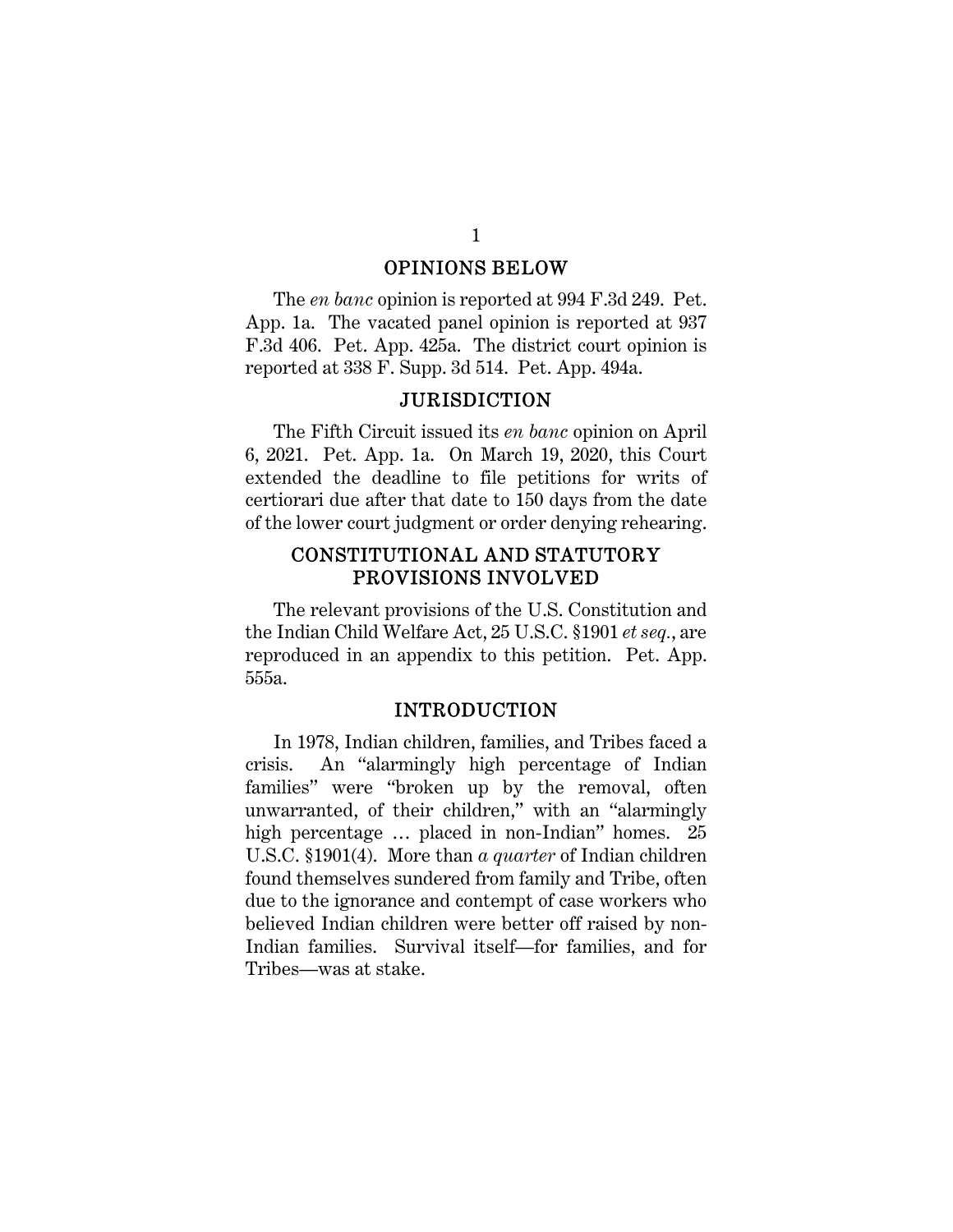Congress responded with the Indian Child Welfare Act ("ICWA"), 25 U.S.C. §§1901-1963. ICWA aimed "to protect the best interests of Indian children and to promote the stability and security of Indian tribes and families." §1902.<sup>2</sup> It did so by "establish[ing] minimum Federal standards for the removal of Indian children." *Id.* And for four decades, these standards have dramatically reduced unwarranted removals. While work remains to be done, ICWA has become the "gold standard" for child-welfare practices generally—not just for Indians. Pet. App. 11a. Meanwhile, lower courts have repeatedly sustained ICWA against challenge.

In the decision below, the *en banc* Fifth Circuit again turned aside the most far-reaching challenges to ICWA. But in fragmented opinions, a majority invalidated important aspects of ICWA. An equally divided court also affirmed the district court's invalidation of other important provisions. Now, certiorari is warranted. The decisions below invalidate critical parts of a groundbreaking federal statute protecting Indian children, families, and Tribes. And they do so on grounds that conflict with this Court's cases and that place at risk many federal statutes.

*First*, the *en banc* court held that aspects of ICWA impermissibly "commandeer" state actors. Most of the relevant provisions, however, merely provide rules of decision in state-court proceedings affecting private rights. For example, ICWA requires "[a]ny party" seeking certain relief to "satisfy the court that active

<sup>2</sup> Unless otherwise specified, statutory citations are to Title 25 of the U.S. Code.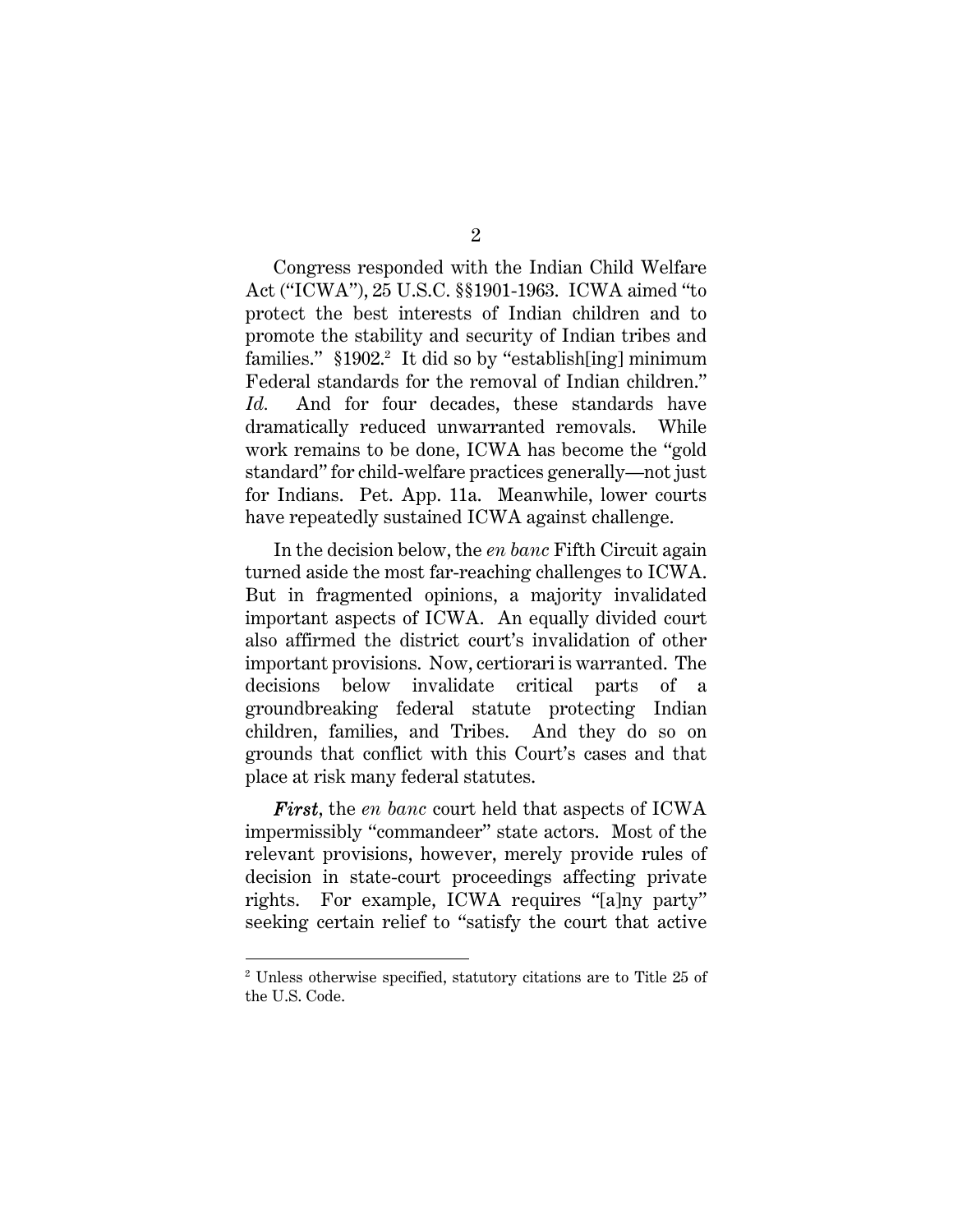efforts have been made to provide remedial services and rehabilitative programs." §1912(d). This is bread-andbutter preemption under the Supremacy Clause. *Printz v. United States*, 521 U.S. 898, 907 (1997). States are not unconstitutionally commandeered just because, to obtain relief, they—like private parties—must satisfy substantive standards set by federal law.

Even if (counterfactually) ICWA imposed a freestanding duty to undertake "active efforts," it would not violate the Tenth Amendment. Its requirements apply equally to States, private agencies, and individuals. "[W]hen Congress evenhandedly regulates an activity in which both States and private actors engage," the "anticommandeering doctrine does not apply." *Murphy v. NCAA*, 138 S. Ct. 1461, 1478 (2018).

The decisions below also invalidated ICWA's provisions requiring States to maintain and provide records. But as *Printz* noted, Founding-era Congresses imposed myriad similar requirements. 521 U.S. at 905- 07. Such records requirements do not implicate the anticommandeering doctrine's concerns with "command[ing] the States' officers … to administer or enforce a federal regulatory program." *Id.* at 935.

*Second*, the *en banc* Fifth Circuit affirmed by an equally divided court the district court's invalidation of two of ICWA's "placement preferences" on equalprotection grounds. ICWA provides that, absent "good cause," courts should prefer adoptive placements with "(1) a member of the child's extended family; (2) other members of the Indian child's tribe; or (3) other Indian families." §1915(a). Judge Duncan, writing for eight judges, concluded that the adoptive preferences for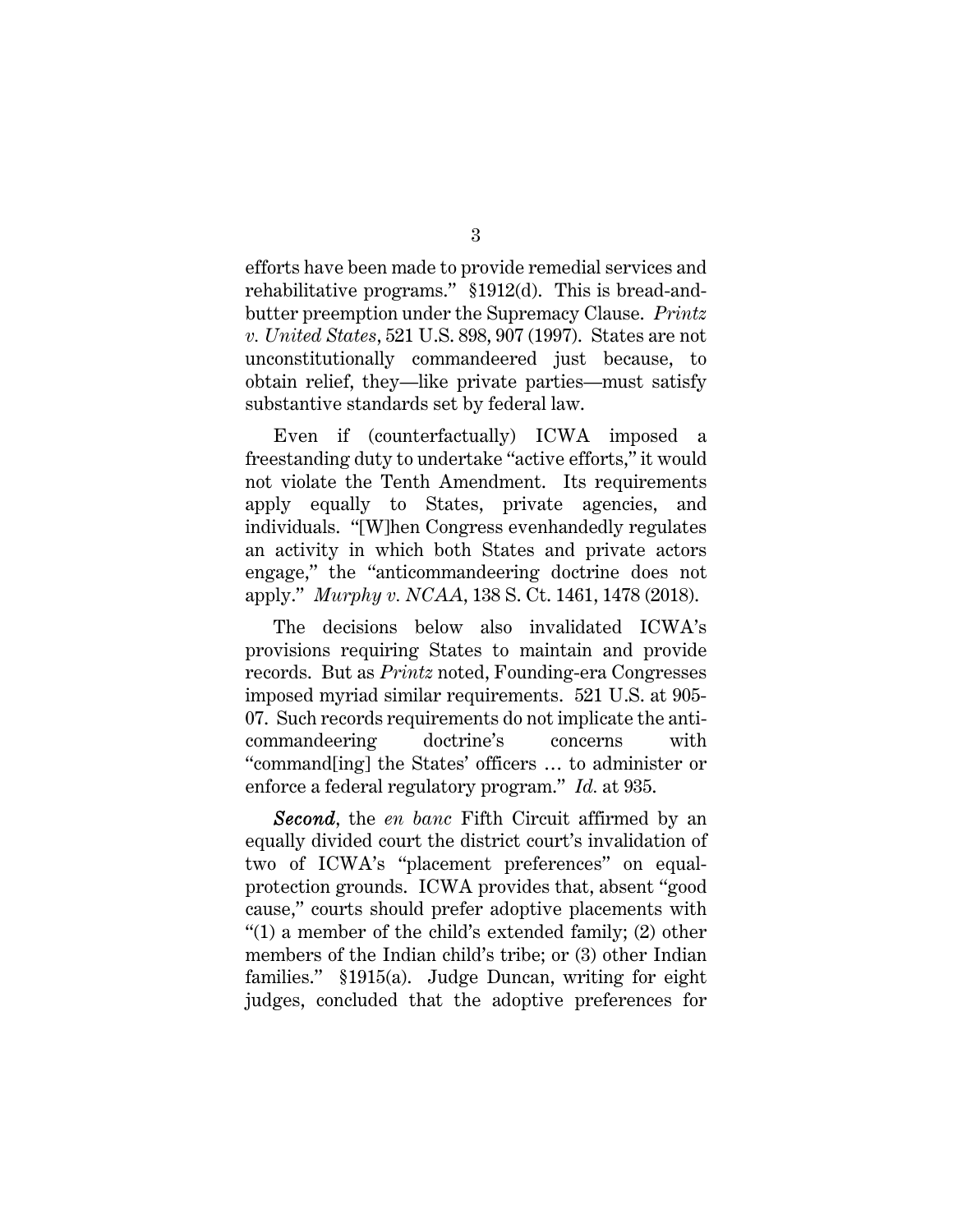"other Indian families"—as well as the foster-care and preadoptive preferences for "Indian foster home[s]," §1915(b)(iii)—do not satisfy the rational-basis test of *Morton v. Mancari*, 417 U.S. 535 (1974). Under *Mancari*, statutes classifying based on Indian status are valid if "the special treatment can be tied rationally to the fulfillment of Congress' unique obligation towards the Indians." *Id.* at 555.

Even *reaching* the merits was error: No plaintiff had Article III standing to challenge these provisions. Although some of the individual plaintiffs are (or have been) involved in state-court custody proceedings, the preferences for "other Indian families" and "Indian foster home[s]" are not *at issue* in those proceedings. So, no plaintiff has an injury-in-fact. Nor would any (nonexistent) injury be redressable by the decisions below. That is because these federal-court decisions do not bind the judges adjudicating the state-court custody proceedings. The majority found standing, at bottom, because a state-court judge might *decide* to follow the Fifth Circuit's views. But as Judge Costa's dissent observed, there is a term for pronouncements that carry no legal effect but merely hope to persuade: "advisory opinions." Pet. App. 398a. If the Fifth Circuit's decision stands, Article III's redressability requirement will become a timid guardian indeed.

On the merits, ICWA's placement preferences rationally advance both of ICWA's twin aims—to "protect the best interests of Indian children" and to "promote the stability and security of Indian tribes and families." §1902. ICWA's preferences recognize that many Indian Tribes have deep linguistic, cultural, and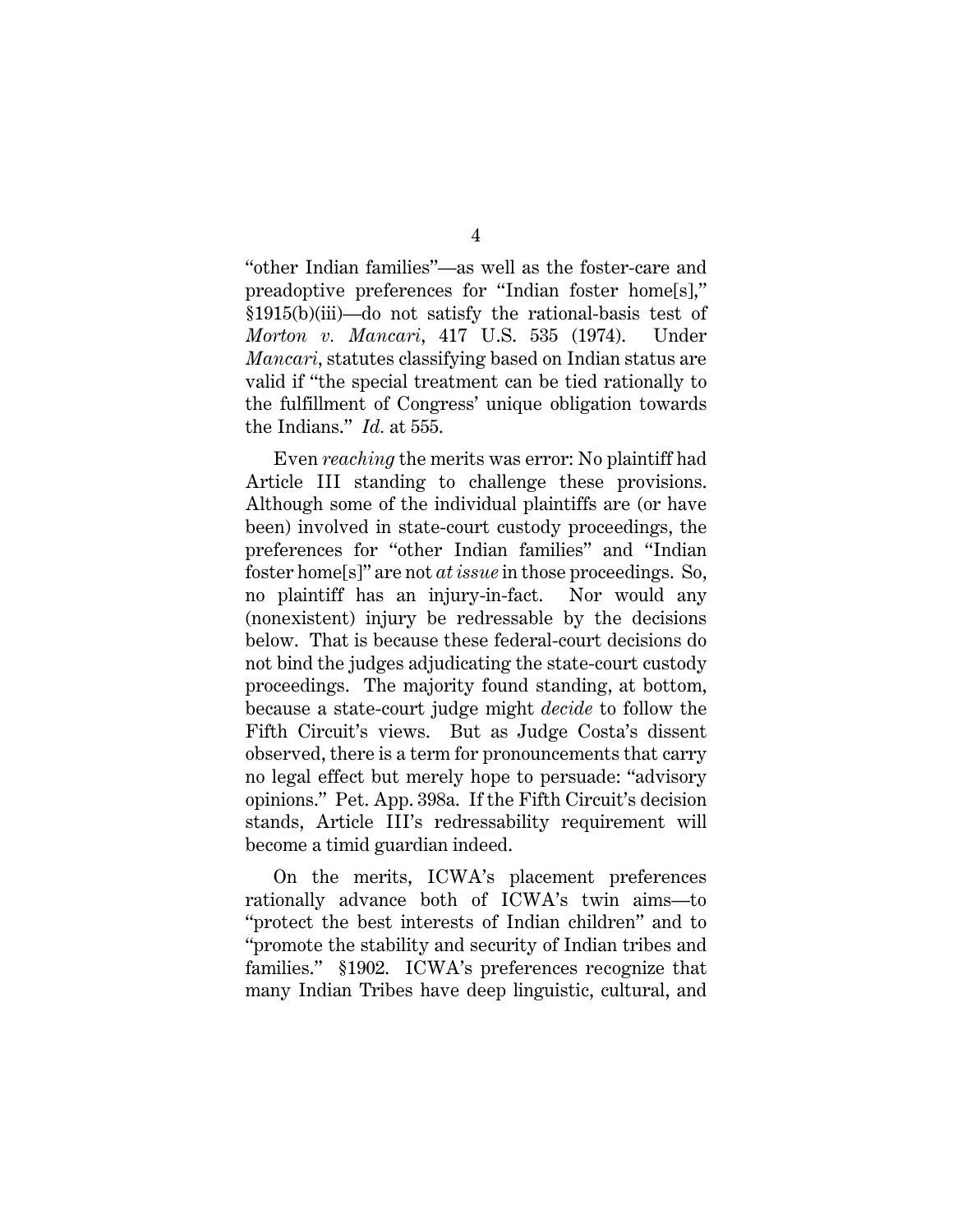religious ties—so that placing a child from the Cherokee Nation with (say) a family from the Eastern Band of Cherokee Indians will help maintain that child's connections with community, culture, and Tribe. And these preferences recognize that Indian children placed in Indian homes often *do better*. Meanwhile, ICWA authorizes departure from these preferences if "good cause" exists, or if no qualifying placement is available.

Particularly given this safety valve, it was indefensible for the decisions below to invalidate these preferences *on their face*. The plaintiffs hypothesized that these preferences might operate irrationally in some future case. With the "good cause" safety valve, that is hard to imagine. But regardless, such concerns cannot satisfy the stringent standard for facial challenges, which require showing that "no set of circumstances exists under which the Act would be valid." *United States v. Salerno*, 481 U.S. 739, 745 (1987).

This Court's settled practice is to grant *certiorari* when Acts of Congress are invalidated. The Court should do so here and correct the lower courts' invalidation of important parts of a landmark federal statute protecting Indian children, families, and Tribes.

#### STATEMENT

## A. Statutory Background.

## 1. Unwarranted Removals Of Indian Children.

In the 1970s, Indians and Indian Tribes faced a crisis: "[t]he wholesale removal of Indian children from their homes." *Miss. Band of Choctaw Indians v. Holyfield*,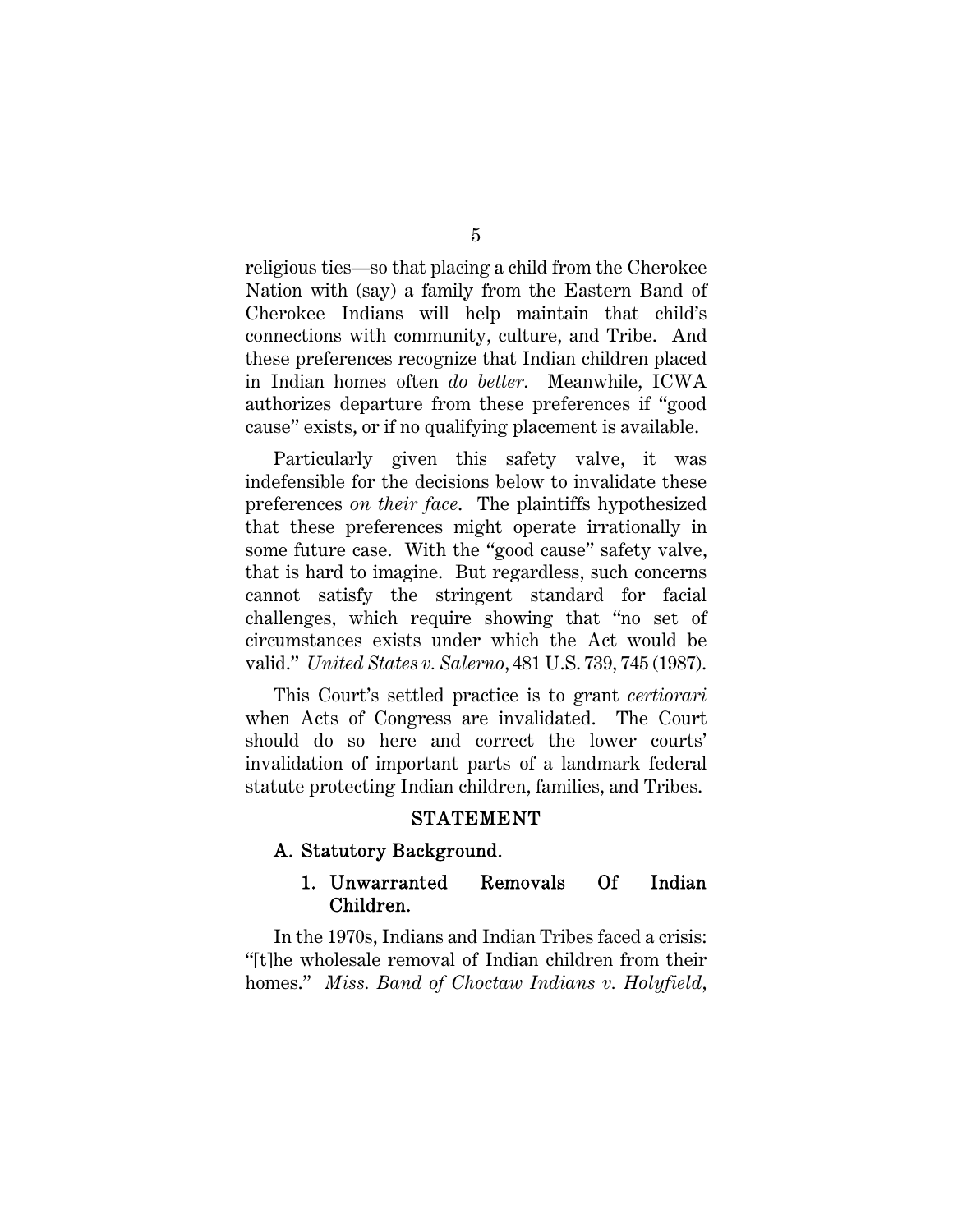490 U.S. 30, 32 (1989) (quotation marks omitted). "[A]busive child welfare practices … resulted in the separation of … Indian children from their families and tribes" at shocking rates. *Id.* In many States, one-third of Indian children were separated from families. *Id.*; Pet. App. 41a-42a. Too often, these children also lost their communities: "Approximately 90% of the … placements were in non-Indian homes." *Holyfield*, 490 U.S. at 33.

The crisis was "the most tragic aspect of Indian life." Id. at 32 (quotation marks omitted). It reflected, in part, a failure of understanding. Those who removed Indian children often had "no basis for intelligently evaluating the cultural and social premises underlying Indian home life"; many were "at best ignorant of [Indian] cultural values, and at worst contemptful of the Indian way and convinced that removal, usually to a non-Indian household or institution, can only benefit an Indian child." *Id.* at 34-35. The result was decisions that were "wholly inappropriate" and found neglect or abandonment where none existed. *Indian Child Welfare Program: Hearings before the Subcomm. on Indian Affairs of the S. Comm. on Interior and Insular Affairs*, 93d Cong. 18 (1974) (statement of William Byler) ("1974 Hearings"); H.R. Rep. No. 95-1386, at 9-10 (1978), *as reprinted in* 1978 U.S.C.C.A.N. 7530, 7531-32.

Bad procedures made matters worse. Removals often occurred without notice to Indian families or Tribes; due process violations were "commonplace." 1974 Hearings at 67 (testimony from Bertram Hirsch); *see* H.R. Rep. No. 95-1386, at 9, 11, 1978 U.S.C.C.A.N. at 7531, 7533; Indian Child Welfare Act Proceedings, 81

#### 6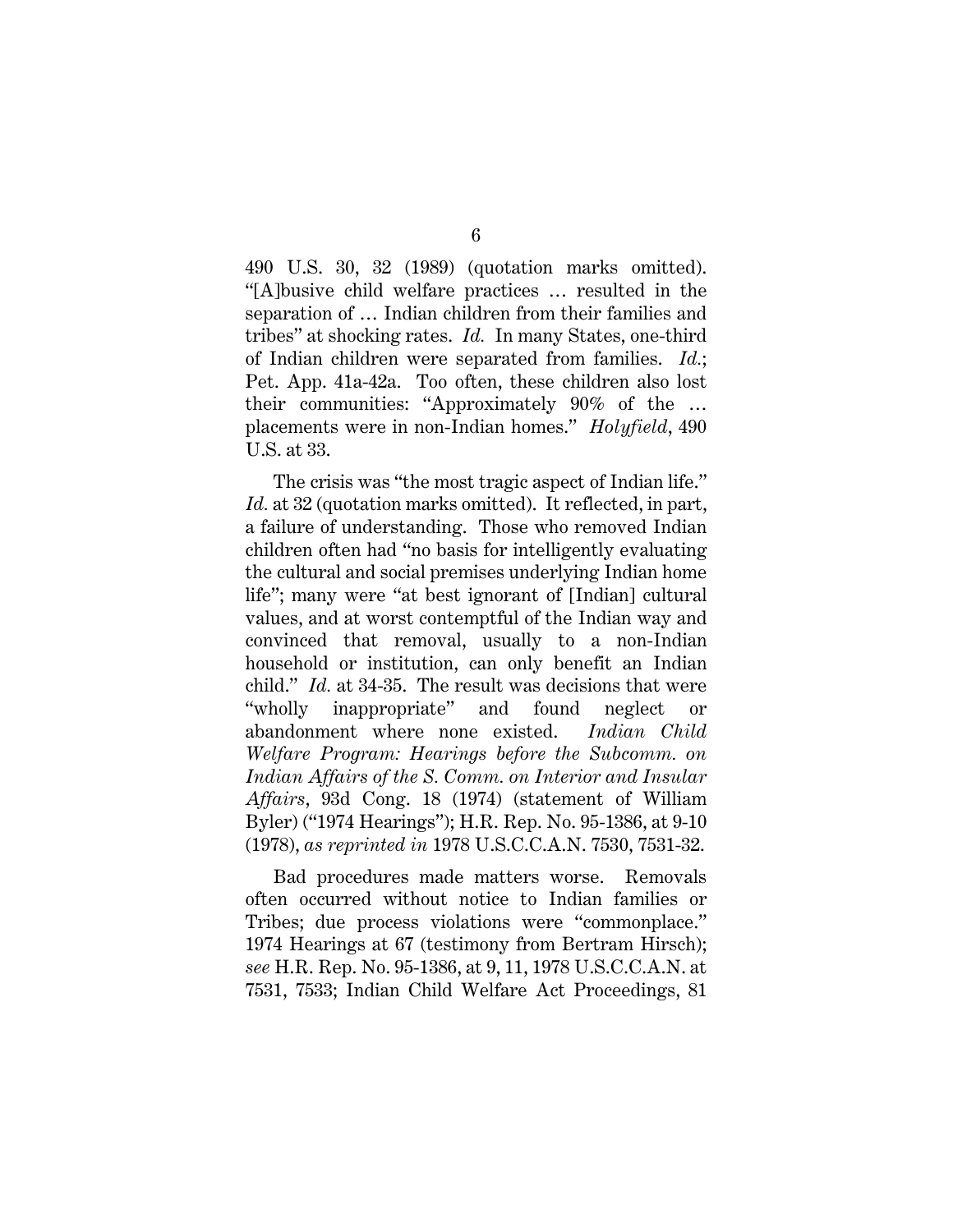Fed. Reg. 38,778, 38,781 (June 14, 2016). That lack of notice made it impossible for Indian families and Tribes to correct the blind spots endemic in the child-welfare system. And when removals occurred, shoddy recordkeeping often thwarted attempts to *find* children who were shuttled among foster homes—sundering forever connections among child, parent, and Tribe. 1974 Hearings at 66, 370.

The consequences were devastating. Children removed to non-Indian homes struggled with "assum[ing] a cultural identity … [without] having around them other Indians, extended family, who c[ould] support them through this difficult stage." 1974 Hearings at 49 (statement of Dr. Joseph Westermeyer). Children encountered "serious adjustment problems … during adolescence." *Holyfield*, 490 U.S. at 33 & n.1; *accord In re Dependency of Z.J.G.*, 471 P.3d 853, 861 (Wash. 2020). Meanwhile, unwarranted removals "seriously undercut the tribes' ability to continue as selfgoverning communities." *Indian Child Welfare Act of 1977: Hearing on S. 1214 Before the S. Select Comm. on Indian Affairs*, 95th Cong. 157 (1977) (statement of Calvin Isaac) ("1977 Hearings").

## 2. ICWA.

After exhaustive hearings, Congress in 1978 enacted ICWA as an exercise of its "plenary power to legislate in the field of Indian affairs." *Cotton Petroleum Corp. v. New Mexico*, 490 U.S. 163, 192 (1989). ICWA embodies a two-prong policy seeking to "protect the best interests of Indian children and to promote the safety and security of Indian tribes and families." §1902.

7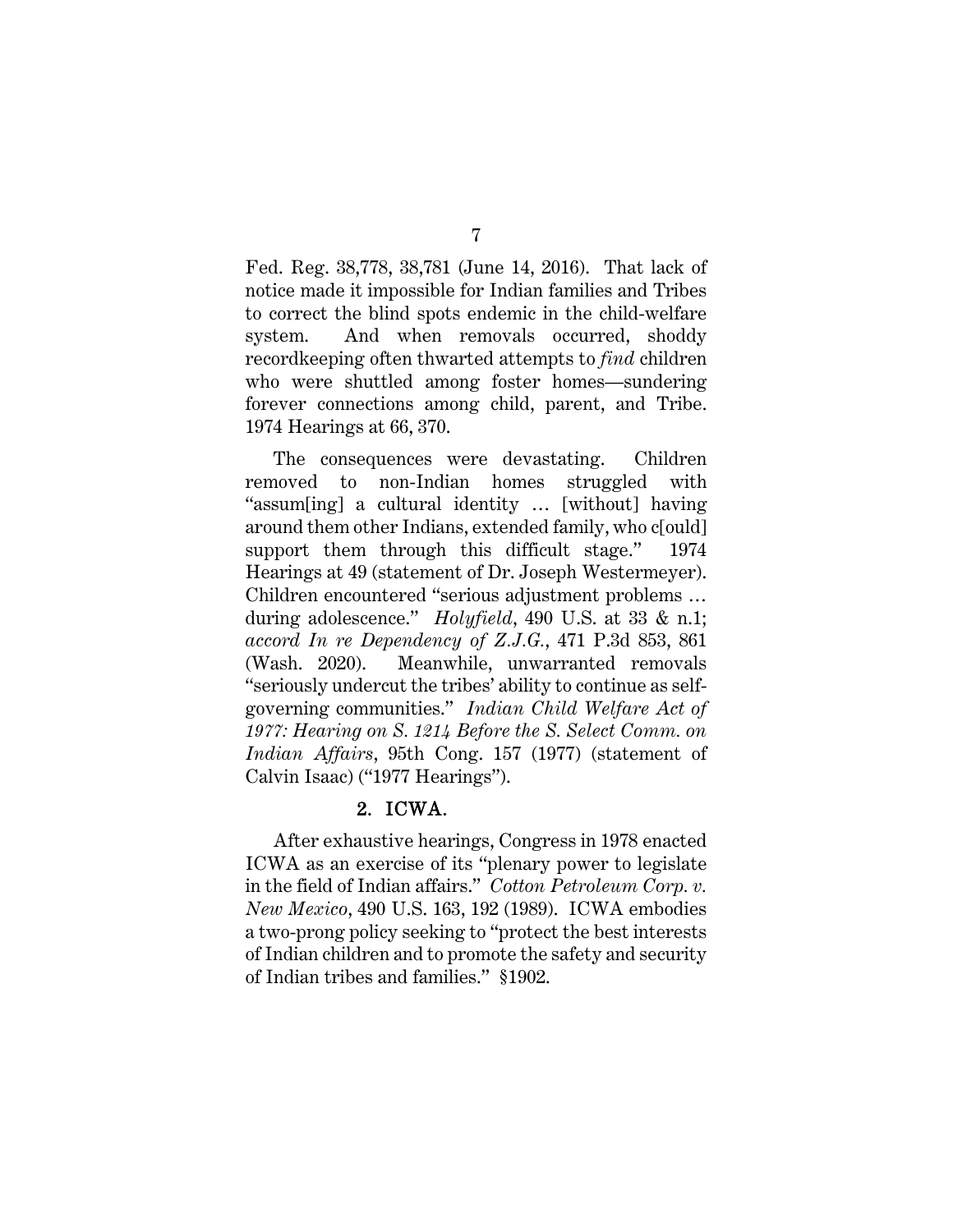ICWA targets unwarranted removals in part by establishing "minimum Federal standards" governing child-custody proceedings involving an "Indian child" *i.e.*, concerning foster care, termination of parental rights, preadoption, and adoption—in state court. §§1902, 1903(1), 1903(4).<sup>3</sup>

Procedurally, ICWA requires notice. Any "party seeking the foster care placement of, or termination of parental rights to, an Indian child" must provide notice to Indian parents, custodians, and Tribes of the proceeding and their rights to intervene. §1912(a). ICWA also imposes two records requirements: (1) a recordkeeping requirement mandating that placement records "be maintained" and "made available at any time" to Interior or to the child's Tribe, §1915(e); and (2) a record-transmittal requirement mandating that state courts provide Interior with copies of final decrees for the adoptive placements, §1951(a).

Substantively, ICWA combats the lack of understanding that spurred its enactment. The "active efforts" provision requires "[a]ny party" seeking a foster-care placement or termination of parental rights to "satisfy the court that active efforts have been made … to prevent the breakup of the Indian family and that these efforts have proved unsuccessful." §1912(d). Under ICWA's qualified-expert-witness provisions, foster-care placements and parental-rights terminations may not be ordered by a court "absent a determination" supported by "testimony of qualified expert witnesses,

<sup>3</sup> ICWA also delineates when tribal courts have jurisdiction. §1911.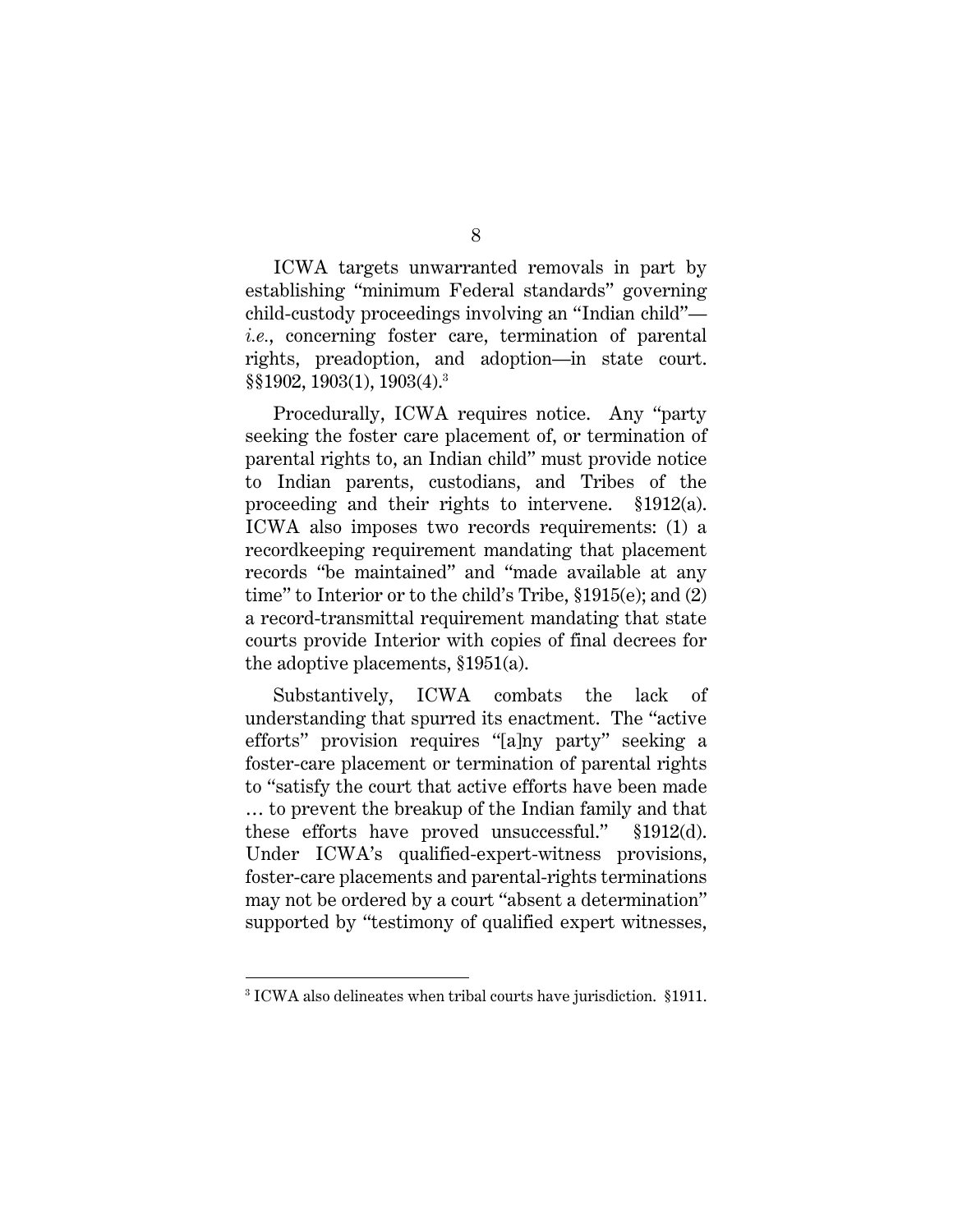that … continued custody … is likely to result in serious emotional or physical damage." §1912(e), (f).<sup>4</sup>

Since ICWA's enactment, mainstream child-welfare law has slowly evolved to incorporate ICWA's standards, which are now widely regarded as the "gold standard … for *all* children and families." Casey Family Programs 5th Cir. Br. 3. Indeed, Congress has imposed similar requirements on States' foster-care systems generally. As an example, for *all* foster-care cases, Congress changed the state-law placement preferences, *see* 42 U.S.C. §671(a)(19); required "reasonable efforts … to preserve and reunify families," *id.* §671(a)(15)(B); and imposed notice requirements, *id.* §675(5)(G). Today, removals of Indian children are far less common. And Indian children have the highest rate of kinship placements for foster care, the lowest rate of institutional placements, and one of the lowest rates of aging out of foster care without adoption. Casey Family Programs 5th Cir. Br. 21-22; *see* States California et al., 5th Cir. Br. 26-27.

<sup>4</sup> Sections 1912(e) and 1912(f) do two things. They (1) establish general standards governing foster-care placements and terminations of parental rights (requiring that the determinations be supported by "clear and convincing evidence" or "evidence beyond a reasonable doubt"); and (2) require specific evidence to satisfy those standards ("testimony of qualified expert witnesses"). The *en banc* majority invalidated the "qualified expert witness" requirement but not the general standards. Hence, the petition refers to the invalidated clauses as the "qualified-expert-witness provisions."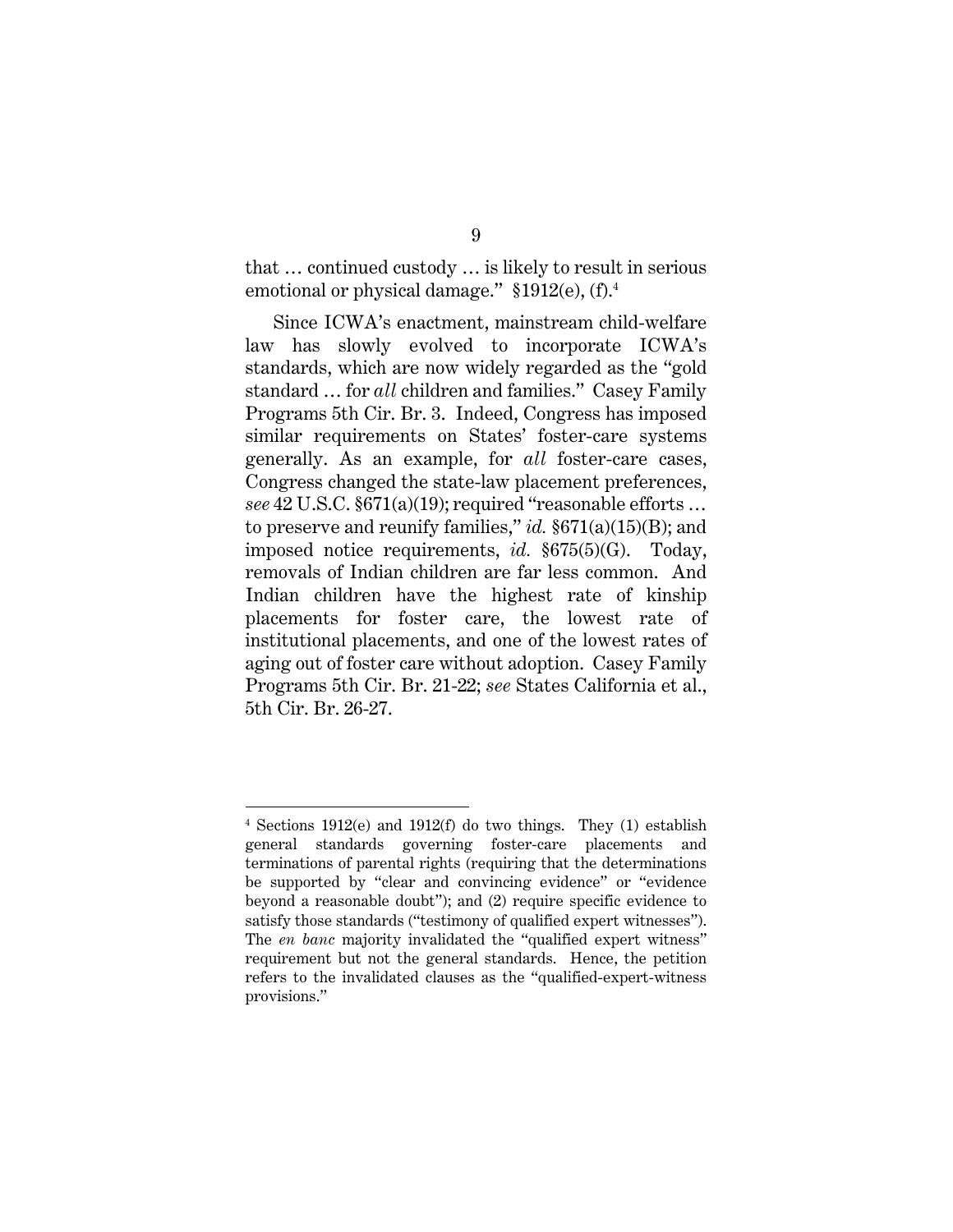#### B. Factual And Procedural Background.

#### 1. This Suit.

Over the past four decades, litigants in state courts where child-welfare proceedings occur—have sometimes challenged ICWA as unconstitutional. State courts have routinely rejected those challenges. *See, e.g.*, *In re Appeal in Pima Cnty. Juvenile Action No. S-903*, 635 P.2d 187, 193 (Ariz. Ct. App. 1981) (equal protection); *In re Armell*, 550 N.E.2d 1061, 1067-68 (Ill. App. Ct. 1990) (same); *In re Marcus S.*, 638 A.2d 1158, 1158-59 (Me. 1994) (same); *In re Phoenix L.*, 708 N.W.2d 786, 799-805 (Neb. 2006) (same), *disapproved of on other grounds by In re Destiny A.*, 742 N.W.2d 758 (Neb. 2007); *In re A.B.*, 663 N.W.2d 625, 634-37 (N.D. 2003) (equal protection and due process); *In re Baby Boy L.*, 103 P.3d 1099, 1106-07 (Okla. 2004) (same); *In re Angus*, 655 P.2d 208, 213 (Or. Ct. App. 1982) (equal protection); *In re Guardianship of D.L.L.*, 291 N.W.2d 278, 281 (S.D. 1980) (Tenth Amendment and equal protection); *In re Termination of Parental Rights to K.M.O.*, 280 P.3d 1203, 1214-15 (Wyo. 2012) (equal protection and due process); *see also Nat'l Council for Adoption v. Jewell*, No. 15-cv-675, 2015 WL 12765872, at \*7 (E.D. Va. Dec. 9, 2015) (anti-commandeering), *vacated as moot*, 2017 WL 9440666 (4th Cir. Jan. 30, 2017).

This case began when seven individuals decided to mount a facial challenge to ICWA in federal court, instead of in the state-court proceedings to which they were parties. The Brackeens, for example, sought to adopt A.L.M. (and ultimately were able to do so while their federal suit was pending). Pet. App. 51a-52a. The Cliffords sought to adopt Child P. in Minnesota court;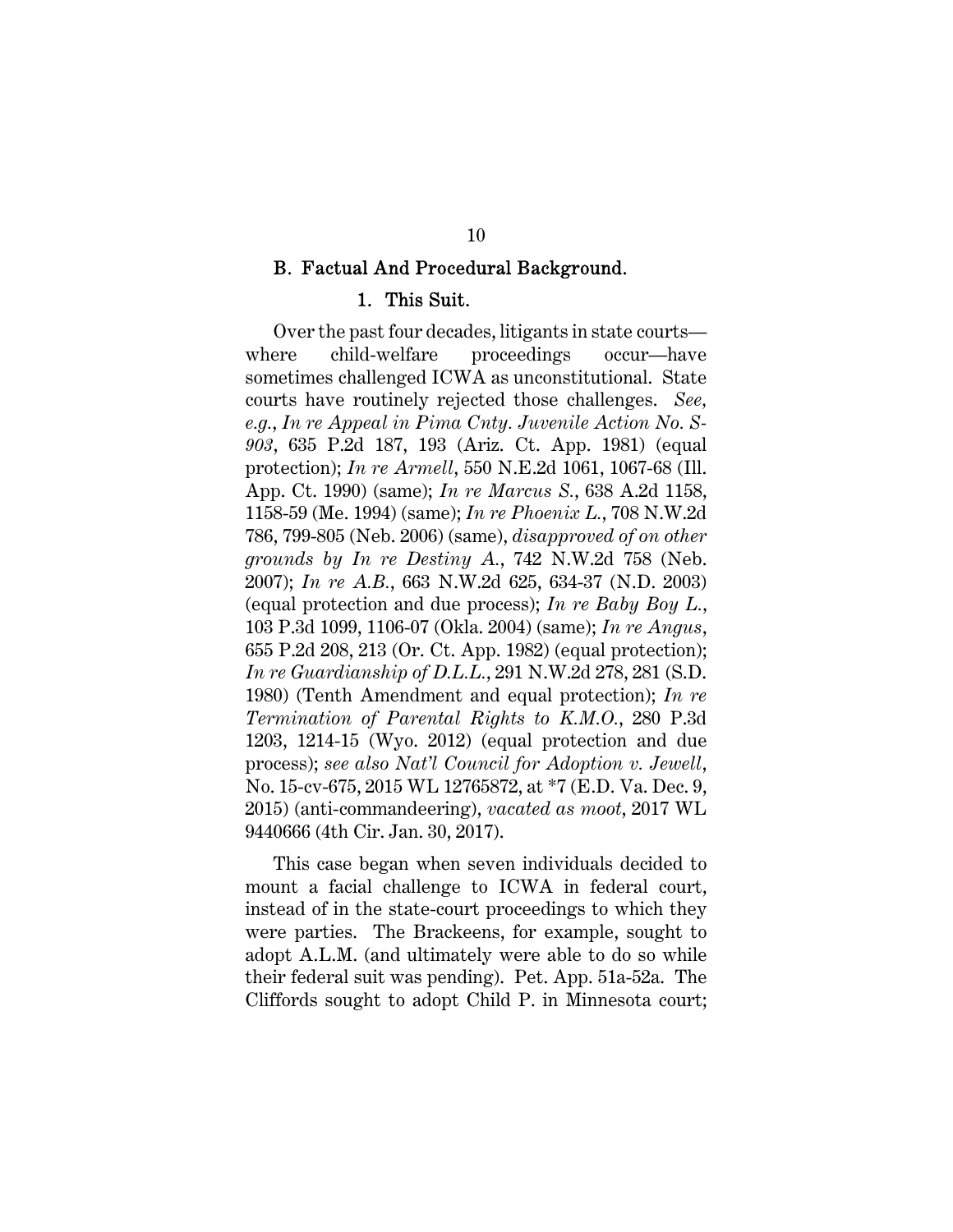the state court and the White Earth Band of the Ojibwe Tribe believed Child P. should be placed with an immediate family member—her maternal grandmother, who was also a member of the White Earth Band (and who ultimately adopted Child P.). Pet. App. 224a-225a. Indiana, Louisiana, and Texas joined as plaintiffs. Petitioners Cherokee Nation, Oneida Nation, Quinault Indian Nation, and Morongo Band of Mission Indians intervened as defendants in the district court; Navajo Nation intervened as a defendant on appeal.

#### 2. The District Court's Decision.

The district court invalidated most of ICWA in a sweeping opinion. Pet. App. 494a-495a.

In relevant part,<sup>5</sup> the district court first invalidated ICWA essentially in its entirety on Tenth Amendment grounds. It held that ICWA violates the anticommandeering doctrine by requiring state courts "to apply federal standards to state created claims." Pet. App. 537a.

The district court also held that much of ICWA violates equal protection. It found that ICWA's "Indian child" definition, §1903(4), is a racial classification because it includes not only tribal members but also individuals who are "eligible for membership" and are "the biological child of a [tribal] member." Pet. App. 452a. Applying strict scrutiny, the court found that ICWA is not narrowly tailored. Pet. App. 530a-531a.

<sup>&</sup>lt;sup>5</sup> Because the decisions below are so voluminous and addressed so many issues and arguments, petitioners focus on the aspects of those decisions that are relevant to their petition.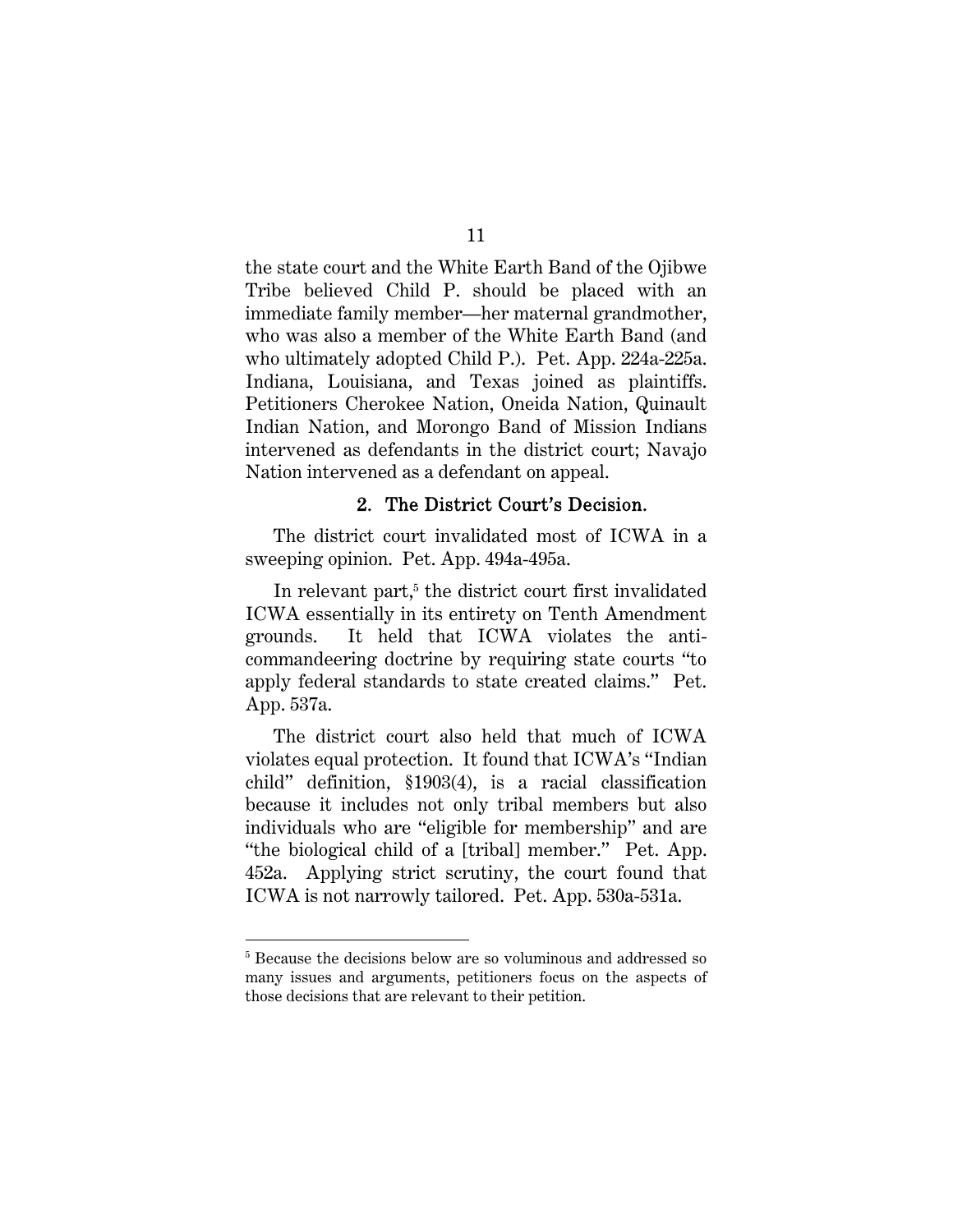#### 3. The Panel's Decision.

A three-judge panel reversed and upheld ICWA in its entirety, and largely unanimously. Pet. App. 482a. Judge Owen agreed with "much of the majority opinion" but would have held that three discrete ICWA provisions (the active-efforts provision, §1912(d), the qualified-expert-witness provisions, §1912(e)-(f), and a records provision, *id.* §1915(e)) violated the anticommandeering doctrine. Pet. App. 483a.

#### 4. *En Banc* Decision.

*En banc*, the Fifth Circuit broadly rejected the district court's reasoning. In sharply divided opinions, however, the *en banc* court also invalidated significant provisions of ICWA. It divided, 8-8, on several provisions the district court invalidated, leaving the judgment intact.

*Anti-commandeering.* The *en banc* court unanimously rejected the district court's conclusion that ICWA impermissibly commandeers States by applying federal standards to state-created claims. Pet. App. 333a. The court also unanimously held that many ICWA provisions do not violate the anti-commandeering doctrine but permissibly "supersede state standards." Pet. App. 334a-335a; *see* Pet. App. 116a-117a.

The court fractured over six sets of provisions: "active efforts," §1912(d), qualified expert witnesses §1912(e)-(f), notice, recordkeeping, and record retention,  $\S$ [912(a), 1915(e), 1951(a), and placement preferences,  $§1915(a)-(b).$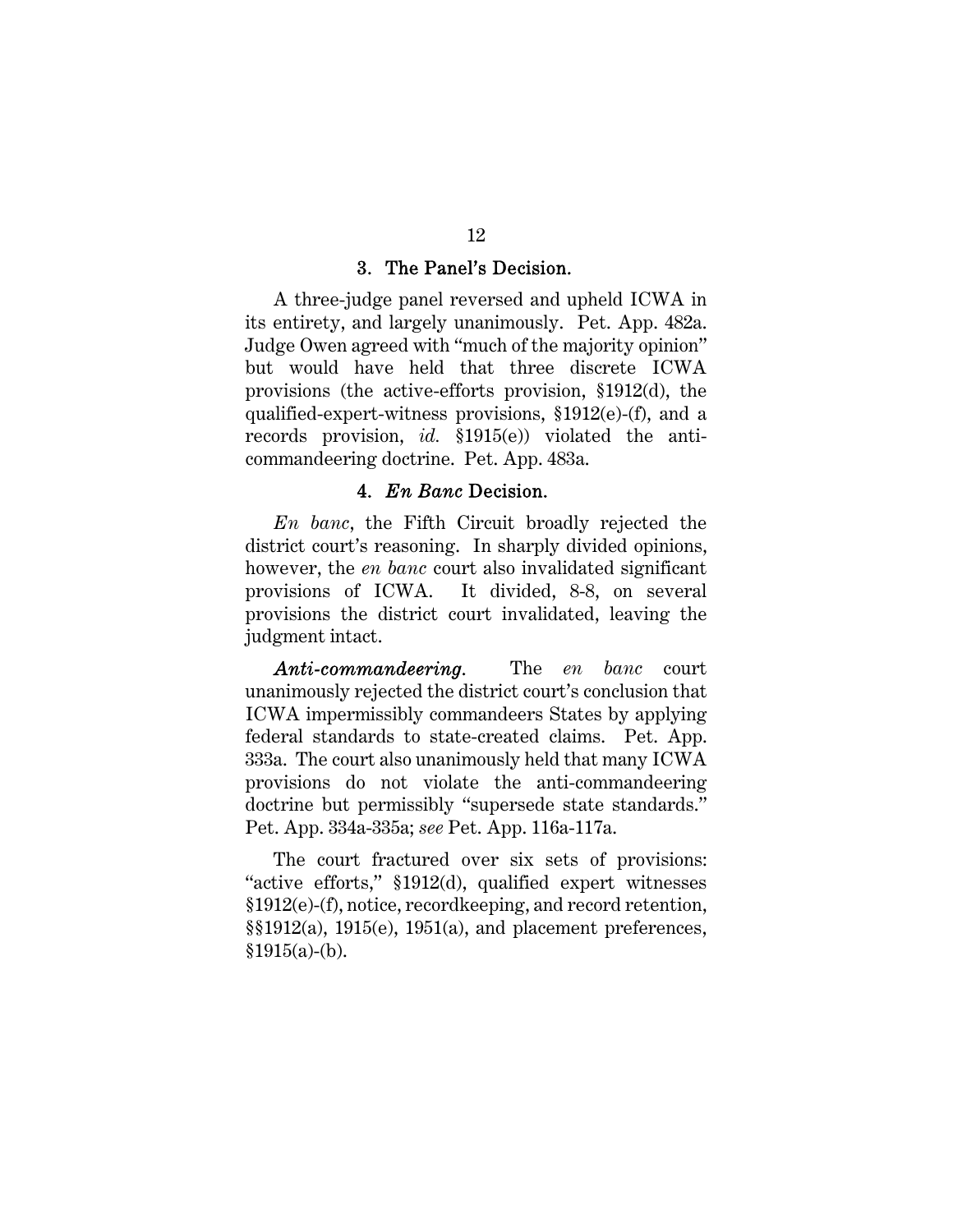Judge Duncan, writing for a majority, held that the "active efforts" and qualified-expert-witness requirements, although facially applicable to "any party," violate the anti-commandeering doctrine because in practice they impose requirements on States "in their sovereign capacity." Pet. App. 317a, 320a. Even Judge Duncan, however, agreed that the qualifiedexpert-witness requirement is a valid preemption provision "[t]o the extent [it] compel[s] state *courts* (as opposed to state *agencies*)." Pet. App. 333a.

Judge Duncan also held for a majority that §1915(e)'s recordkeeping requirement violates the anticommandeering doctrine because it directly commands States. Pet. App. 313a.

Writing for just eight judges, Judge Duncan found that the placement preferences, §1915(a)-(b), violate the anti-commandeering doctrine because they implicitly require efforts by States to identify eligible foster-care and adoptive placements (though, again, even Judge Duncan upheld these provisions insofar as applicable to state courts). Pet. App. 310a-311a. Judge Duncan also concluded that the notice, §1912(a), and recordtransmittal requirements, §1951(a), unconstitutionally commandeer States—even though the first requirement facially applies to any party in state-court proceedings and the second expressly applies only to state courts. Pet. App. 316a-317a, 336a-338a. The district court's judgment invalidating these provisions was thus affirmed by an equally divided court.

Judge Dennis would have rejected the anticommandeering challenge entirely. He concluded that most of the challenged provisions simply provide federal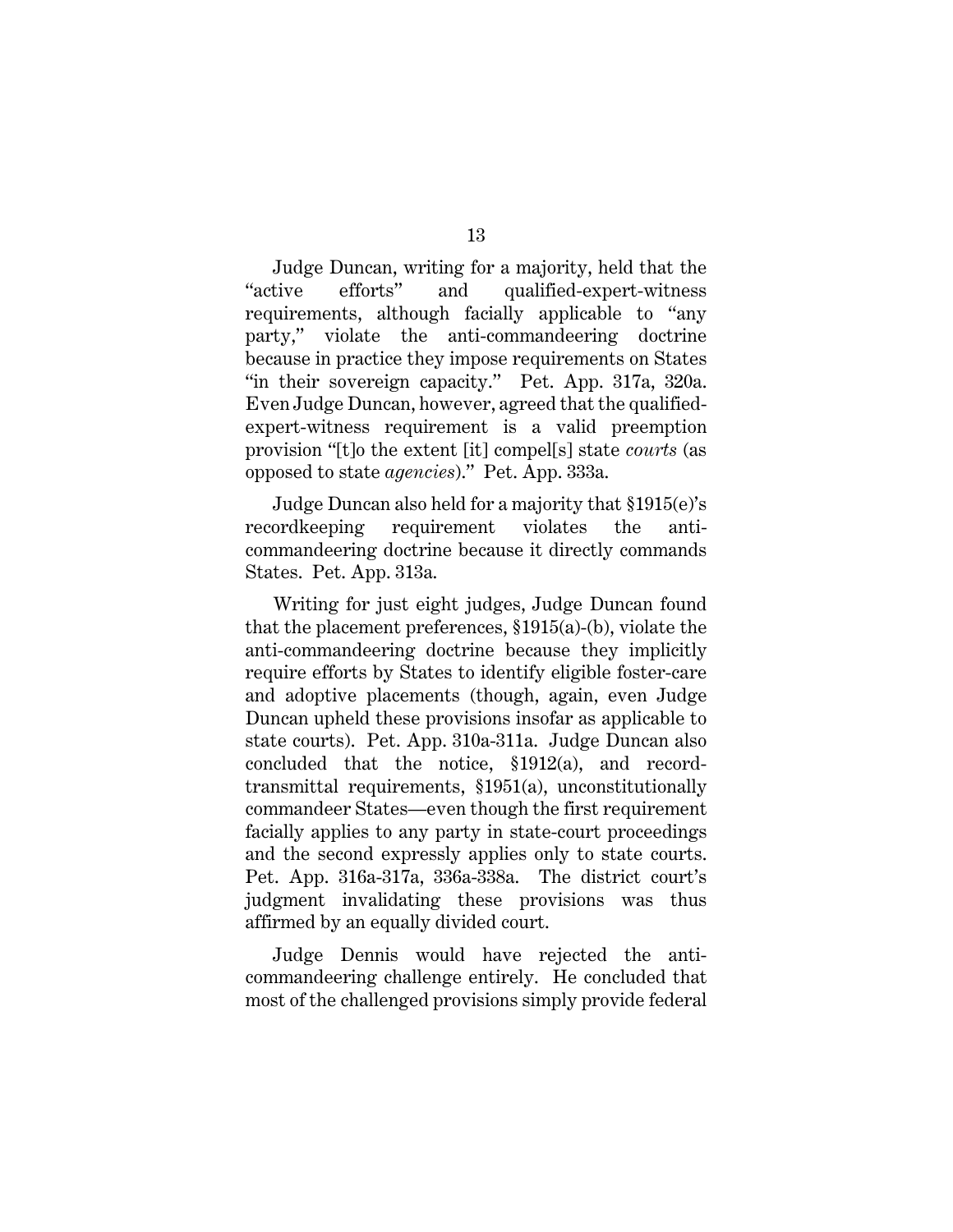standards that preempt conflicting state law, Pet. App. 119a-121a (discussing §§1912(e)-(f), 1915(a)-(b)), or impose modest recordkeeping requirements on state courts, Pet. App. 121a-125a (discussing §§1915(e), 1917, 1951(a)). He also concluded that insofar as ICWA applies to "state actors other than state courts," it applies to *all* participants in the child-welfare system both States and others—and does not violate the anticommandeering doctrine. Pet. App. 126a. Judge Dennis would have upheld ICWA's records requirements, §§1915(e), 1951(a), as permissibly imposing ministerial duties on courts. Pet. App. 121a.

*Equal protection*. An *en banc* majority reached the merits of the individual plaintiffs' equal-protection challenge, over a dissent by Judge Costa, who would have held that the plaintiffs lacked Article III standing. The majority's "argument for redressability," Judge Costa explained, was that "the family court judge[s]" adjudicating the individual plaintiffs' custody proceedings "may, or even say[] [they] will, follow our constitutional ruling." Pet. App. 400a. But "[t]here is a term for a judicial decision that does nothing more than opine on what the law should be," in the hope that others will follow it: "an advisory opinion." Pet. App. 398a.

On the merits, the majority rejected the equalprotection challenge nearly in full. It held that ICWA draws political (not racial) classifications based on Indian status and that, under *Mancari*, Congress may "single[] out Indians for … special treatment" so long as the distinction "can be tied rationally to the fulfillment of Congress' unique obligation toward the Indians." Pet. App. 152a (quoting 417 U.S. at 554-55). The majority

14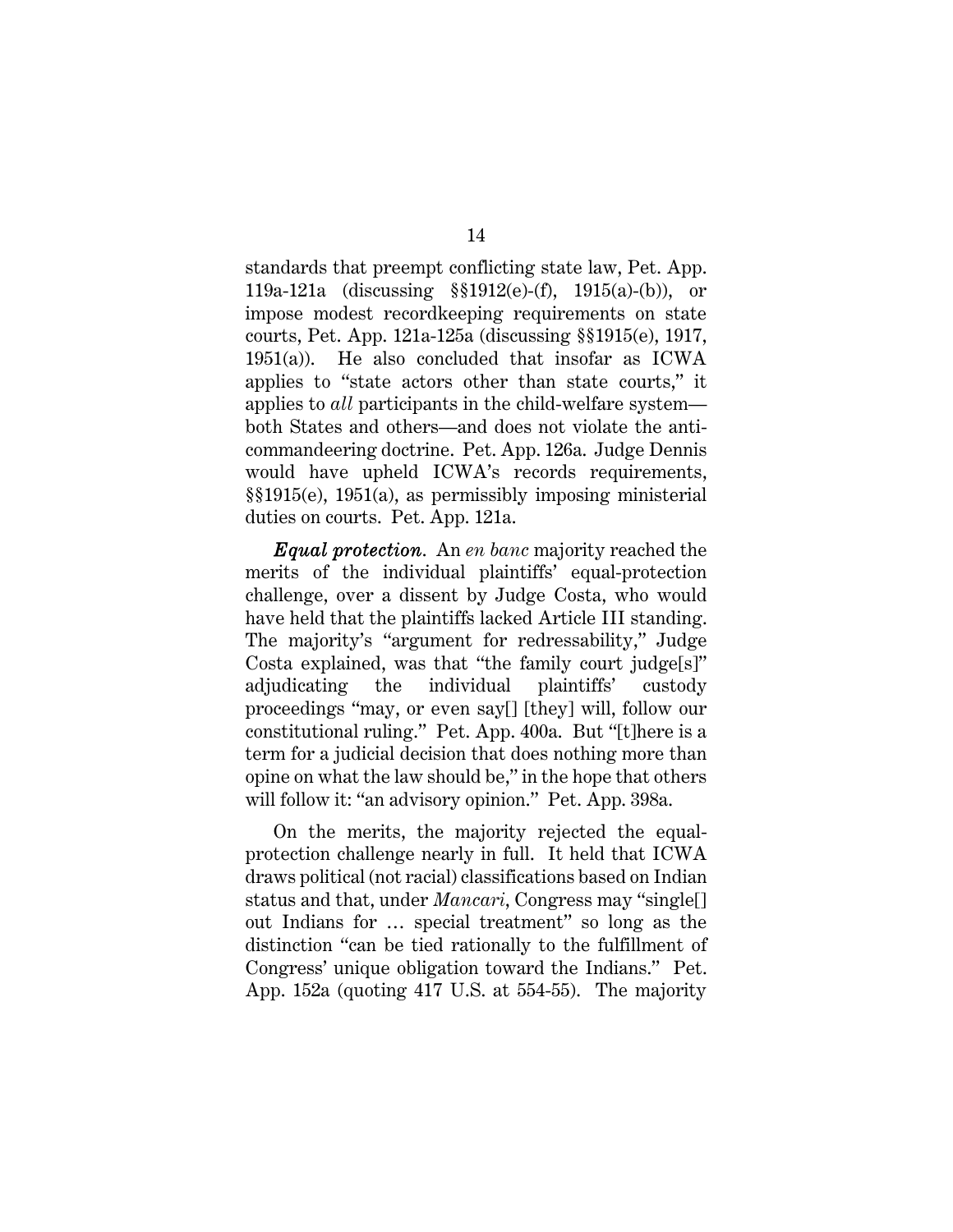rejected the district court's view that ICWA's "Indian child" definition draws racial classifications. This provision, the majority explained, merely acknowledges that children often do not have the "capacity to initiate the formal, mechanical procedure necessary to become enrolled"—and that "recognizing the realities of tribal membership" does not turn ICWA into a racial classification. Pet. App. 164a. Applying *Mancari*, a majority sustained virtually all of ICWA's provisions.

The court equally divided on two provisions—the adoptive-placement preference for "other Indian families," §1915(a)(3), and the foster-care preference for licensed "Indian foster home[s]," §1915(b)(iii). Judge Duncan and seven others believed that these provisions failed *Mancari*'s test because the provisions, by preferring individuals who are "not members of the [Indian] child's tribe," do not "further ICWA's stated aim of ensuring that Indian children are linked to their tribe." Pet. App. 298a. The judgment invalidating these provisions was thus affirmed.

Judge Dennis disagreed. He explained that ICWA reasonably recognizes that "many contemporary tribes descended from larger historical bands and continue to share close relationships and … traditions," and thus "placing a child with another Indian family could conceivably further the interest in maintaining the child's ties with his or her tribe." Pet. App. 175a. Judge Dennis also emphasized that ICWA aims to protect Indian children's best interests—and that these preferences further this goal by helping children "avail [themselves] of the numerous benefits … that come from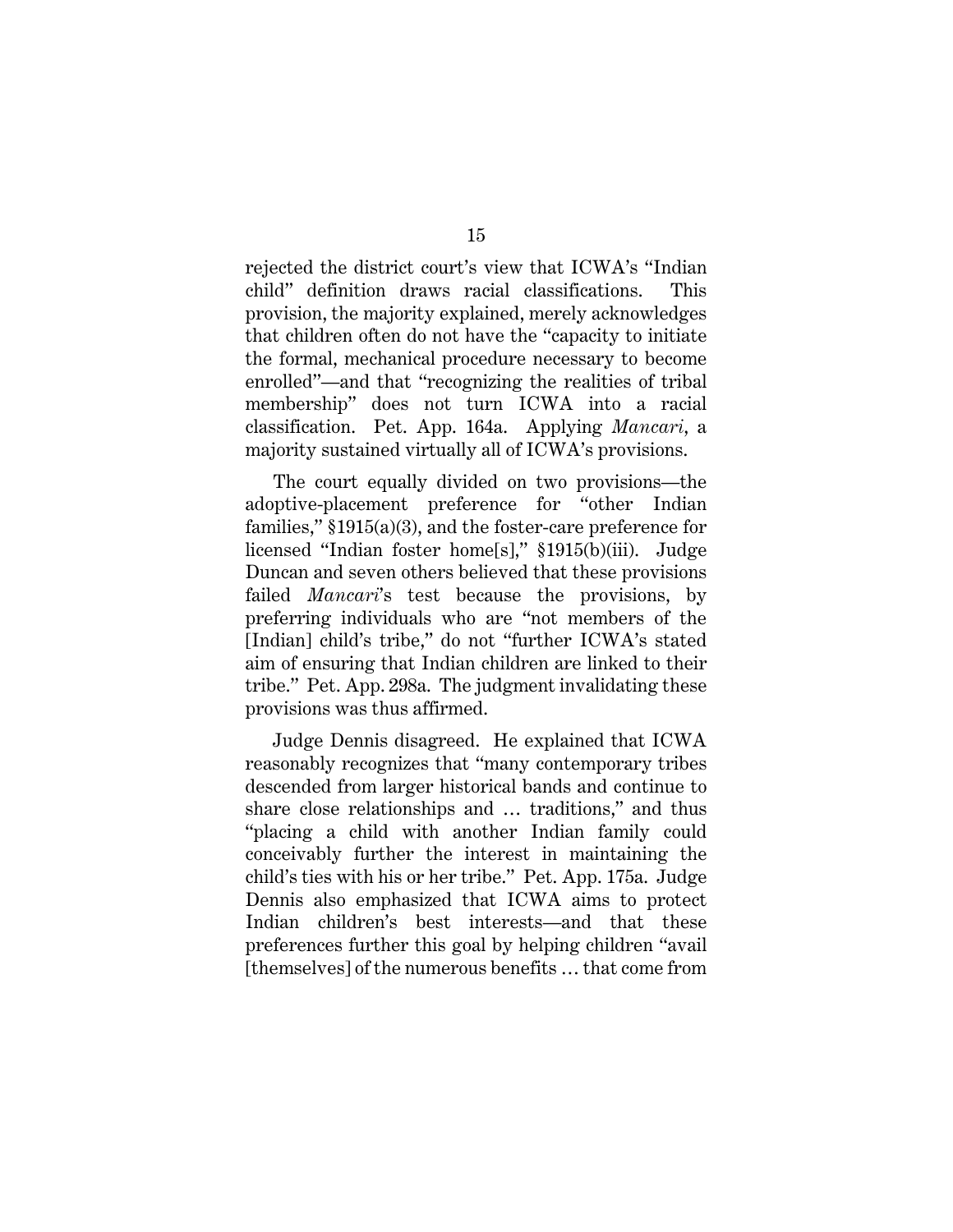being raised" within a culture supportive of their identity. Pet. App. 176a.

## REASONS FOR GRANTING THE WRIT

Congress enacted ICWA to carry out its trust obligations to Indians and to protect Indian children and families. The decisions below invalidate important aspects of that statute. They do so for reasons that are irreconcilable with this Court's cases and—as to equal protection—in a case where no plaintiff faces any concrete, redressable injury from the provisions that the decisions below invalidated. This Court's review is warranted to erase the lower-court decisions improperly invalidating aspects of a major federal statute.

## I. The Court Should Follow Its Normal Practice And Review The Lower Courts' Invalidation Of An Act Of Congress.

Judging the constitutionality of an Act of Congress is "the gravest and most delicate duty that this Court" or any court—"is called upon to perform." *Rostker v. Goldberg*, 453 U.S. 57, 64 (1981). Hence, this Court applies "a strong presumption in favor of granting writs of certiorari to review decisions of lower courts holding federal statutes unconstitutional." *Maricopa Cnty. v. Lopez-Valenzuela*, 574 U.S. 1006 (2014) (statement of Thomas, J., respecting denial of application for stay); *see United States v. Bajakajian*, 524 U.S. 321, 327 (1998) ("Because the Court of Appeals' holding … invalidated a portion of an Act of Congress, we granted certiorari."); *accord, e.g.*, *United States v. Sineneng-Smith*, 140 S. Ct. 1575, 1578 (2020); *Matal v. Tam*, 137 S. Ct. 1744, 1755 (2017) (same); *Zivotofsky ex rel. Zivotofsky v. Kerry*, 576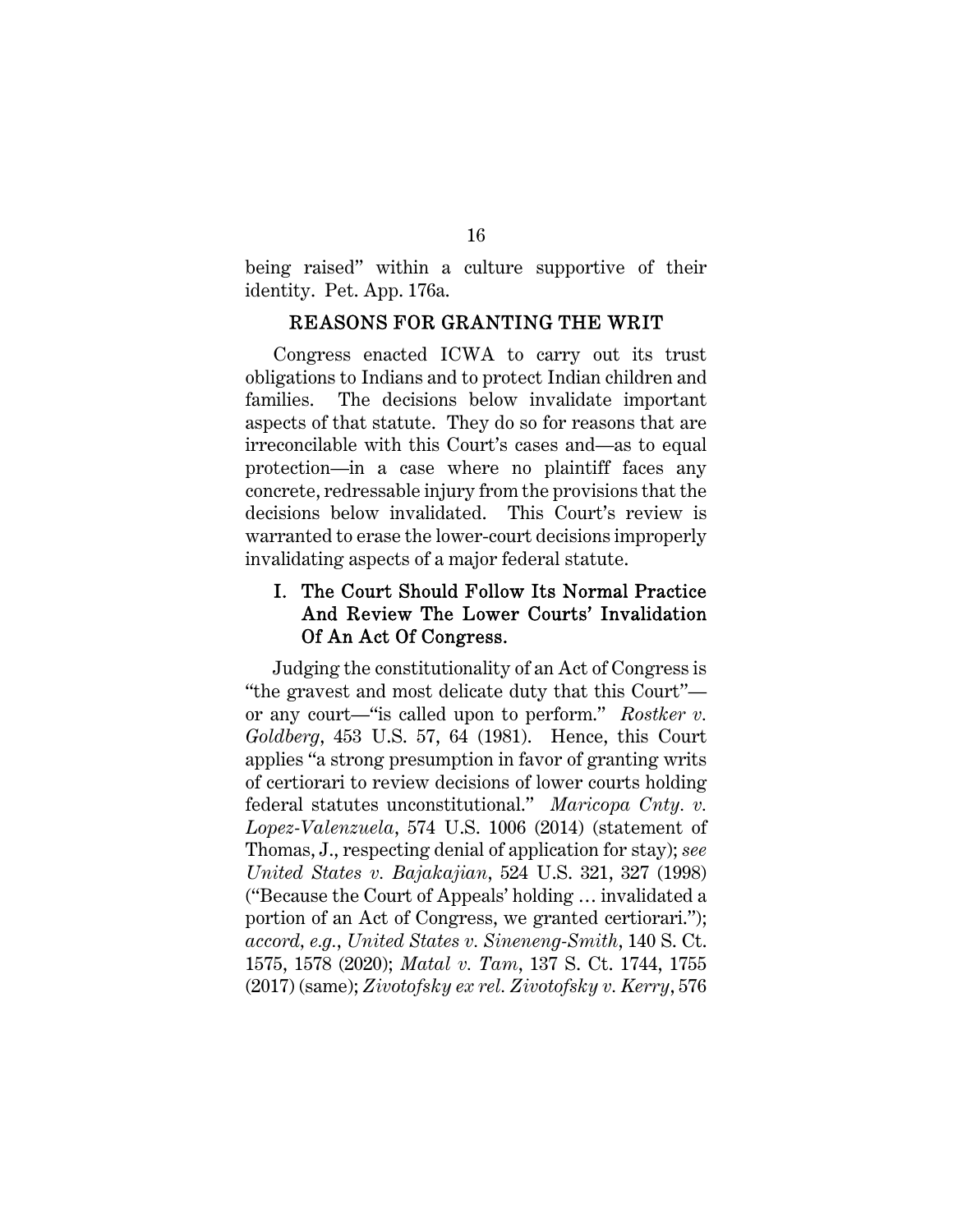U.S. 1, 9 (2015); *Dep't of Transp. v. Ass'n of Am. R.R.s*, 575 U.S. 43, 46 (2015); *United States v. Kebodeaux*, 570 U.S. 387, 391 (2013). That rule accords proper respect to Congress, which should not find its work invalidated without this Court's review.<sup>6</sup>

This rule applies to any federal statute—but ICWA is not just any statute. Congress enacted ICWA pursuant to its fiduciary "responsibility for the protection and preservation of Indian tribes." §1901(2); *see United States v. Jicarilla Apache Nation*, 564 U.S. 162, 176 (2011) ("The Government … has charged itself with moral obligations of the highest responsibility and trust, obligations to the fulfillment of which the national honor has been committed."). It did so, moreover, to vindicate interests that could not be more important: the welfare of children, Indian families, and the "continued existence and integrity of Indian tribes." §1901(3). Congress acted based on evidence that "an alarmingly high percentage of Indian families are broken up" by removals that are "often unwarranted." §1901(4); *accord Holyfield*, 490 U.S. at 32. And it responded to this crisis by "establish[ing] minimum Federal standards" governing removals (while retaining an important role for state courts in conducting child-welfare proceedings). §1902. Courts have repeatedly sustained

 $\overline{a}$ 

17

<sup>6</sup> This principle applies to the provisions on which the *en banc* court equally divided. This Court has often reviewed equally-divided affirmances, *e.g.*, *Connick v. Thompson*, 563 U.S. 51, 54 (2011), *Zuni Pub. Sch. Dist. No. 89 v. Dep't of Educ*., 550 U.S. 81, 89 (2007), and doing so is especially appropriate where the district court's judgment invalidated a statute.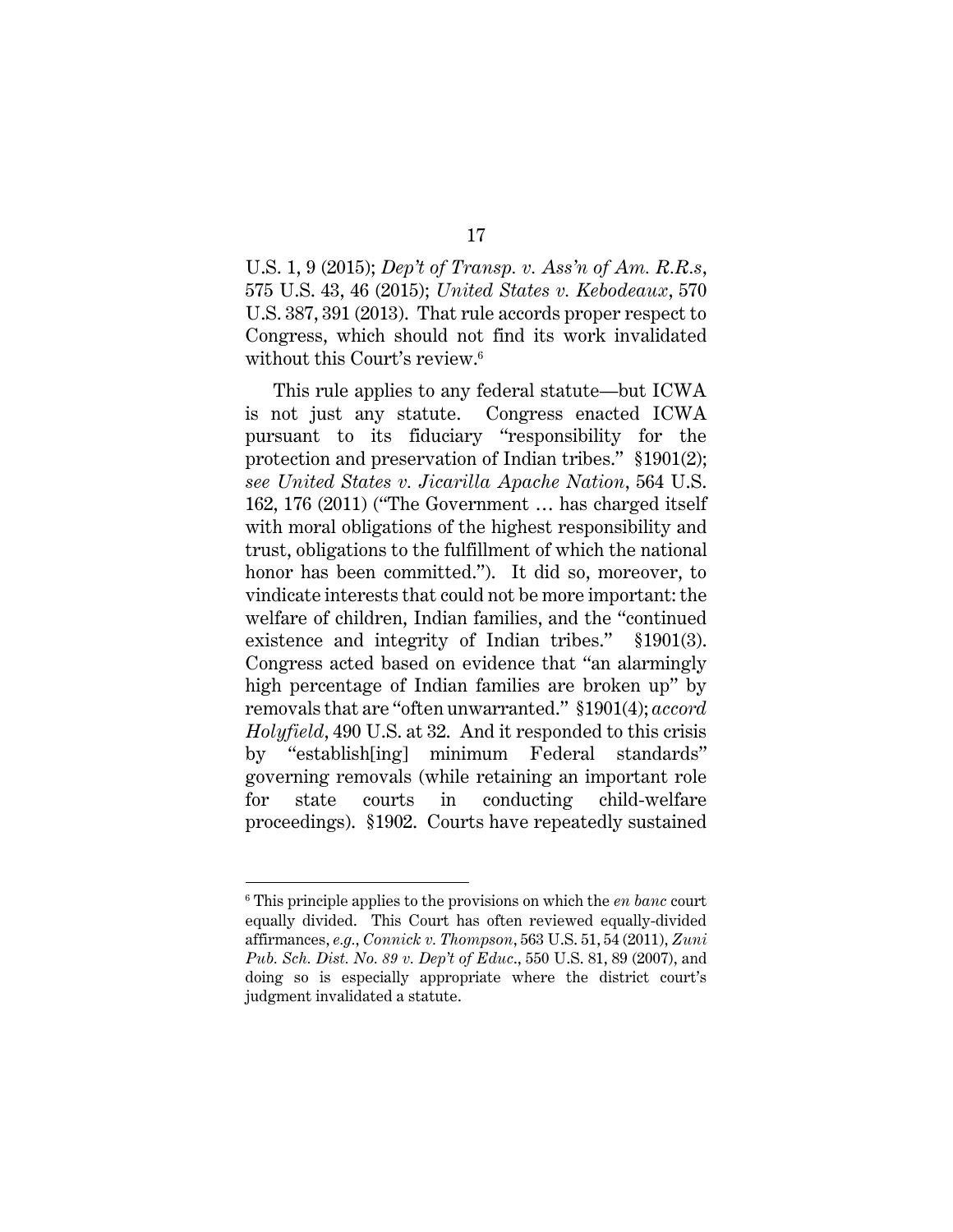these standards against challenge in the state courts where ICWA issues are properly raised. *Supra* p. 10.

The provisions that the Fifth Circuit and the district court invalidated—in conflict with those state-court decisions—are key aspects of ICWA's scheme:

- The notice provision, §1912(a), ensures that Indian families and Tribes *know* about childwelfare proceedings. "Without notice, tribes cannot exercise the[] rights" ICWA grants. *Z.J.G.*, 471 P.3d at 861.
- The active-efforts and qualified-expert-witness provisions, §1912(d)-(f), require state courts to find that "active efforts" were made to protect the Indian family and allow removal only based on "clear and convincing evidence" supported by a "qualified expert witness." *Id*. These provisions make concrete Congress's determination to combat "unwarranted" removals. §1901(4).
- If removal is warranted, ICWA's non-dispositive placement preferences, §1915(a)-(b), embody Congress's judgment about how best to "protect the best interests of Indian children and to promote the stability and security of Indian tribes and families." §1902.
- Once children have been placed, ICWA's records provisions, §§1915(e), 1951(a), ensure that Indian children can find their Tribes and vice-versa—so that placements do not disrupt these relationships more than necessary.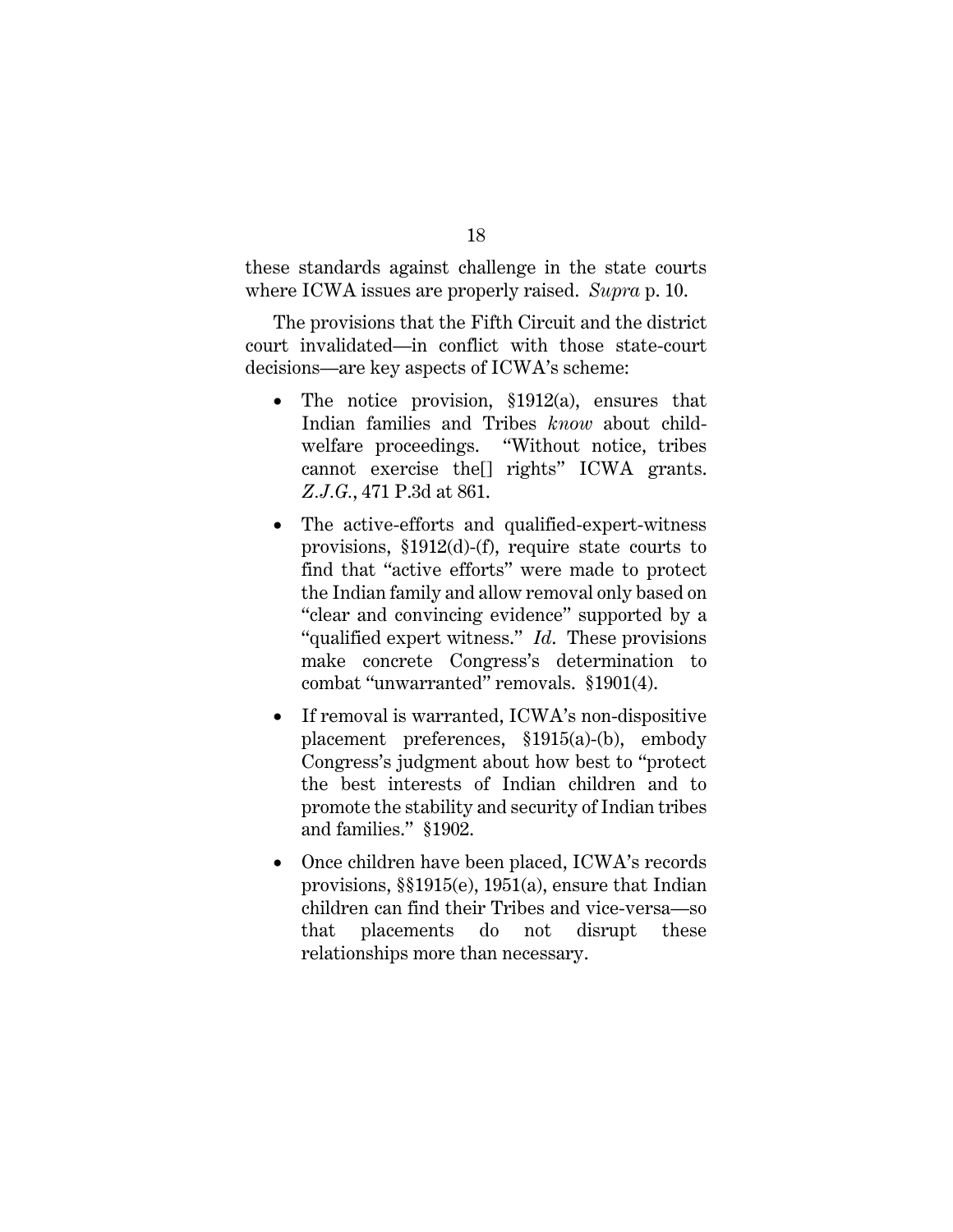Indeed, the decisions below also threaten other federal statutes imposing similar requirements. *E.g.*, 42 U.S.C. §14932 (Intercountry Adoption Act imposing "reasonable efforts," recordkeeping, and recordtransmittal requirements); 22 U.S.C. §9003 (International Child Abduction Remedies Act imposing similar requirements); 50 U.S.C. §3931(b) (Servicemembers Civil Relief Act imposing affidavit requirement on plaintiffs in civil proceedings, including custody proceedings).

Certiorari is thus warranted.

## II. The Decisions Below Erred By Invalidating Provisions Of ICWA As Violating The Anti-Commandeering Doctrine.

Review is especially warranted because the decisions below are incorrect. In the majority's view, ICWA grievously intruded on state sovereignty for 40 years without anyone noticing. That view certainly surprised the States ICWA *actually affects*: Below, 25 States that are collectively home to 94% of federally recognized Indian Tribes affirmed that ICWA does not intrude on their sovereignty and is "an appropriate exercise of Congressional powers." States California et al., 5th Cir. Br. 1; *cf.* Pet. App. 10a (observing that the plaintiff states are home to 1% of federally recognized Tribes). True, the Constitution's meaning is not settled by ballot. But here, the prevailing view is correct. The challenged ICWA provisions are run-of-the-mill preemption provisions that impose substantive and procedural rules on state courts, regulate evenhandedly (to the extent they regulate at all), or place ministerial duties on state

#### 19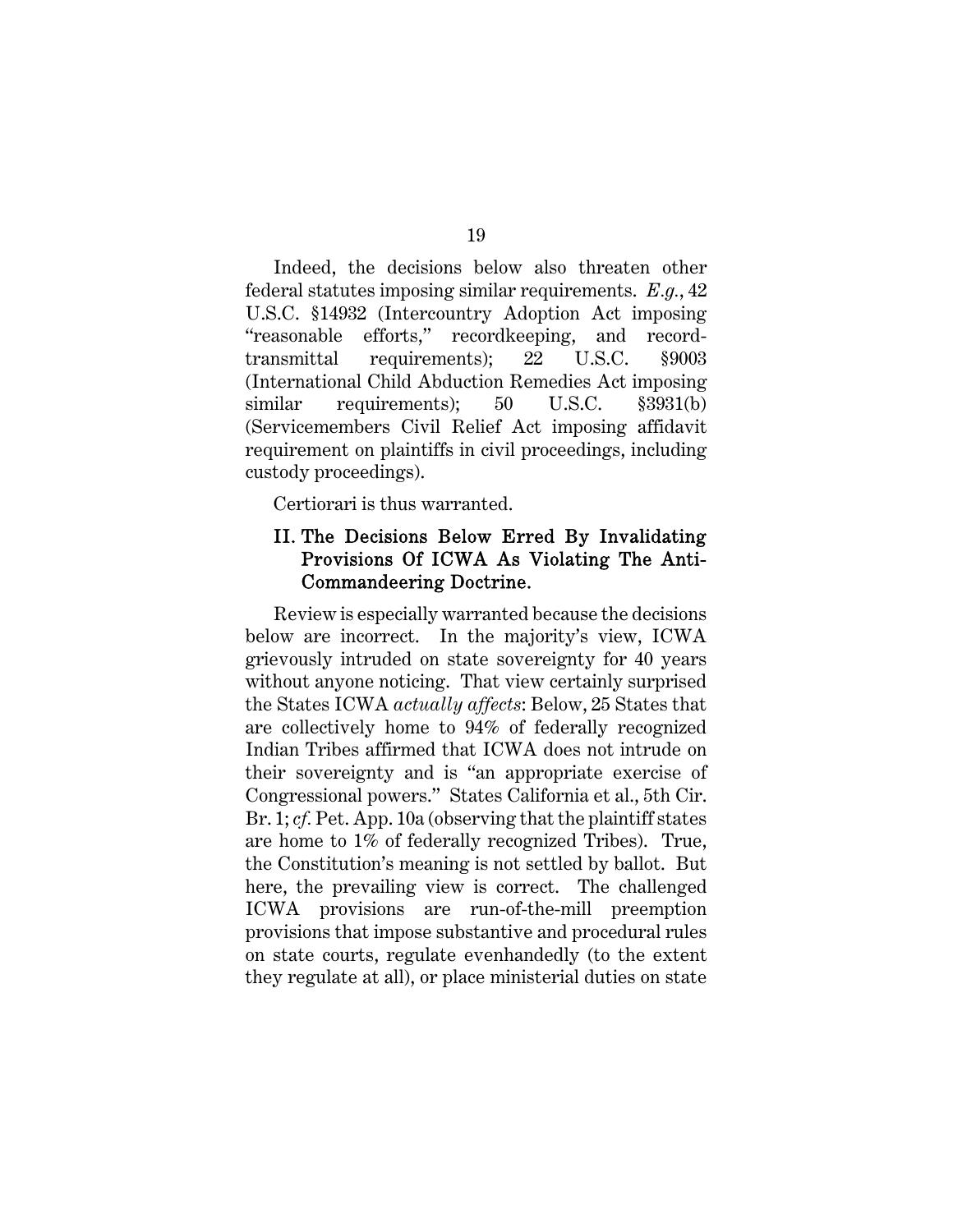courts of the type Congress has enacted since the Founding.

## A. ICWA's Substantive Provisions Do Not Violate The Tenth Amendment.

The decisions below invalidated three sets of substantive ICWA provisions: active efforts, §1912(d), qualified expert witnesses, §1912(e)-(f), and—based on an equally divided affirmance—placement preferences, §1915(a)-(b). These provisions do not commandeer States. They provide rules of decision for state courts and preempt conflicting state law.

1. The anti-commandeering doctrine embodies a structural feature of the Constitution. Congress may not "directly compel[]" state legislative and executive officers "to enact and enforce a federal regulatory program"; rather, the Constitution "confers upon Congress the power to regulate individuals." *New York v. United States*, 505 U.S. 144, 161, 166 (1992) (quotation marks omitted).

The flip side, however, is that Congress *may* provide rules governing *state courts* in proceedings implicating individual interests. That principle comes from the Supremacy Clause's command that federal law "shall be the supreme Law of the Land; and the Judges in every State shall be bound thereby." U.S. Const. art. VI, cl. 2. Hence, "the Constitution was originally understood to permit imposition of an obligation on state judges to enforce federal prescriptions, insofar as those prescriptions related to matters appropriate for the judicial power." *Printz*, 521 U.S. at 907. Applying that rule, this Court has repeatedly recognized that federal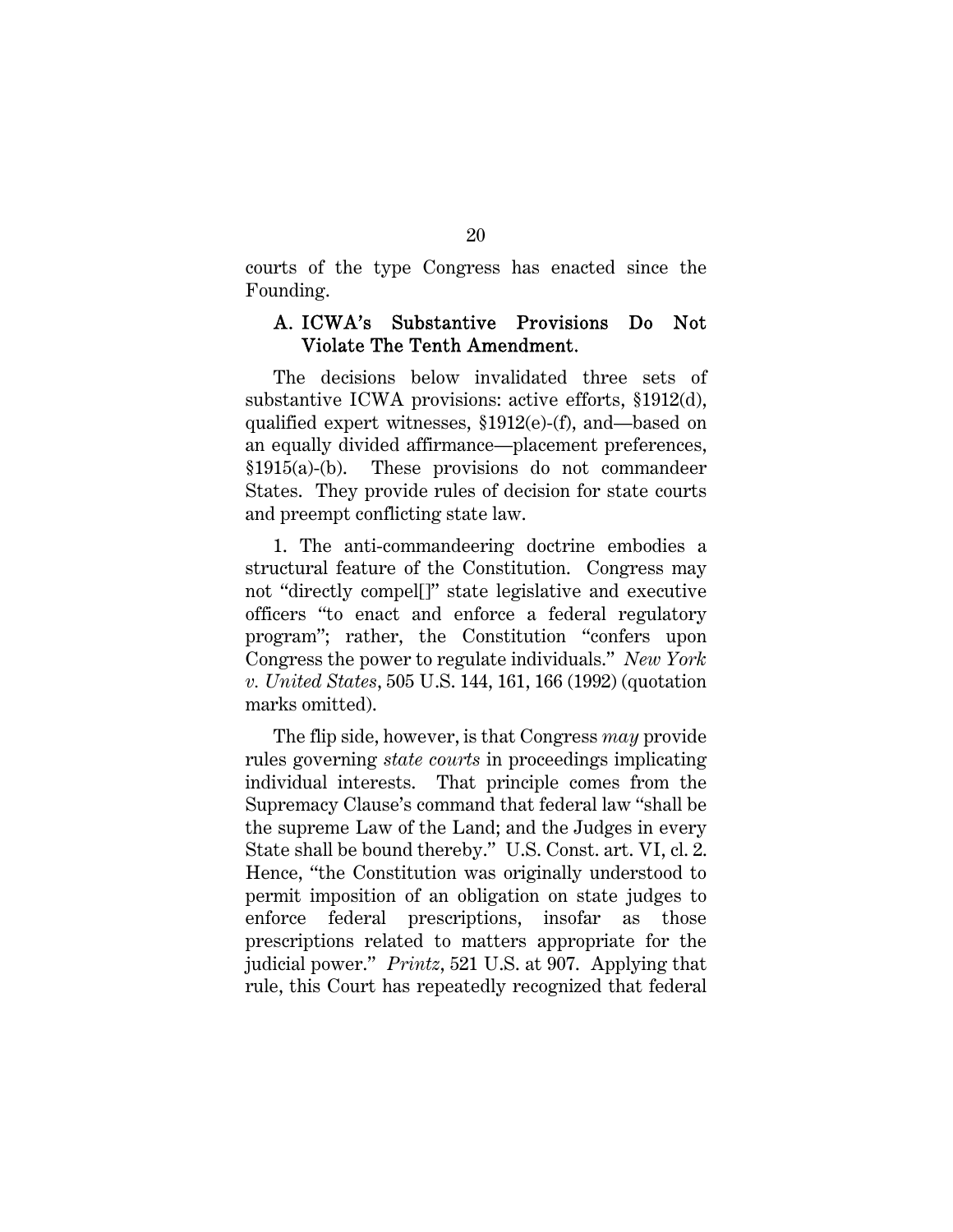law may provide "substantive principles" for state courts. *Allis-Chalmers Corp. v. Lueck*, 471 U.S. 202, 209 (1985) (quotation marks omitted).

The substantive ICWA provisions invalidated below do just what this Court's cases permit. They provide rules of decision for state courts adjudicating individual rights. *Murphy*, 138 S. Ct*.* at 1480-81. The active-efforts requirement—in §1912, entitled "Pending court proceedings"—prohibits *courts* from removing Indian children unless the "party seeking" to do so "satisf[ies] the court that active efforts have been made" to avoid that result. §1912(d). The foster-care and termination provisions specify that "[n]o foster care placement" or termination of parental rights "may be ordered" absent a sufficient showing, including the testimony of a "qualified expert witness[]," that continued custody "is likely to result in serious emotional or physical damage." §1912(e)-(f). And the placement preferences identify for courts, in the "[c]hild [c]ustody [p]roceedings" to which ICWA applies, the placements to which "a preference shall be given."  $$1915(a)-(b)$ .

It is of no moment that some of these provisions are phrased in terms of what the "party seeking" placement or termination must show, or that States are sometimes the party seeking such relief (though often not, *infra* p. 24). As this Court has emphasized, "it is a mistake to be confused by the way in which a preemption provision is phrased." *Murphy*, 138 S. Ct*.* at 1480. The question is how a provision "operates." *Id.* And ICWA's substantive provisions operate just like other valid preemption provisions that "impose[] restrictions or confer[] rights on private actors." *Id.* These provisions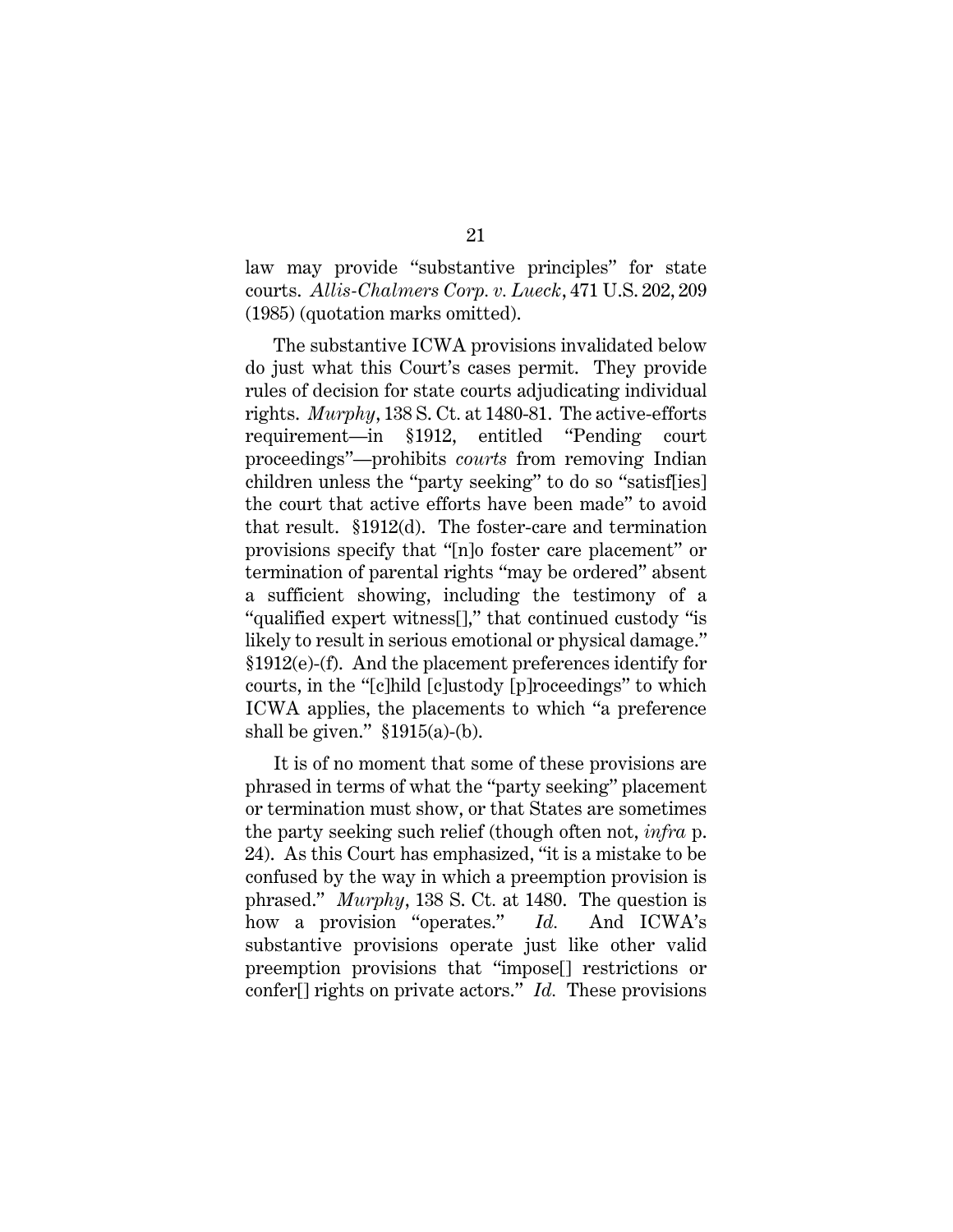grant Indian children the right to remain with their families and communities unless certain conditions are met. And they grant Indian families and Tribes rights to retain connections with their children to the greatest extent consistent with the children's best interests.

The decisions below invalidated these provisions on the theory that they "demand action by" and "impose duties on state agencies." Pet. App. 315a, 329a. These provisions do so, however, only in the sense that *all* rules of decision "demand action" and "impose duties": If state agencies want relief from state courts, they must make the efforts required to satisfy federal-law standards. If States seek an injunction under the Sherman Act, for example, they must take "extensive action[]," Pet. App. 330a, to fulfill the requirements of the Sherman Act's cause of action. *See, e.g.*, *New York v. Hendrickson Bros., Inc.*, 840 F.2d 1065, 1076 (2d Cir. 1988). That is not commandeering. It is the practical result of Congress's authority to set federal standards, which States and private parties must satisfy if they desire to obtain relief. *See South Carolina v. Baker*, 485 U.S. 505, 509 (1988) (no anti-commandeering problem with statute that "provid[ed] powerful incentives" to States).

Judge Duncan went especially wrong when he cited legislative history and regulatory preambles trying to prove that ICWA's substantive standards "demand efforts by state agencies and officials" independently of court proceedings. Pet. App. 311a. Mostly, these sources simply recognize the same pragmatic point just described: State agencies desire to obtain relief from state courts and will want to satisfy ICWA's prerequisites for doing so. *E.g.*, 81 Fed. Reg. at 38,782,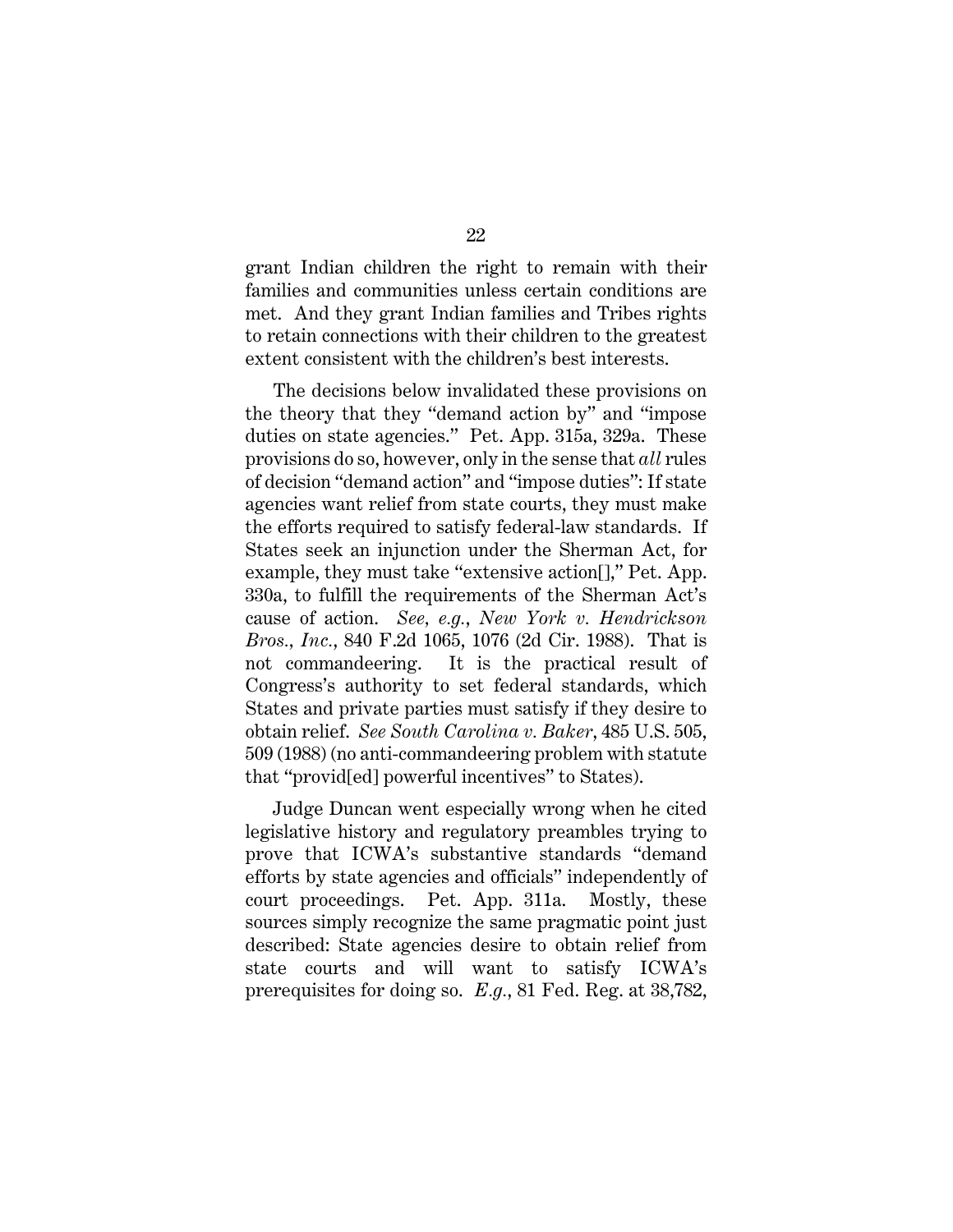38,839. And regardless, Judge Duncan's approach inverts the "cardinal principle" that if it is "fairly possible" to construe a statute to avoid a "serious" constitutional question, courts must do so. *Jennings v. Rodriguez*, 138 S. Ct. 830, 842 (2018) (quotation marks omitted). Courts do not cherrypick legislative and regulatory history to *create* a constitutional problem.

2. Even if ICWA directly regulated States, it would be constitutional. To the extent ICWA regulates at all, it regulates all parties—States and private actors alike—evenhandedly.

As *Murphy* reaffirmed, "[t]he anticommandeering doctrine does not apply when Congress evenhandedly regulates an activity in which both States and private actors engage." 138 S. Ct. at 1478. That is because the anti-commandeering doctrine's core rationale—that Congress may not directly regulate States *as States*, *New York*, 505 U.S. at 162-63—does not apply when Congress enacts rules that apply to both private parties and States. Hence, Congress could restrict States from disclosing information in driver's-license applications, because the "law applied equally to state and private actors." *Murphy*, 138 S. Ct. at 1479; *see Reno v. Condon*, 528 U.S. 141, 151 (2000). And Congress could limit States' issuance of bearer bonds, so long as the law "treat[ed] state bonds the same as private bonds." *Murphy*, 138 S. Ct. at 1478-79; *see Baker*, 485 U.S. at 514- 15.

That is exactly what ICWA does. "Any party" seeking to terminate parental rights or effect a fostercare placement must satisfy the active-efforts provision, §1912(d). Likewise, the qualified-expert-witness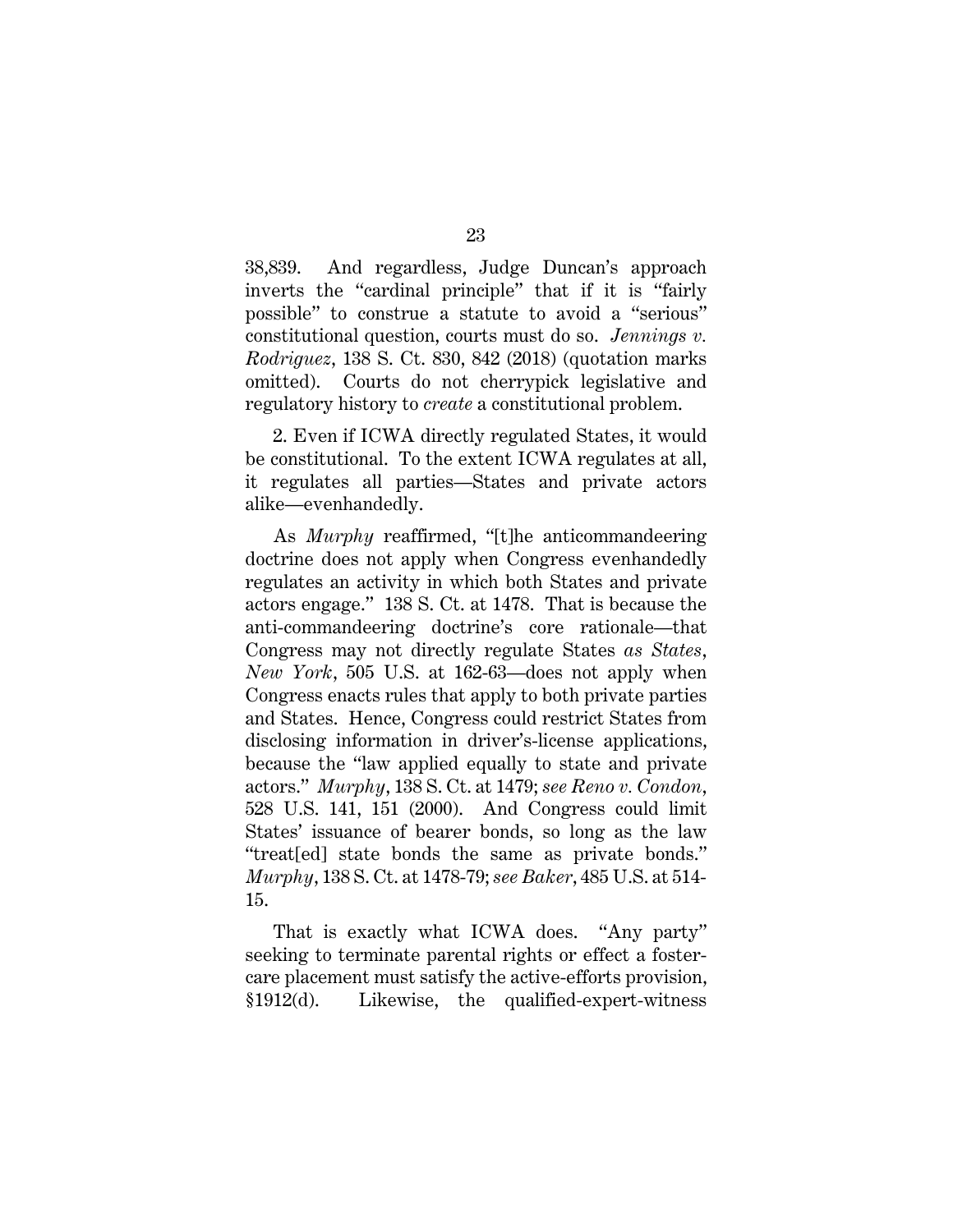provisions and placement preferences apply to any proceeding—whether or not a State is involved—to terminate parental rights or effect a foster-care placement, §1912(e)-(f), §1915(a)-(b).

All that is true, moreover, not just in theory but in practice. Private parties routinely bring actions to terminate parental rights—for example, when stepparents seek to adopt—and state courts routinely apply ICWA's standards to those proceedings. Pet. App. 133a-134a (citing cases from Alaska, Arizona, Colorado, and Washington applying the active-efforts and qualifiedexpert-witness provisions in private proceedings). Actions to appoint guardians or conservators—which ICWA specifically defines as "foster care placement[s]"—are often brought by private parties. Pet. App. 132a-133a (citing cases from Alaska, South Dakota, and Washington); *accord In re Guardianship of Eliza W.*, 938 N.W.2d 307, 316 (Neb. 2020); *Empson-Laviolette v. Crago*, 760 N.W.2d 793, 799 (Mich. Ct. App. 2008); *In re Custody of A.K.H.*, 502 N.W.2d 790, 793 (Minn. Ct. App. 1993).

Judge Duncan appears to have assumed that States *more often* find themselves subject to ICWA. That assumption is dubious given how often private proceedings implicate ICWA. But regardless, nosecounting cannot change the dispositive point, which is that the activity is one "in which both States and private actors engage." *Murphy*, 138 S. Ct. at 1478. In *Condon*, private parties could become subject to the Driver's Privacy Protection Act only if they obtained driver'slicense information from state departments of motor vehicles and resold it. 528 U.S. at 146. This Court,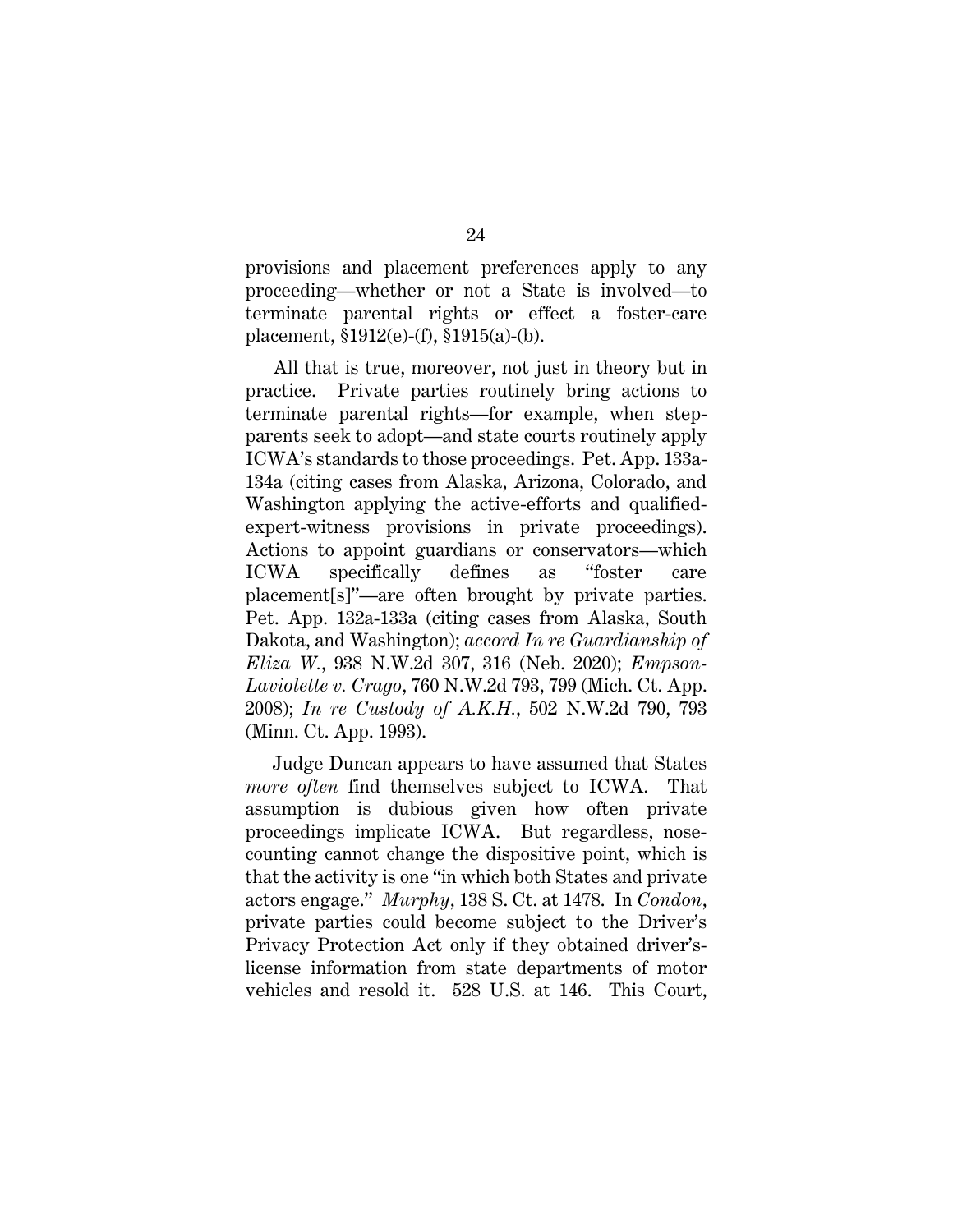however, correctly deemed it irrelevant that the statute fell more directly, or more often, on States. What mattered was that the statute applied evenhandedly. *Id.* at 151.

Judge Duncan also averred that, supposedly unlike the statute in *Condon*, ICWA regulates States "as sovereigns" and "compels them to regulate private parties." Pet. App. 321a. That is incorrect—and the proof is that, as just explained, ICWA's substantive provisions apply equally to private parties engaged in the same activities. If private parties engage in the same activities, States are not regulated "as sovereigns."

## B. ICWA's Procedural And Records Provisions Do Not Violate The Tenth Amendment.

The decisions below also invalidated three procedural and records provisions: a notice provision, §1912(a), recordkeeping provision, §1915(e), and recordtransmittal provision, §1951(a)—the first and last based on an equally divided affirmance. These provisions also do not impermissibly commandeer.

1. The notice provision, §1912(a), requires any "party seeking" an involuntary foster-care placement or termination to "notify the parent or Indian custodian and the Indian child's tribe" of the proceeding and their intervention rights. This provision is constitutional for the same reasons as ICWA's substantive provisions: It merely provides rules for proceedings in state courts that preempt lesser notice requirements that would otherwise apply, as the Supremacy Clause permits. And again, to the extent this provision regulates at all, it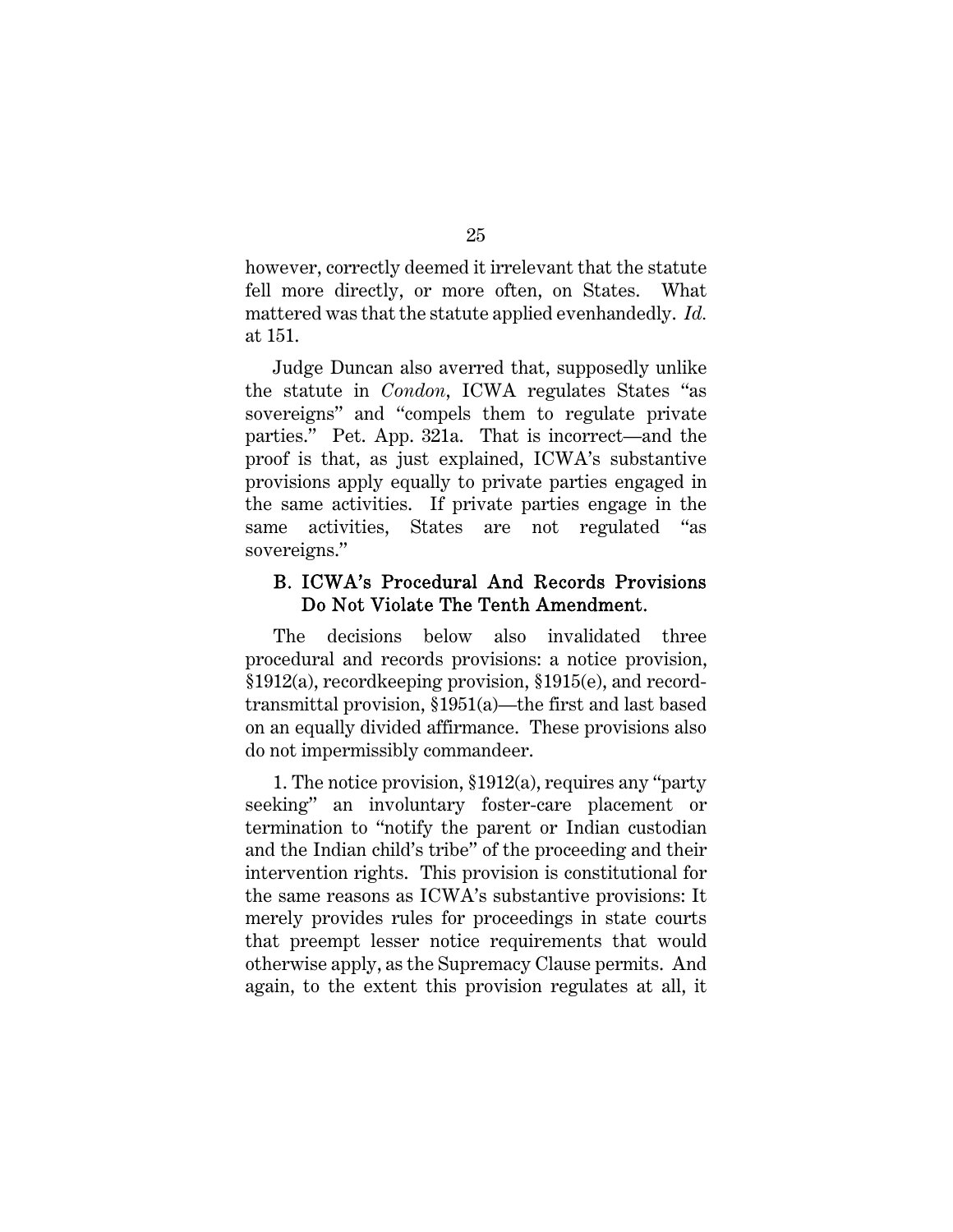regulates evenhandedly. Private parties and States equally can bring involuntary proceedings subject to ICWA and equally must provide notice. *See J.W. v. R.J.*, 951 P.2d 1206, 1212-13 (Alaska 1998), *disapproved of on other grounds by Evans v. McTaggart*, 88 P.3d 1078 (Alaska 2004); *In re Guardianship of J.C.D.*, 686 N.W.2d 647, 649 (S.D. 2004).

The decisions below, in effect, give States an exemption from a rule of civil practice. The anticommandeering doctrine, however, does not exist to create such exemptions. If States want relief in federal court, for example, they must comply with the service requirements of Rule 4 of the Federal Rules. That is not commandeering, *see New York*, 505 U.S. at 160, and neither are ICWA's notice rules.

2. The recordkeeping provision, §1915(e), and recordtransmittal provision, §1951(a), are constitutional because (for one thing) they merely impose ministerial duties on state courts. In assessing whether laws impermissibly commandeer, this Court weights "historical understanding and practice." *Printz*, 521 U.S. at 905. And here, that practice shows beyond doubt that Congress may impose ministerial tasks on state courts.

The first Congresses commanded state courts to "record applications for citizenship," transmit "naturalization records to the Secretary of State," "resolv[e] controversies between a captain and the crew of his ship" and "report on" the result, and "tak[e] proof of the claims of Canadian refugees." *Id.* at 905-07; *see* Act of Mar. 26, 1790, ch. 3, § 1, 1 Stat. 103; Act of June 18, 1798, ch. 54, § 2, 1 Stat. 567; Act of July 20, 1790, ch. 29,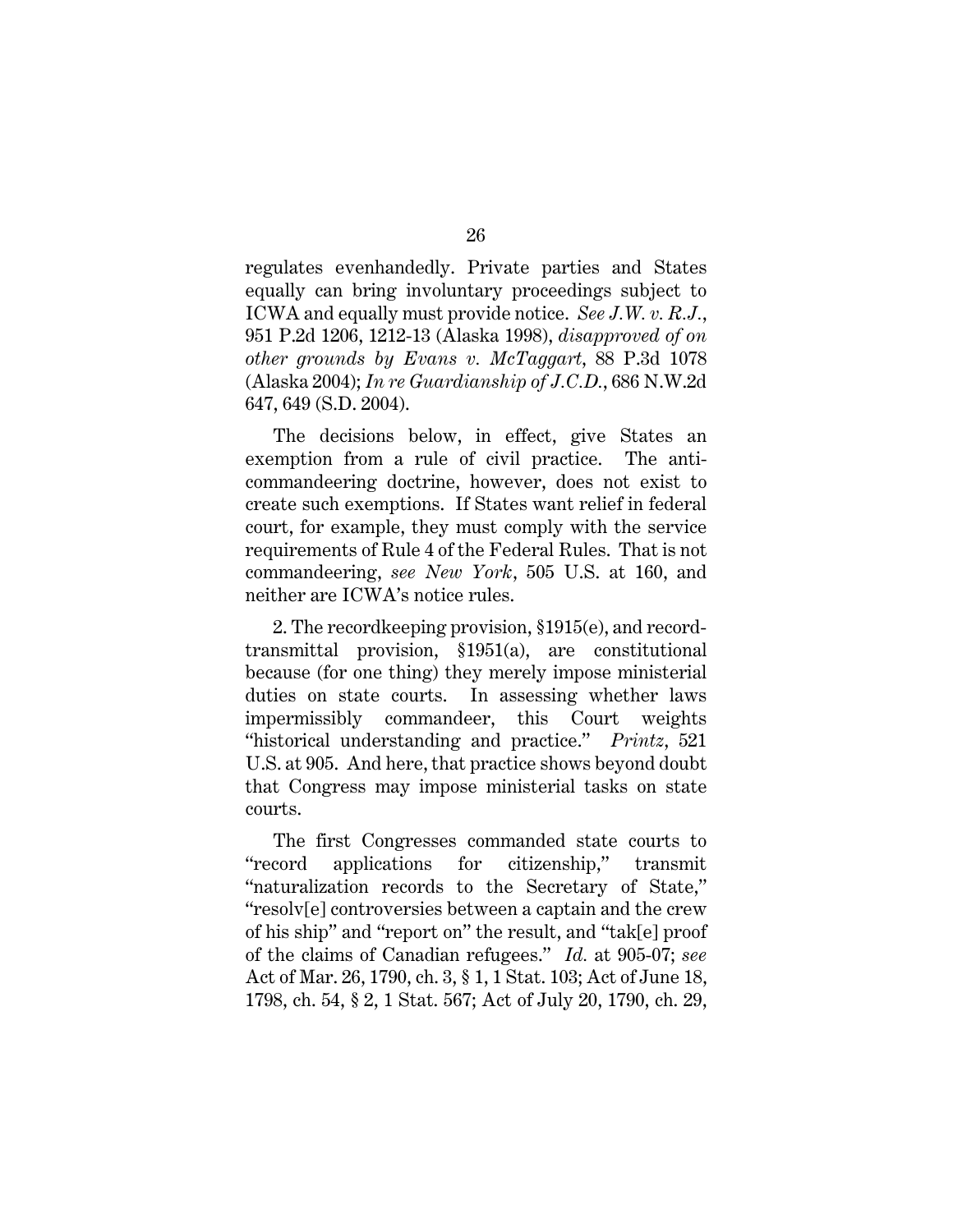§ 3, 1 Stat. 132; Act of Apr. 7, 1798, ch. 26, § 3, 1 Stat. 548. Such contemporaneous constructions provide "weighty evidence of the Constitution's meaning." *Bowsher v. Synar*, 478 U.S. 714, 723-24 (1986). And here, as *Printz* acknowledged, these provisions provide evidence "that the Constitution was originally understood to permit imposition of an obligation on state judges to enforce federal prescriptions, insofar as those prescriptions related to matters appropriate for the judicial power." 521 U.S. at 907.

ICWA does just what 230 years of congressional practice approves. The record-transmittal requirement, §1951(a), simply requires a "[s]tate court entering a final decree or order" to "provide the Secretary [of the Interior] with" information. And while the recordkeeping provision, §1915(e), does not specify which "State" entity must maintain records, context shows that its object is state courts. This provision requires maintenance of "record[s] of each such placement, under State law, of an Indian child." §1915(e). Those are *court* records. That is why this Court recognized that "Section 1915(e) … requires *the court* to maintain records" of ICWA placements. *Holyfield*, 490 U.S. at 40 n.13 (emphasis added); *see* 25 C.F.R. §23.141(b) (identifying parts of court record that must be maintained).<sup>7</sup>

 $\overline{a}$ 

27

<sup>7</sup> Even if ICWA's records provisions applied directly to state executive officials, they would be constitutional. *Printz* expressly declined to address the constitutionality of laws "requir[ing] only the provision of information to the Federal Government," even when applicable to "executive" officials. 521 U.S. at 918; *see id.* at 936 (O'Connor, J., concurring). Given *Printz*'s reservation,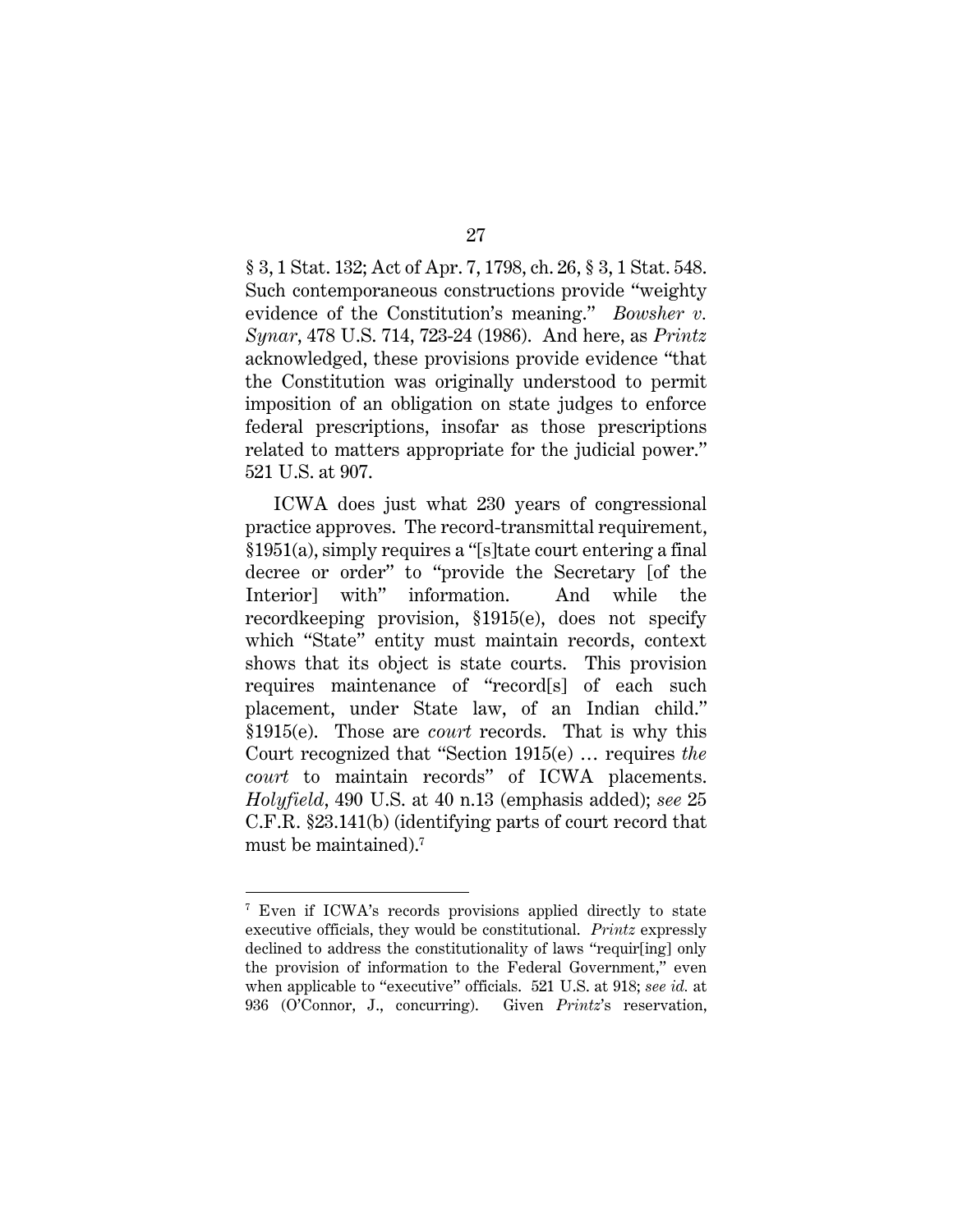Nor does it matter that some States use state agencies for compliance or that ICWA's regulations permit as much. 25 C.F.R. §23.141(c); *see* Pet. App. 315a & n.108. Providing an extra option does not commandeer. If Congress may impose ministerial duties on courts—which it can, *see supra* pp. 26-27—then States lose no sovereignty when they choose to employ executive agencies. *See Murphy*, 138 S. Ct. at 1479 (noting that the law in *Hodel v. Virginia Surface Mining & Reclamation Ass'n*, 452 U.S. 264 (1981), was constitutional because it "offered States [a] choice" to implement a federal program or yield to preemption).

To dodge the clear Founding-era practice, Judge Duncan averred that ICWA "demand[s] more than 'provid[ing] information.'" Pet. App. 314a-315a. But what more? Judge Duncan's objection appears to be that ICWA requires state courts to maintain and provide information "evidencing the efforts to comply with" ICWA's preferences. Pet. App. 315a. But a requirement to provide information about these "efforts" remains a requirement *to provide information*.

Nor is it relevant that, in Judge Duncan's view, the "whole point" of this requirement is to "implement the placement preferences" that he believed violated the anti-commandeering doctrine. *Id.* Whatever one's views on the placement preferences, Congress made ICWA severable. §1963. The records provisions thus

however, the avoidance canon should have dictated construing the recordkeeping provisions as addressed to courts. *Jennings*, 138 S. Ct. at 842.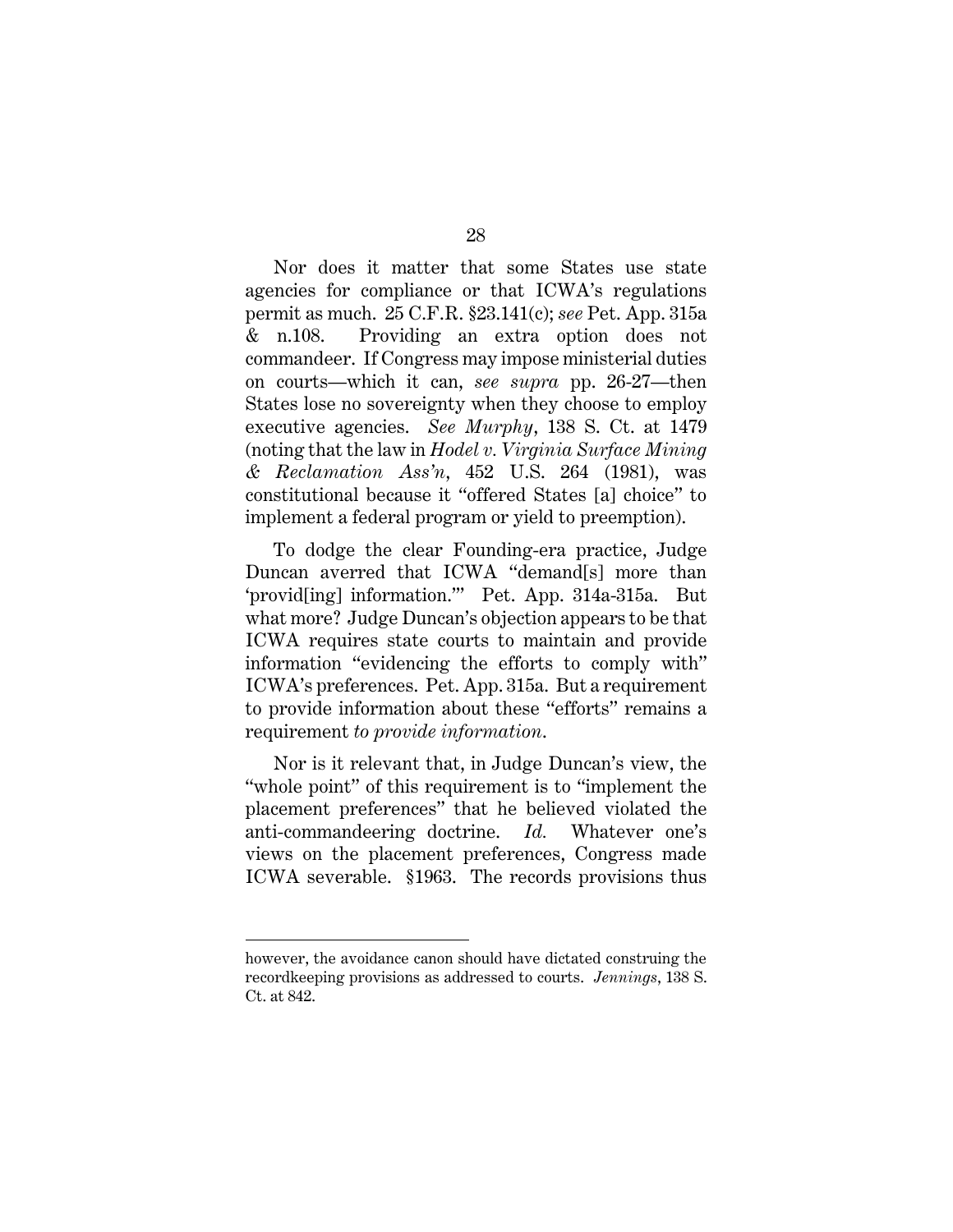must be judged on their own terms.<sup>8</sup>

## C. Alternatively, ICWA's Requirements Are Lawful Spending Clause Conditions.

Below, petitioners showed that ICWA is lawful as an exercise of Congress's Spending Clause power. Judge Duncan did not address this argument, which provides an alternative basis to reverse. Title IV-B of the Social Security Act requires participating states to develop "a plan for child welfare services" that "meets the requirements of subsection (b)." 42 U.S.C. §622(a). Subsection (b), in turn, requires that each plan "contain a description … of the specific measures taken by the State to comply with [ICWA]." *Id.* §622(b)(9). States may lose funds if their programs are not in "substantial conformity" with the Social Security Act, 45 C.F.R. §1355.36, including the "requirements … regarding the State's compliance with [ICWA]," *id.* §1355.34(b)(2)(ii)(E). The State plaintiffs each alleged that they accepted funds subject to these conditions. States' 2d Am. Compl. ¶¶68-81, ECF No. 35. Congress "may condition … a grant upon the States' 'taking certain actions that Congress could not require.'" *Nat'l Fed'n of Indep. Bus. v. Sebelius*, 567 U.S. 519, 576 (2012) (opinion of Roberts, C.J.) (citation omitted).

 $\overline{a}$ 

#### 29

<sup>8</sup> The decisions below also invalidated provisions of Interior's 2016 Final Rule to the extent they implemented ICWA provisions that the decisions below deemed unconstitutional. Pet. App. 352a. If the constitutional holdings in the decisions below are reversed, these holdings also cannot stand.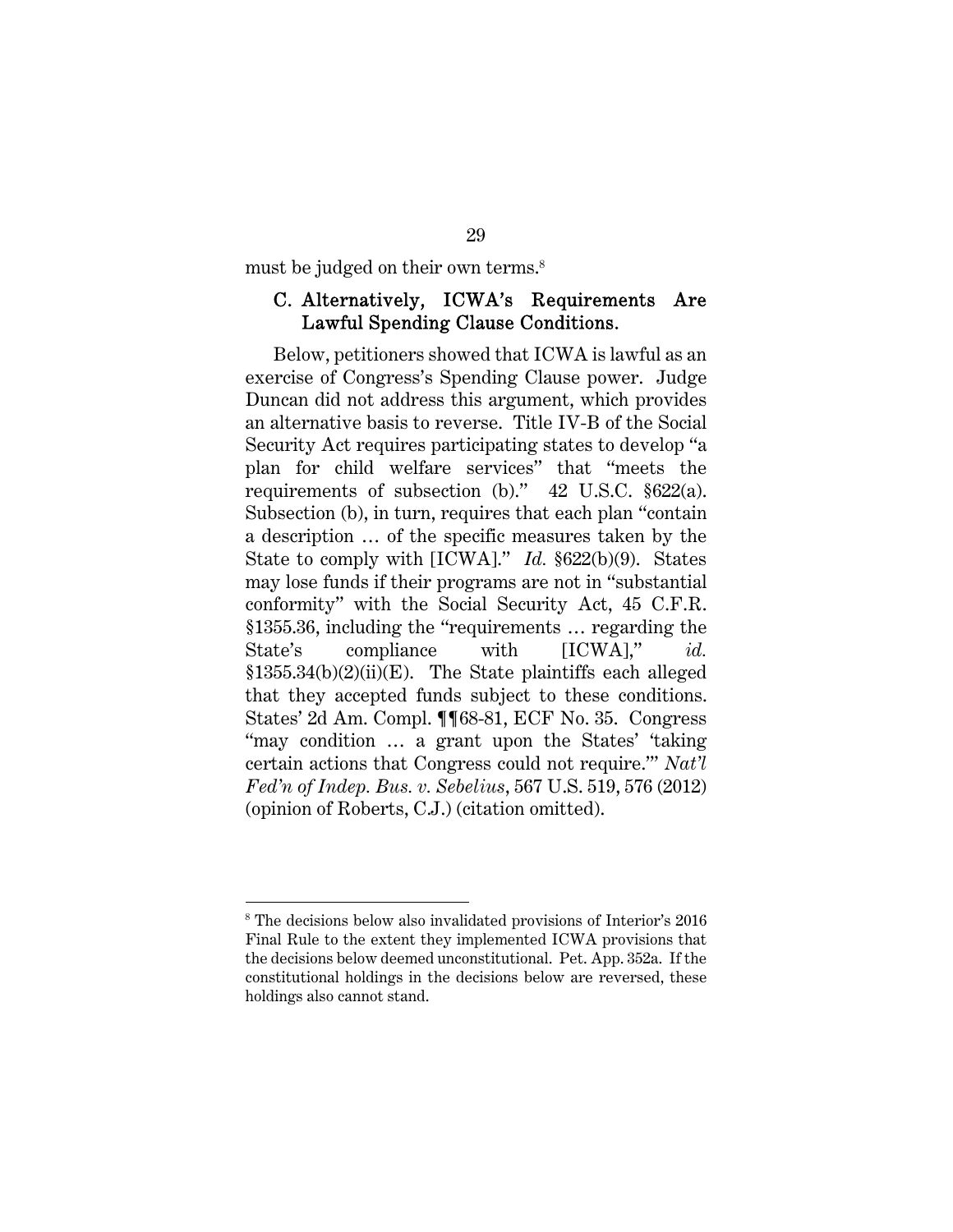## III. The Decisions Below Erred By Invalidating Parts Of ICWA As Violating Equal Protection.

The decisions below erred by reaching the equalprotection challenge. On the merits, they erred again. These decisions invalidating important aspects of ICWA's scheme warrant this Court's review.

## A. The Decisions Below Should Not Have Reached The Merits.

With the task of judging a statute's constitutionality so weighty, courts must take care to ensure that Article III authorizes them to do so. The "law of Art. III standing is built on a single basic idea—the idea of separation of powers." *TransUnion LLC v. Ramirez*, 141 S. Ct. 2190, 2203 (2021) (quotation marks omitted). The decisions below flouted that bedrock principle when they invalidated provisions of ICWA at the behest of litigants with no "personal stake." *Id.* In nonetheless finding standing, the *en banc* majority adopted a theory that rewrites Article III and conflicts with decisions of other federal circuits. Certiorari is warranted to redress this grave violation of the separation of powers.

1. The decisions below invalidated only two ICWA provisions on equal-protection grounds: the placement preferences in §1915(a)(3) and §1915(b)(iii), via the *en banc* court's equally divided affirmance. An *en banc* majority found standing to challenge the §1915 placement preferences on the theory that state-court judges adjudicating adoptions or foster placements might follow what the Fifth Circuit said.

As to §1915(a), Judge Dennis found that its adoptive preference imposed on the Brackeens "the ongoing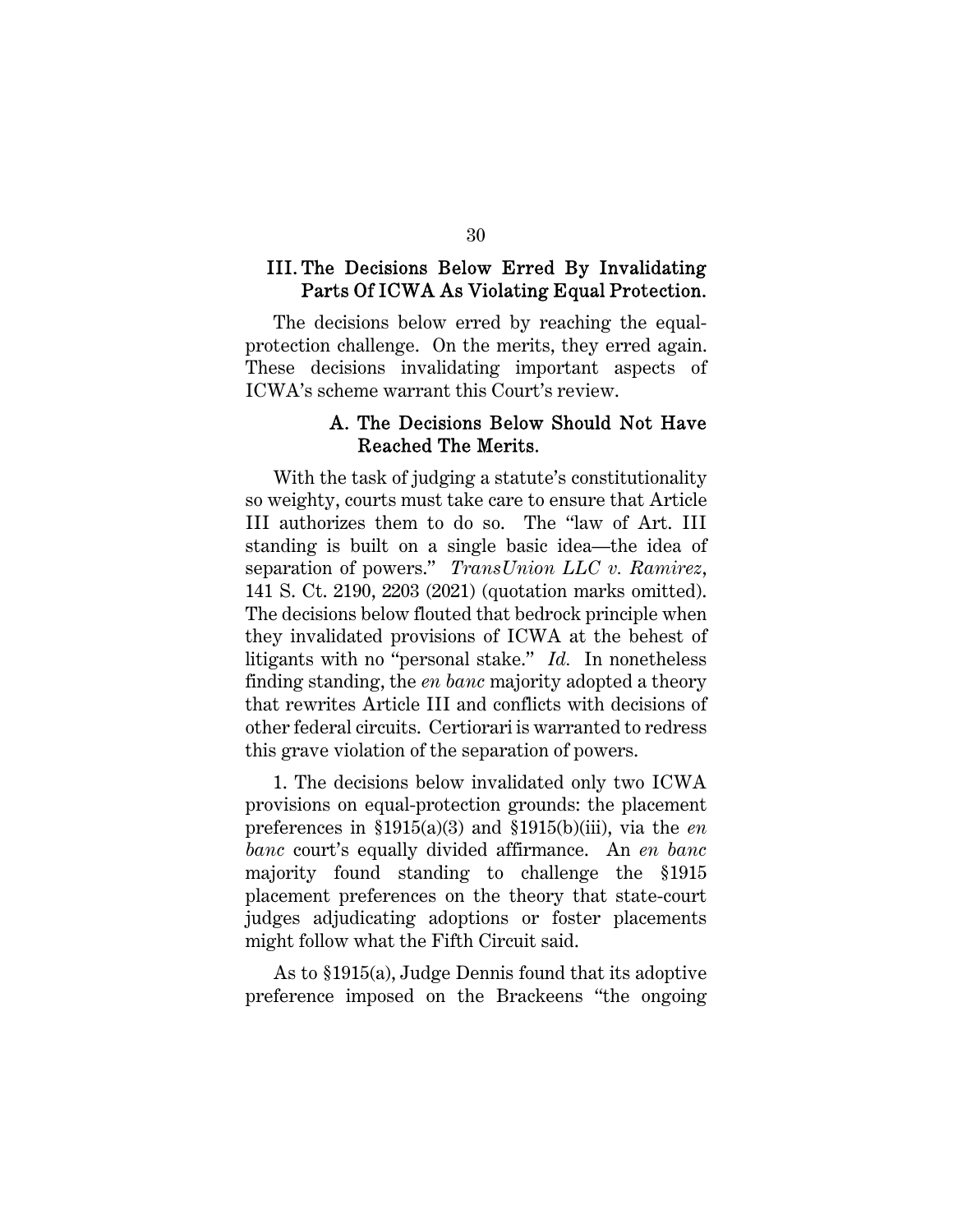injury of increased regulatory burdens." Pet. App. 63a. By the time the *en banc* court ruled, the Brackeens had successfully adopted A.L.M., whose adoption gave rise to their federal-court suit—mooting any injury from ICWA's preferences in that proceeding. Pet. App. 52a; *see Genesis Healthcare Corp. v. Symczyk*, 569 U.S. 66, 71 (2013) ("A corollary to th[e] case-or-controversy requirement is that an actual controversy must be extant at all stages of review, not merely at the time the complaint is filed."). But after their complaint was filed, the Brackeens also sought to adopt A.L.M.'s sister, Y.R.J., in Texas court. Pet. App. 63a-64a. Judge Dennis concluded that the "increased regulatory burdens in the[se] proceedings" constituted injury-in-fact. Pet. App. 63a. And he averred that a favorable decision would redress this injury because "the Texas trial court" considering Y.R.J.'s adoption "has indicated that it will refrain from ruling on the Brackeens' federal constitutional claims pending a ruling from [the Fifth Circuit]." Pet. App. 64a.

Judge Dennis concluded that the Cliffords were injured by §1915(b) because the child they fostered "was removed from their custody and placed with her maternal grandmother." Pet. App. 66a. And he held that this injury would be redressed by a favorable ruling because it was "substantially likely" that a state court would abide by the Fifth Circuit's decision, "even though [it] would not be directly bound." Pet. App. 67a (quoting *Franklin v. Massachusetts*, 505 U.S. 788, 803 (1992)).

Judge Duncan agreed. He reasoned that the individual plaintiffs were "'objects' of the contested provisions," and that under the "ordinary rule," they had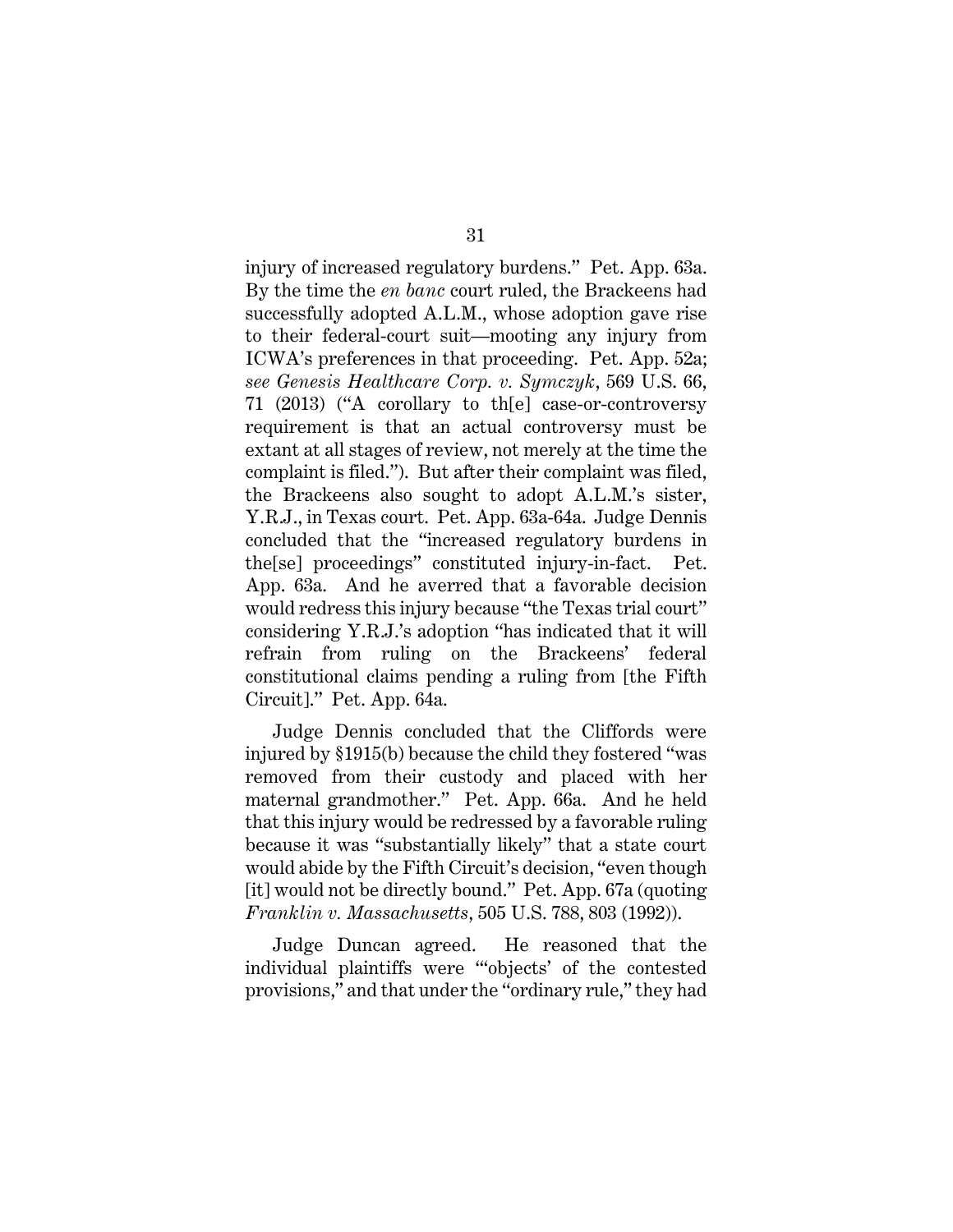standing to challenge those provisions. Pet. App. 232a. The placements they sought, he continued, "have been burdened … by ICWA's unequal treatment of non-Indians," which he found to be "injuries-in-fact." Pet. App. 232a, 234a. Judge Duncan held that those injuries were redressable because a favorable decision "would make overcoming ICWA's preferences easier" in the state courts that actually adjudicate child-welfare proceedings. Pet. App. 236a.

2. These theories, if accepted, would transform standing law. Judge Dennis and Judge Duncan both found redressability on the theory that state-court judges might choose to follow a Fifth Circuit decision invalidating ICWA's preferences. Pet. App. 67a, 236a-237a, 237a n.19. But as Judge Costa explained—quoting Justice Scalia—"[i]f courts may simply assume that everyone … will honor the legal rationales that underlie their decrees, then redressability will always exist"; instead, redressability "requires that the court be able to afford relief through the exercise of its power, not through the persuasive or even awe-inspiring effect of the opinion explaining the exercise of its power." Pet. App. 401a (quoting *Franklin*, 505 U.S. at 825 (Scalia, J., concurring in part and concurring in the judgment)). The majority's contrary conclusion not only contradicts core Article III standing principles but also conflicts with decisions of other circuits that have properly held that plaintiffs cannot ground redressability on a decision's potential to persuade third parties.<sup>9</sup> It is

<sup>9</sup> *Jacobson v. Fla. Sec'y of State*, 974 F.3d 1236, 1254 (11th Cir. 2020); *Lewis v. Governor of Ala.*, 944 F.3d 1287, 1305 (11th Cir. 2019); *Nova Health Sys. v. Gandy*, 416 F.3d 1149, 1159 (10th Cir. 2005); *cf. Wis.*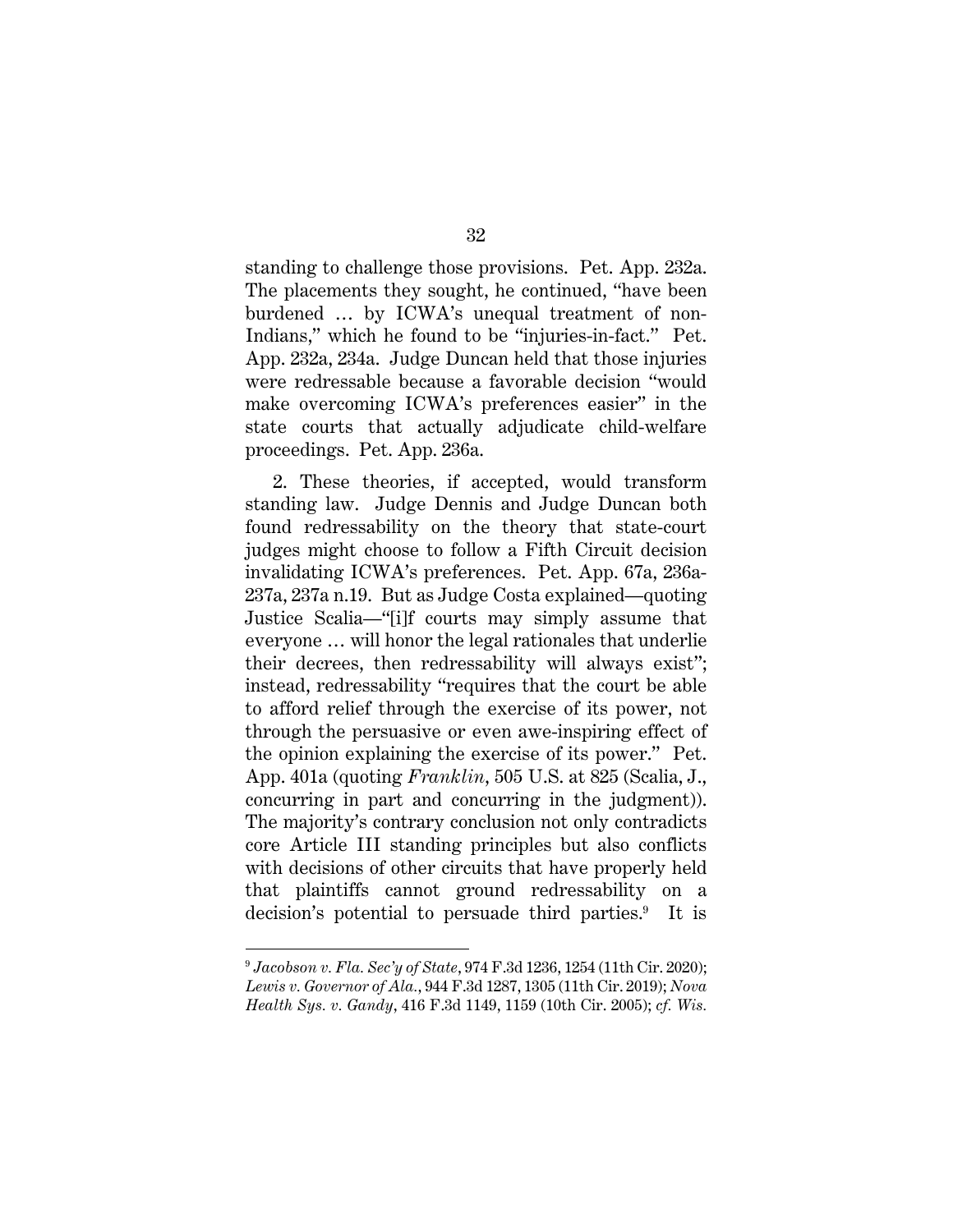scarcely overstatement to say that, if the Fifth Circuit's theory becomes law, redressability will exist in every case.

3. As revolutionary as this standing theory is, however, it does not even *apply* to the only placement preferences the decisions below invalidated. The Fifth Circuit affirmed, by an equally divided court, the district court's judgment that the adoptive placement preferences for "other Indian families" and the fostercare preference for "Indian foster homes" violated equal protection. Pet. App. 5a, 297a-298a. So, the plaintiffs had to establish standing to challenge *those provisions*. That is because standing "is not dispensed in gross." *Town of Chester v. Laroe Estates, Inc*., 137 S. Ct. 1645, 1650 (2017) (quoting *Davis v. FEC*, 554 U.S. 724, 734 (2008) (quotation marks omitted)). Instead, "a plaintiff must demonstrate standing for each claim he seeks to press and for each form of relief that is sought." *Id.*  (quoting *Davis*, 554 U.S. at 734).

Judge Dennis and Judge Duncan did not try to show that the individual plaintiffs were injured by the specific placement preferences invalidated below. Judge Dennis and Judge Duncan concluded that §1915(a) injured the Brackeens based on their efforts to adopt Y.R.J. Pet. App. 63a, 232a-233a. But in opposing the Brackeens' efforts to adopt Y.R.J., Navajo Nation did not invoke §1915(a)(3)'s preference for "other Indian famil[ies]"; it sought her adoption by her maternal great-aunt. *In re* 

*Right to Life, Inc. v. Paradise*, 138 F.3d 1183, 1187 (7th Cir. 1998) ("Potential injury from decisions by state courts in private litigation is not redressable by any order that could be issued in this case.").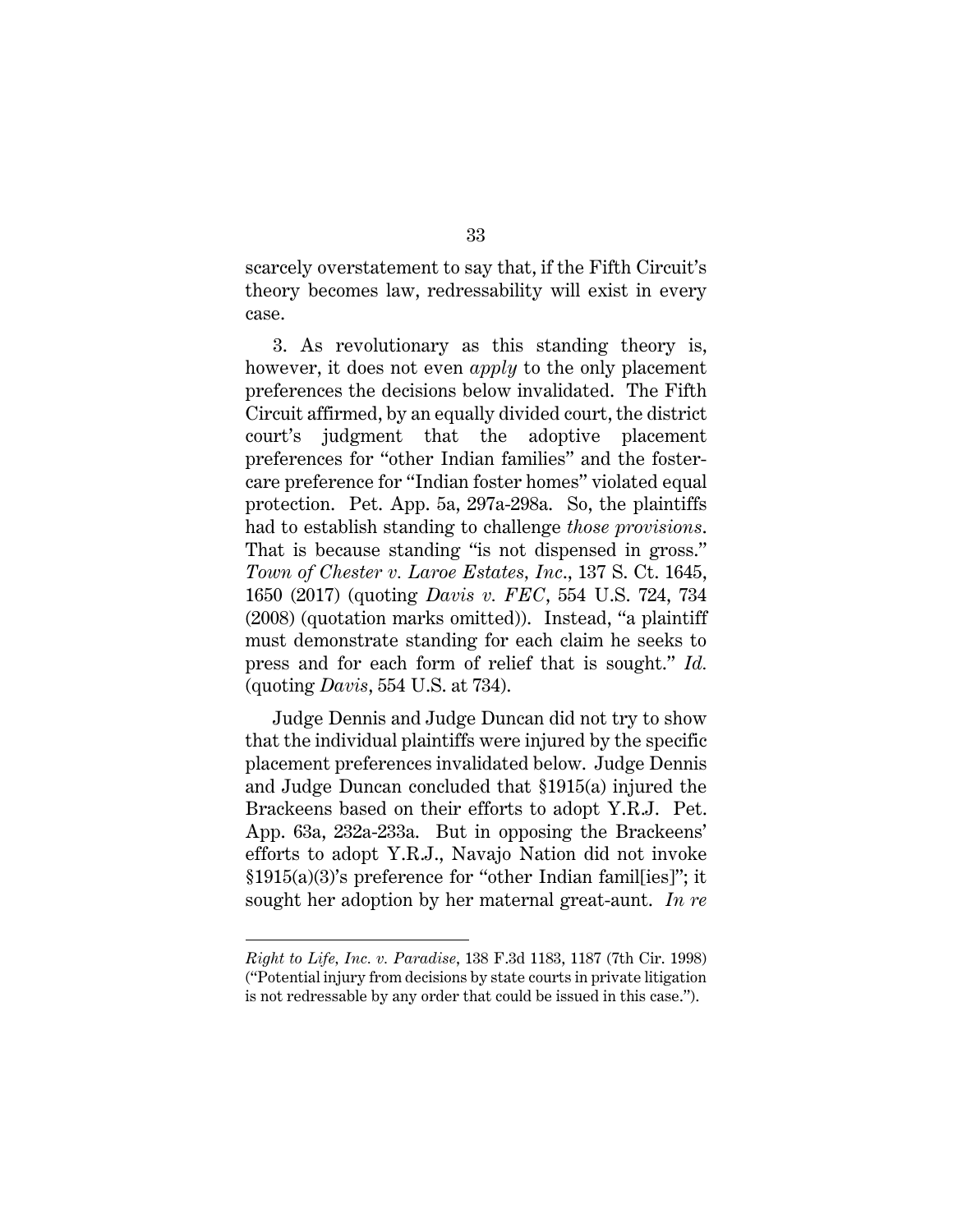*Y.J.*, No. 02-19-00235-CV, 2019 WL 6904728, at \*1 (Tex. App. Dec. 19, 2019). A great-aunt is "a member of the child's extended family" receiving the highest-priority preference under §1915(a)(1). Hence, §1915(a)(3)'s "other Indian family" preference is irrelevant.

Similarly, no plaintiff suffers harm from §1915(b)(iii)'s preference for "Indian foster homes." Judge Dennis concluded that the Cliffords had standing to challenge this preference. Pet. App. 67a; *see* Pet. App. 233a (Judge Duncan's statement that "the Cliffords' attempt to foster Child P. has been thwarted by the preadoptive preferences"). But no one invoked §1915(b)(iii)'s preference against the Cliffords. Child P. "was removed from their custody and placed with her maternal grandmother, a member of the White Earth Band." Pet. App. 66a. So again, the relevant preference was §1915(b)(i)'s preference for "extended family"—not §1915(b)(iii)'s preference for "Indian foster homes."<sup>10</sup>

The decisions below should not have invalidated provisions of a vital federal statute when no plaintiff had any personal stake in those provisions.

 $10$  Nor can the other individual plaintiffs, the Librettis, establish standing to challenge either preference. They sought to adopt Baby O., whose adoption became final on December 19, 2018. Pet. App. 53a. Because they seek only prospective relief, they must show a *future* injury that is "certainly impending." *Clapper v. Amnesty Int'l USA*, 568 U.S. 398, 409 (2013) (quotation marks omitted); *City of Los Angeles v. Lyons*, 461 U.S. 95, 105 (1983). The Librettis presented no evidence that they intend to foster or adopt another child—or, indeed, of any other possible future injury caused by the placement preferences.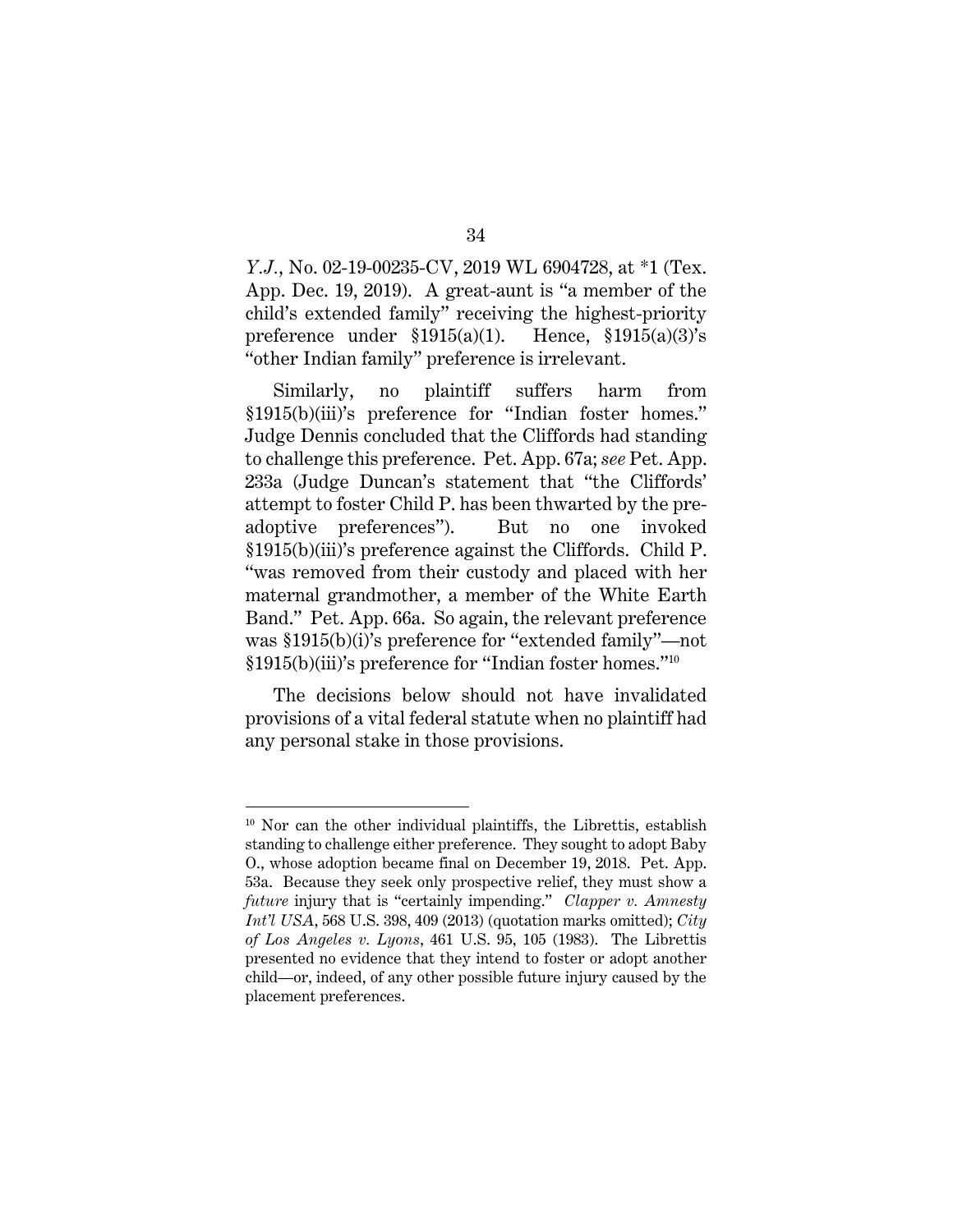## B. The Decisions Below Should Have Upheld The Two Placement Preferences They Invalidated.

On the merits, an *en banc* majority correctly analyzed ICWA as a political classification subject to *Mancari*. Pet. App. 164a. Under *Mancari*, statutes classifying based on Indian status are valid so long as "the special treatment can be tied rationally to the fulfillment of Congress's unique obligation towards the Indians." *Mancari*, 417 U.S. at 555. But as just explained, the *en banc* court equally divided as to whether ICWA's adoptive preference for "other Indian families," §1915(a)(3), and foster-care and preadoptive preference for "Indian foster home[s]," §1915(b)(iii), pass muster under *Mancari*. Pet. App. 5a, 211a, 298a. The district court's judgment invalidating those provisions was thus affirmed. The Fifth Circuit should have upheld these provisions too (if, counterfactually, any plaintiff had standing). They readily satisfy *Mancari*.

Judge Duncan rested his contrary conclusion on a two-step argument. Per Judge Duncan, ICWA's aim is "ensuring that Indian children are linked to their tribe." Pet. App. 298a. And because, in Judge Duncan's view, the above preferences favor "Indian families [that] are, by definition, not members of the child's tribe," he concluded that these preferences have "no rational link" to ICWA's purposes.<sup>11</sup> *Id*. This argument, however,

<sup>&</sup>lt;sup>11</sup> This is a dubious characterization of  $$1915(b)(iii)'s$  foster-care preference for "Indian foster home[s]." This preference does not exclude members of the child's Tribe. It just prefers Indian foster homes "licensed or approved by an authorized non-Indian licensing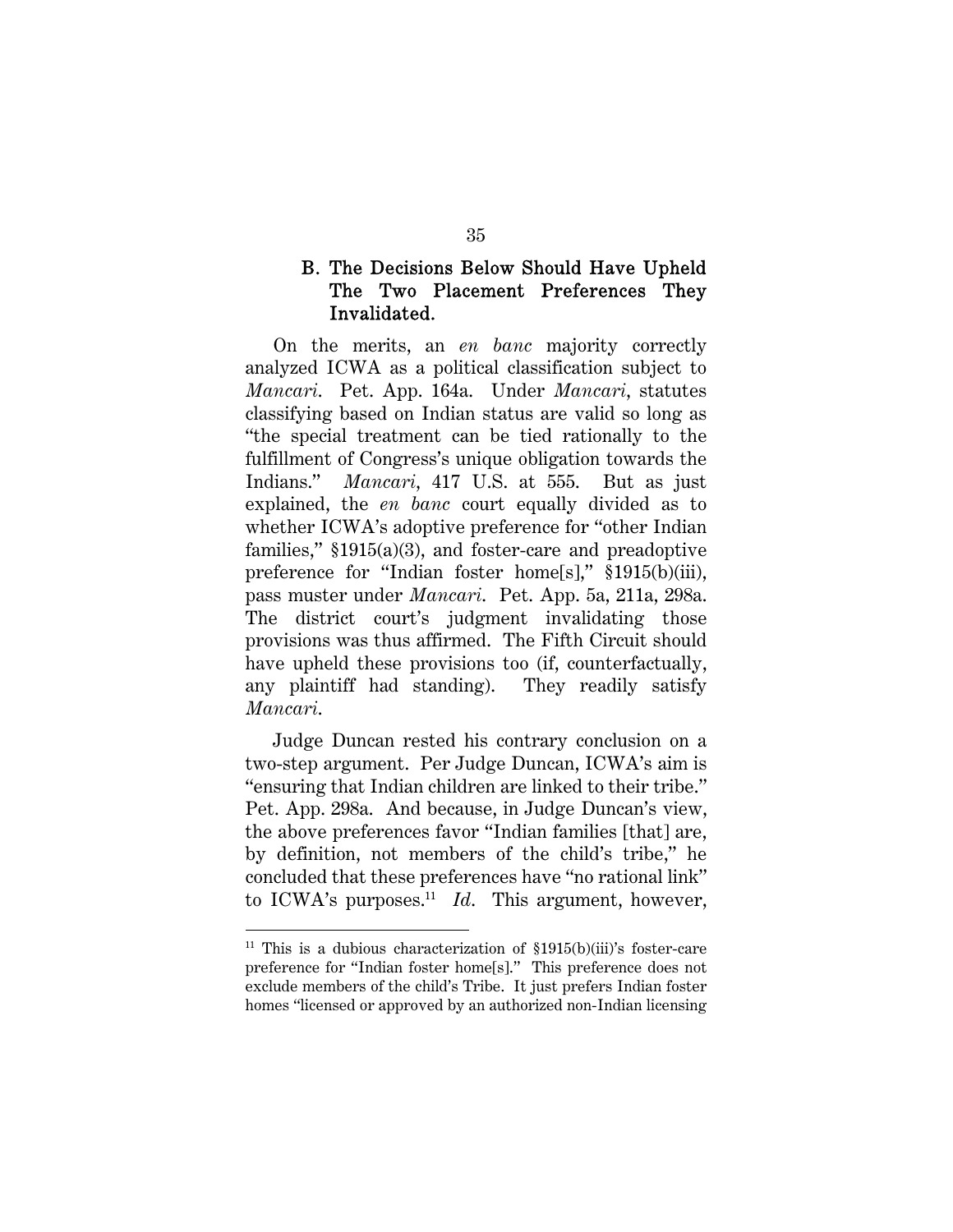both defines ICWA's purposes too narrowly and ignores how these preferences rationally further the purpose Judge Duncan identified.

First, ICWA indeed seeks to "promote the stability and security of Indian tribes" by maintaining links between children and Tribes. §1902. The preferences for "other Indian families" and "Indian foster homes" further this purpose. "[M]any contemporary tribes descended from larger historical bands and continue to share close relationships and linguistic, cultural, and religious traditions," such that placing a child with another Indian family will help children stay connected with their own Tribes. Pet. App. 175a. The Cherokee Nation and the Eastern Band of Cherokee Indians, for example, are two separate Tribes—but both are Cherokee, and they share culture, language, religion, and history. Children raised in one (even if members of the other) are more likely to remain connected with their Tribe. *Id.*; *see* Indian Entities Recognized and Eligible To Receive Services From the United States Bureau of Indian Affairs, 83 Fed. Reg. 4235-41 (Jan. 30, 2018).

Many Indian children are also eligible for membership in more than one Tribe. That includes the Brackeens' adopted child, A.L.M., whose biological mother is a Navajo Nation member and whose biological father is an enrolled Cherokee Nation citizen. Pet. App. 51a. Although only one Tribe can be A.L.M.'s "tribe" for ICWA purposes, a placement with either would help maintain family and tribal links.

authority" (in contrast to §1915(b)(ii), which prefers foster homes "licensed, approved, or specified by the Indian child's tribe").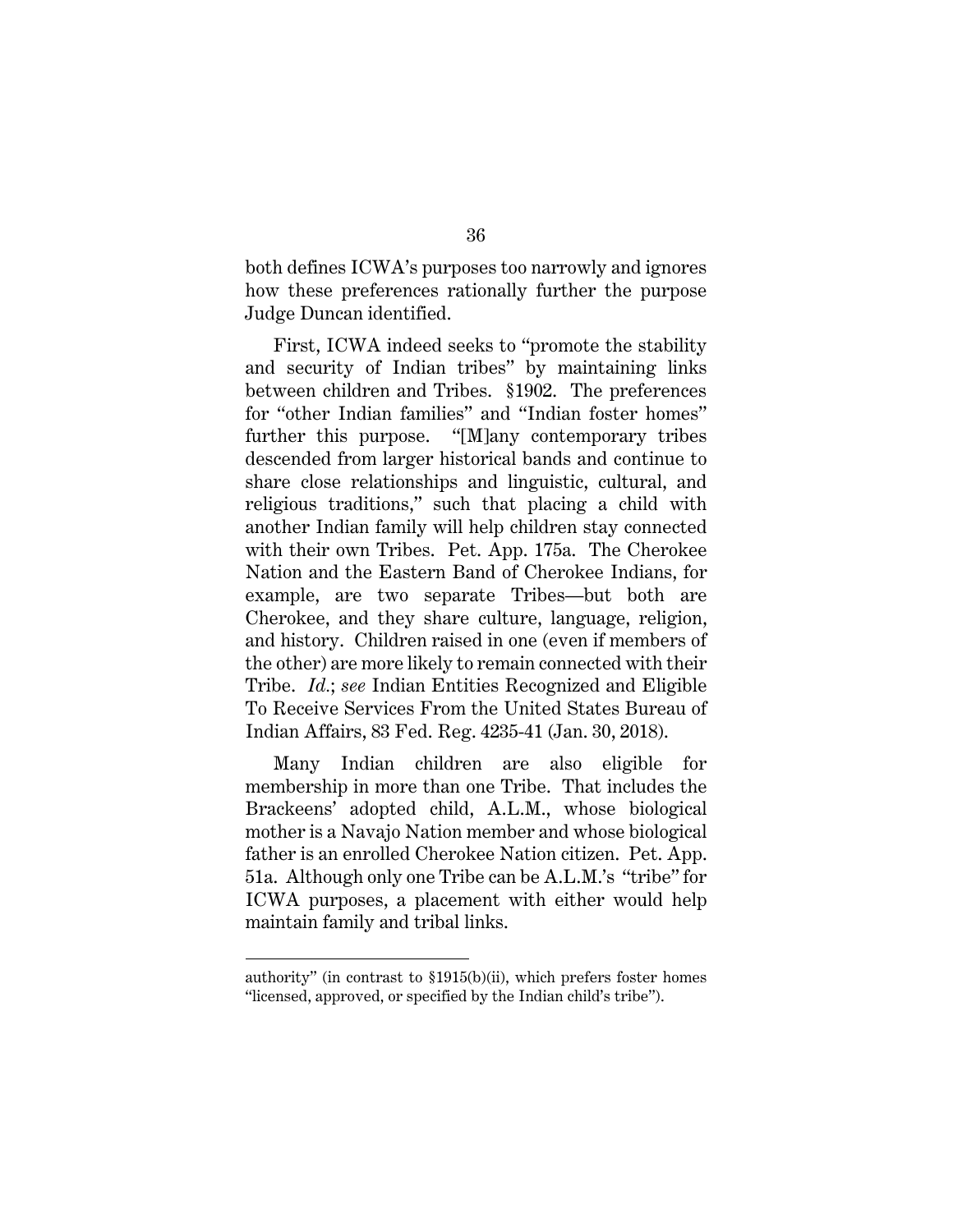Second, Judge Duncan ignored ICWA's coequal purpose of "protect[ing] the best interests of Indian children." §1902. Congress had before it ample evidence showing that ICWA's nondispositive placement preferences would help Indian children *do better*. 1977 Hearings at 1 (statement of Sen. Abourezk); *Holyfield*, 490 U.S. at 33 & n.1. And experience has borne out those predictions—showing that ICWA's preference to (all else equal) keep children and communities together helps children and communities alike.<sup>12</sup>

Judge Duncan's approach bears scant resemblance to the rational-basis review that *Mancari* calls for. And his concerns are especially misplaced in a *facial* challenge to a *nondispositive* preference. Behind his concerns are a hypothetical: Suppose an Indian child has a chance at a superior non-Indian placement—but due to ICWA, the child winds up with an "other Indian family" lacking any relationship with the Indian child or her Tribe. But to begin, it is hard to imagine how this hypothetical could occur given that courts may and do depart from ICWA's preferences for "good cause." §1915(a)-(b). And regardless, that hypothetical is no basis for invalidating the preferences on their face. Plaintiffs seeking facial invalidation "must establish that no set of circumstances exists under which the Act would be valid." *Salerno*, 481

 $\overline{a}$ 

37

 $12 E.g., \text{Casey Family Programs 5th Cir. Br. 12 ("F]lacement within}$ the child's community or network serves the interest of stability."); *accord* Child Welfare Information Gateway, *Community-Based Resources: Keystone to the System of Care* 2-3 (Oct. 2009); Nat'l Indian Child Welfare Ass'n, *Attachment and Bonding in Indian Child Welfare: Summary of Research* (2016), https://tinyurl.com/NICWA-Final-Brief.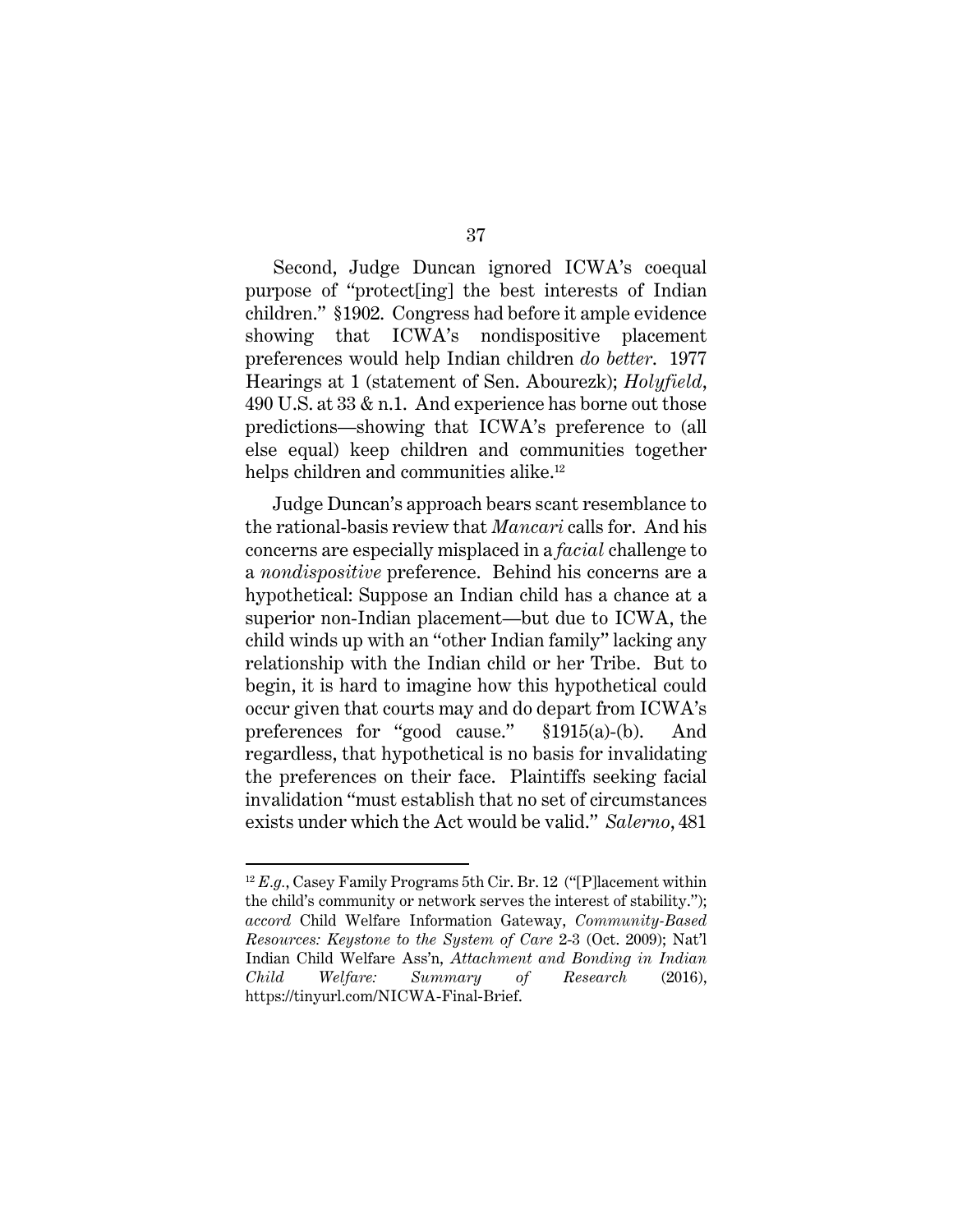U.S. at 745. Here, the preferences certainly further ICWA's purposes in some—indeed, many—cases. And if someday plaintiffs contend that applying ICWA's preferences would be irrational in a particular childcustody proceeding where (unlike here) those placement preferences *actually affect* them, they may raise an asapplied challenge.<sup>13</sup> The decisions below should not have invalidated a federal statute on its face based on strained hypotheticals about cases not before the court.

## **CONCLUSION**

The petition should be granted.

<sup>&</sup>lt;sup>13</sup> Judge Duncan also averred that the placement preferences are invalid because they affect "critical state affairs," citing *Rice v. Cayetano*, 528 U.S. 495 (2000). Pet. App. 285a. *Rice*, however, was a Fifteenth Amendment challenge to a *racial* classification (based on Native Hawaiian ancestry) that excluded many Hawaiians from state elections. *Rice* is irrelevant under *Mancari*'s rational-basis standard.